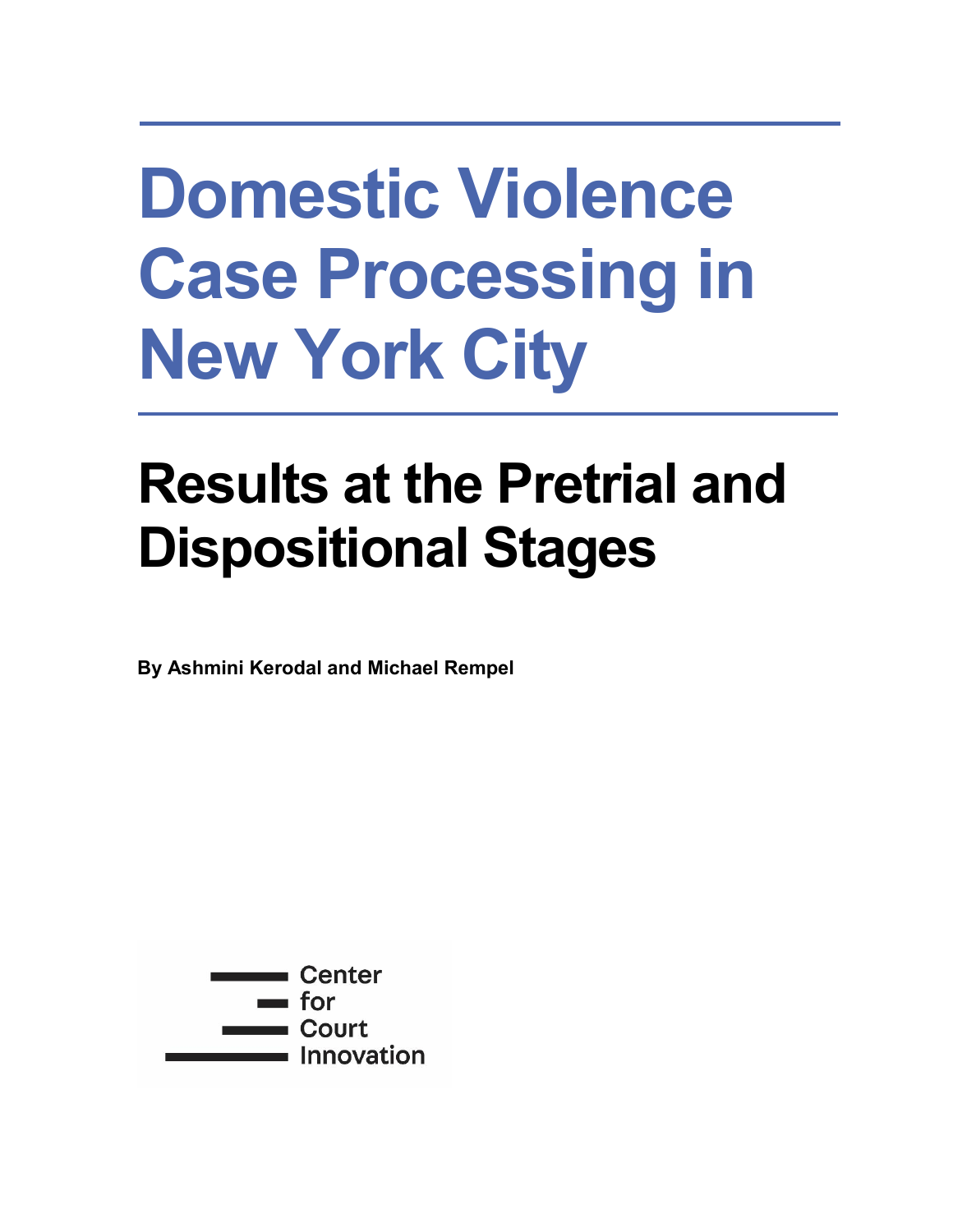Domestic Violence Case Processing in New York City: Results at the Pretrial and Dispositional Stages

By Ashmini Kerodal and Michael Rempel

© February 2018

Center for Court Innovation 520 Eighth Avenue, 18<sup>th</sup> Floor New York, New York 10018 646.386.3100 fax 212.397.0985 www.courtinnovation.org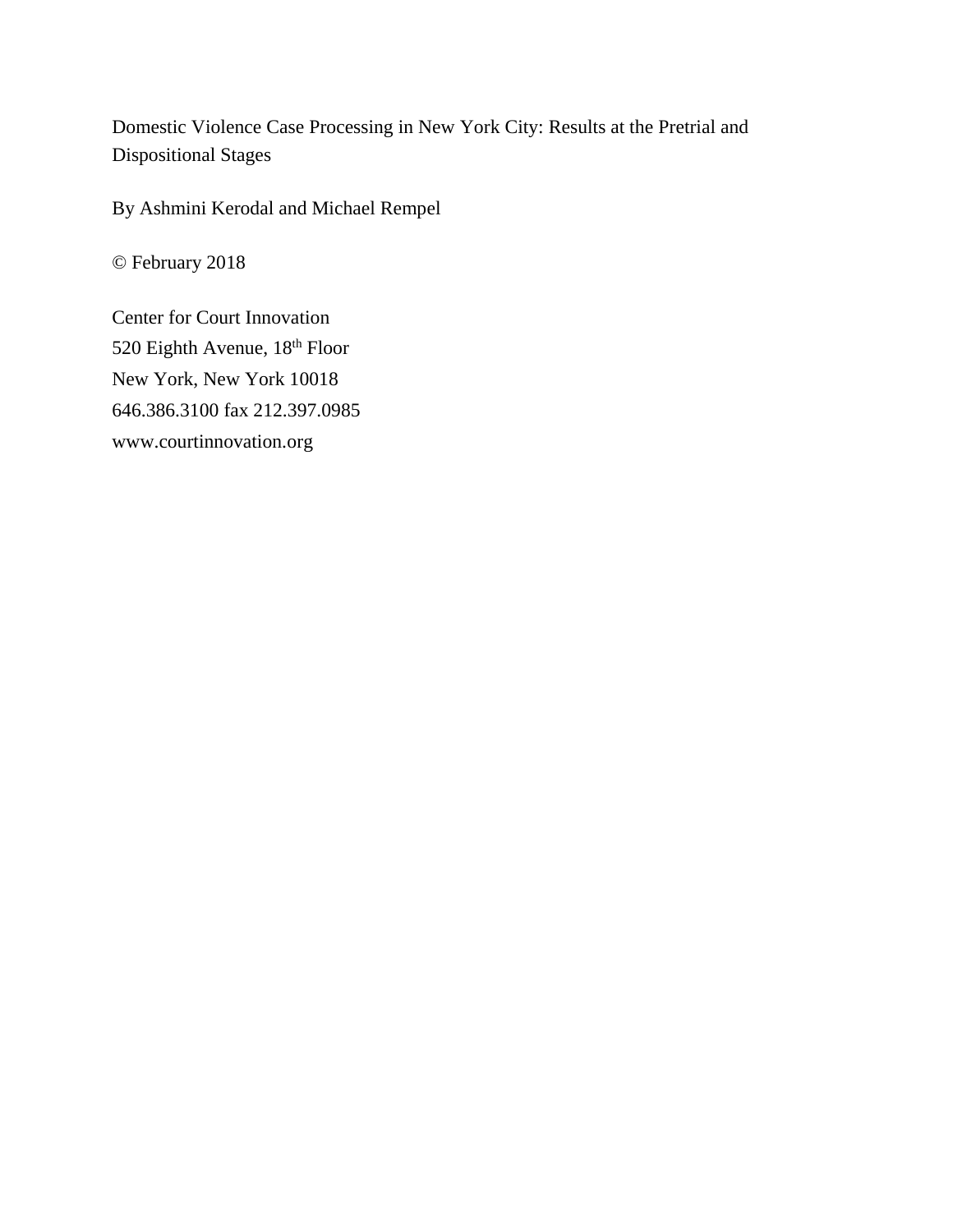# **Acknowledgements**

The authors are indebted to staff from two agencies that supplied case-level data for the study. Specifically, thank you to Carolyn R. Cadoret of the New York State Unified Court System; and thank you to Jing Liu and Diane Cavin of the New York State Division of Criminal Justice Services (DCJS).

At the Center for Court Innovation, we are grateful to Liberty Aldrich for inspiring the specific research questions that drove this project forward. Thank you as well to Jenna Smith and Greg Berman for their comments on earlier versions of the report.

We are also indebted to Ilana Turko at the Mayor's Office of Criminal Justice (MOCJ) in New York City for her insightful feedback on an earlier draft. The opinions, findings, and conclusions or recommendations expressed therein are those of the authors and do not necessarily reflect the positions or policies of the City of New York. Similarly, while data was provided by DCJS, the opinions, findings, and conclusions expressed in this publication are those of the authors and not those of DCJS. Neither New York State nor DCJS assumes liability for its contents or use thereof.

For correspondence, please contact Michael Rempel, Center for Court Innovation, 520 8<sup>th</sup> Avenue, New York, NY 10018 (rempelm@courtinnovation.org).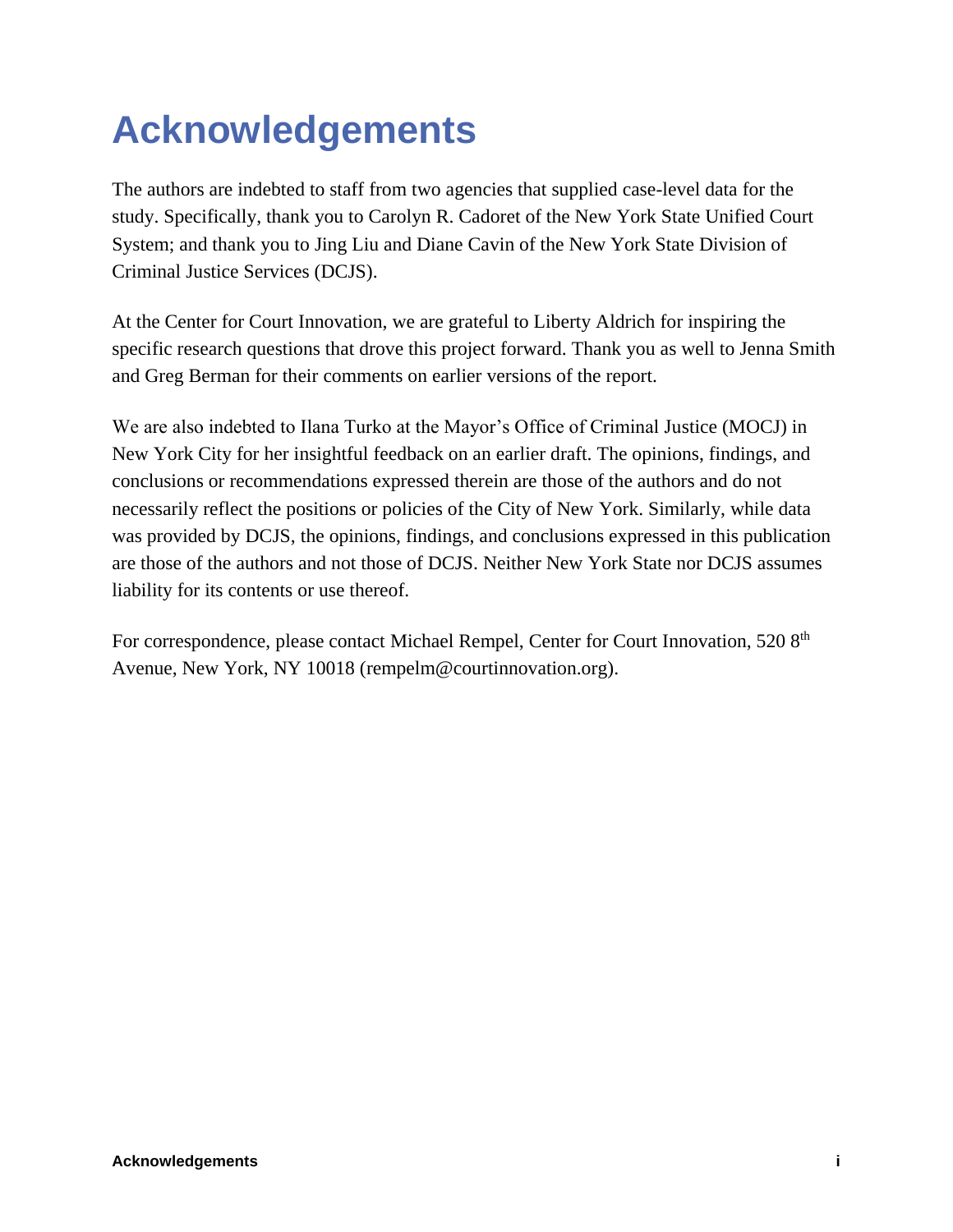## **Table of Contents**

| <b>Acknowledgements</b><br><b>Executive Summary</b>                                                                                        | j<br>iv |
|--------------------------------------------------------------------------------------------------------------------------------------------|---------|
| <b>Chapter 1.</b><br><b>Introduction</b>                                                                                                   | 1       |
| <b>Chapter 2.</b><br><b>Data Sources and Methods</b>                                                                                       | 5       |
| <b>Chapter 3.</b><br><b>Descriptive Profile: Background Characteristics and Risk of</b><br><b>Re-Offense</b>                               | 11      |
| <b>Chapter 4.</b><br><b>Pretrial Decision-Making</b>                                                                                       | 22      |
| <b>Chapter 5.</b><br><b>Dispositions and Sentencing</b>                                                                                    | 38      |
| <b>References</b>                                                                                                                          | 50      |
| <b>Appendices</b>                                                                                                                          | 52      |
| Appendix A.<br>Risk Weighting System for Domestic Violence Defendants in New York City                                                     | 53      |
| Appendix B.<br>Overall Re-Arrest Rates and Charges for New York City Domestic Violence Cases: Two-<br>Year Tracking Period                 | 54      |
| Appendix C.<br>Release Decisions at Arraignment in 2013: Domestic Violence Cases by Arraignment<br>Charge (Cases Continued at Arraignment) | 55      |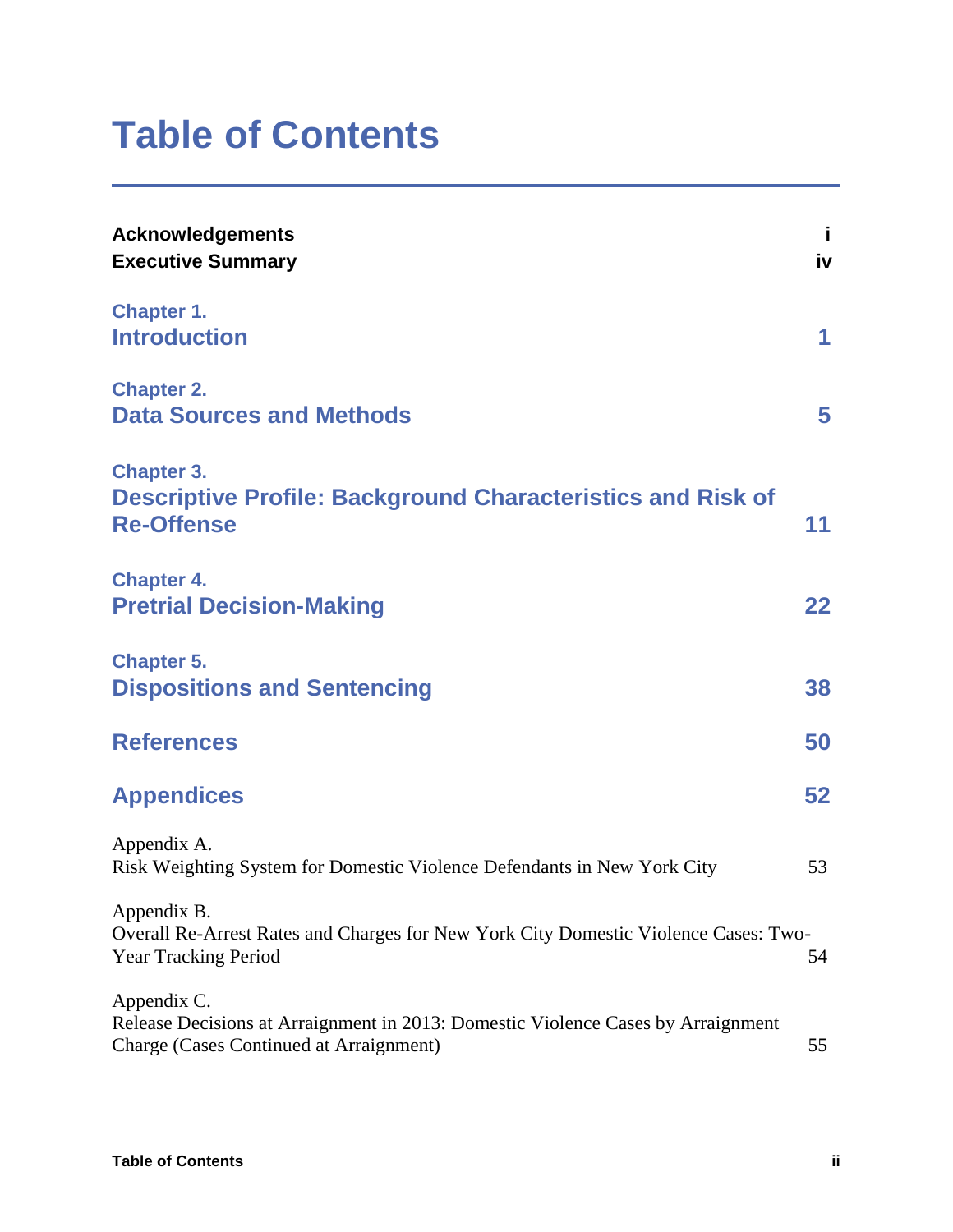| Appendix D.                                                                        |          |
|------------------------------------------------------------------------------------|----------|
| Release Decisions at Arraignment in 2013: Comparison of Domestic Violence and Non- |          |
| Domestic Violence Cases (Cases Continued at Arraignment)                           |          |
|                                                                                    |          |
| Appendix E.                                                                        |          |
| Domestic Violence Case Dispositions and Sentences by Charge: Cases Disposed in     |          |
| 2014                                                                               | 58       |
|                                                                                    |          |
| Appendix F.                                                                        |          |
| Case Dispositions and Sentences: Comparison of Domestic Violence and Non-Domestic  |          |
| Violence Cases Disposed in 2014                                                    | $\sigma$ |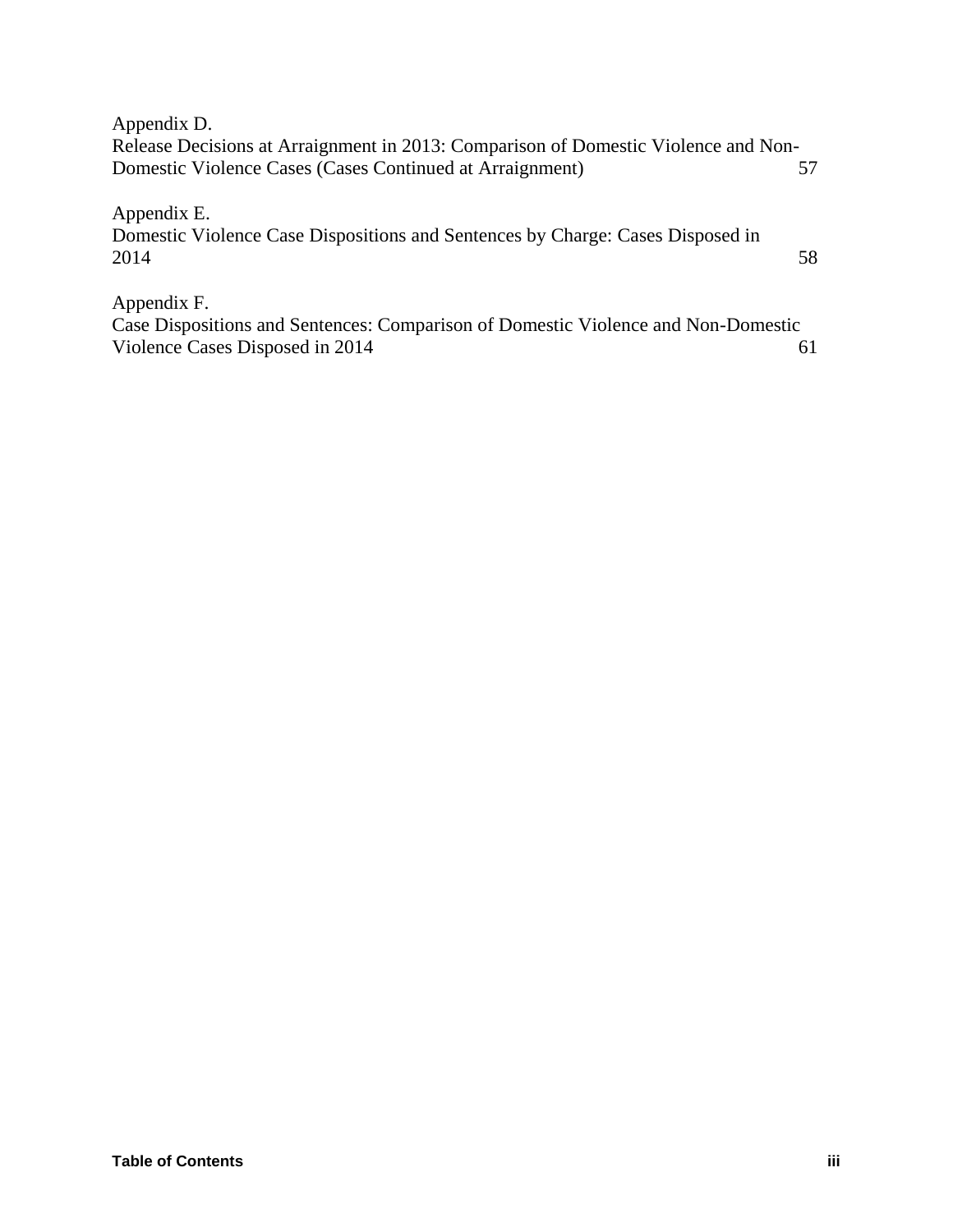## **Executive Summary**

This study documents how New York City's domestic violence cases are handled, from pretrial decision-making to disposition and sentencing. An earlier, companion study examined criminal justice outcomes among all New York City criminal cases—without isolating domestic violence specifically (see Rempel, Kerodal, Spadafore, and Mai 2014). Considering the unique legal, social, and personal issues raised when there are allegations of domestic violence, the present analysis fills a critical gap in our understanding.

### **Research Questions and Methods**

This study seeks to answer the following questions:

- **1. Decision to Prosecute:** To what extent do prosecutors decline to prosecute domestic violence cases, both citywide and in each of the five boroughs of New York City?
- **2. Pretrial Release:** To what extent do judges release domestic violence defendants on their own recognizance (ROR) or set bail? What factors are associated with judges' decisions?
- **3. Case Processing:** How much time is required to resolve domestic violence cases, and how often are these cases decided at trial?
- **4. Dispositions and Sentencing:** What is the distribution of domestic violence case dispositions and sentences? How often do the sentences involve jail or prison?
- **5. Domestic Violence and Non-Domestic Violence Cases:** To what extent do decisions and outcomes vary between domestic violence and non-domestic violence cases?
- **6. Risk Informed Decision-Making:** To what extent is decision-making risk-informed, meaning that bail-setting or the use of jail or prison at sentencing are especially likely among those posing a higher risk of re-offense?
- **7. Role of Gender:** How, if at all, do outcomes differ for males, as compared to females?
- **8. Racial or Ethnic Disparities:** To what extent do decisions and outcomes vary based on race or ethnicity?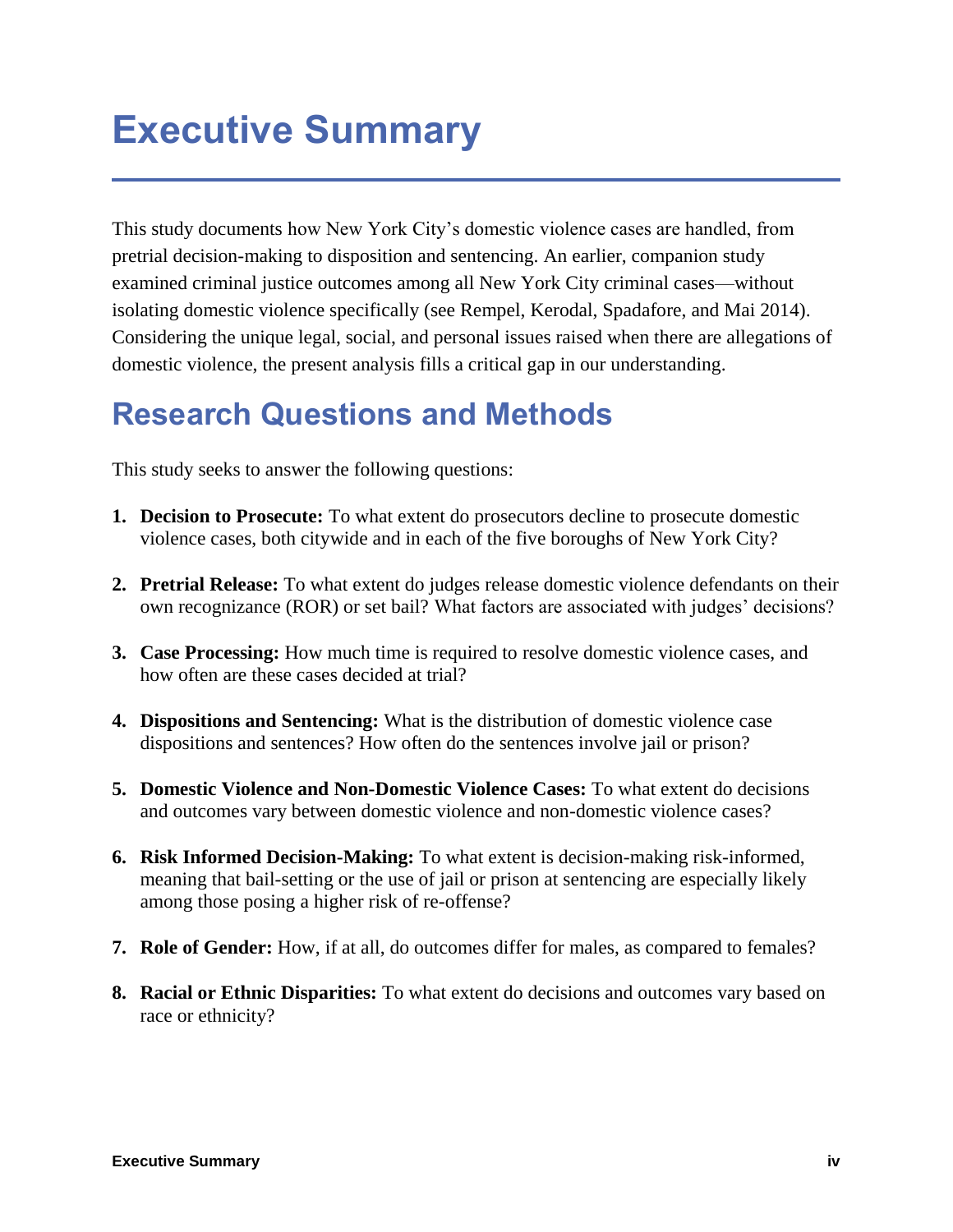To answer these questions, the study relies on data for NYC criminal cases arraigned in 2012, 2013, and 2014, obtained from the New York State Unified Court System and New York State Division of Criminal Justice Services. Domestic violence cases are defined as those that whose alleged behavior involved a victim who is a family or household member (not limited to intimate partners). As a practical matter, domestic violence status relied on a combination of case classification by law enforcement and on whether or not the case was adjourned to a specialized domestic violence courts following arraignment.

In order to analyze the extent to which decisions and outcomes varied by defendant risk, two risk assessment tools were created that, respectively, classify domestic violence defendants based on general risk of re-arrest (for any new charge) and risk of domestic violence rearrest. Both tools were created and validated using a population sample of defendants arraigned on domestic violence charges in New York City in 2012, for whom at least two years of follow-up tracking time was available. Risk tools were created with two-thirds of the sampled defendants and validated with the remaining third. Following standard best practices in risk assessment, both tools produced a continuous risk score, which was then divided into five categories ranging from "low risk" to "very high risk." Performance statistics indicate that the general risk assessment tool (for any re-arrest) had good-to-very good predictive accuracy (risk category AUC=.765), and the domestic violence risk assessment had acceptable accuracy (risk category AUC=.674).

### **Profile of Domestic Violence Defendants**

- **Annual Case Volume:** An estimated 33,808 domestic violence cases were arraigned in New York City's criminal courts in 2013. Of these, 23,398 (84%) were arraigned on a misdemeanor and 5,410 (16%) on a felony. Assault and related charges (e.g., encompassing both assault and menacing) accounted for more than half of the charges (58%). Other common domestic violence charges were criminal contempt (13%), harassment (8%), and strangulation (3%).
- **Demographic Characteristics:** The defendant population was predominantly male (80%); nonwhite (49% black, 35% Hispanic/Latino, 12% non-Hispanic white, and 4% Asian); and skewed towards older ages (73% of domestic violence defendants compared to 64% of non-domestic violence defendants were ages 25 or older).
- **Criminal History:** Close to two-third of the cases involved defendants with a prior arrest (65%). In addition, 16% had a prior domestic violence arrest, 34% had a prior conviction, and 7% had a prior domestic violence conviction.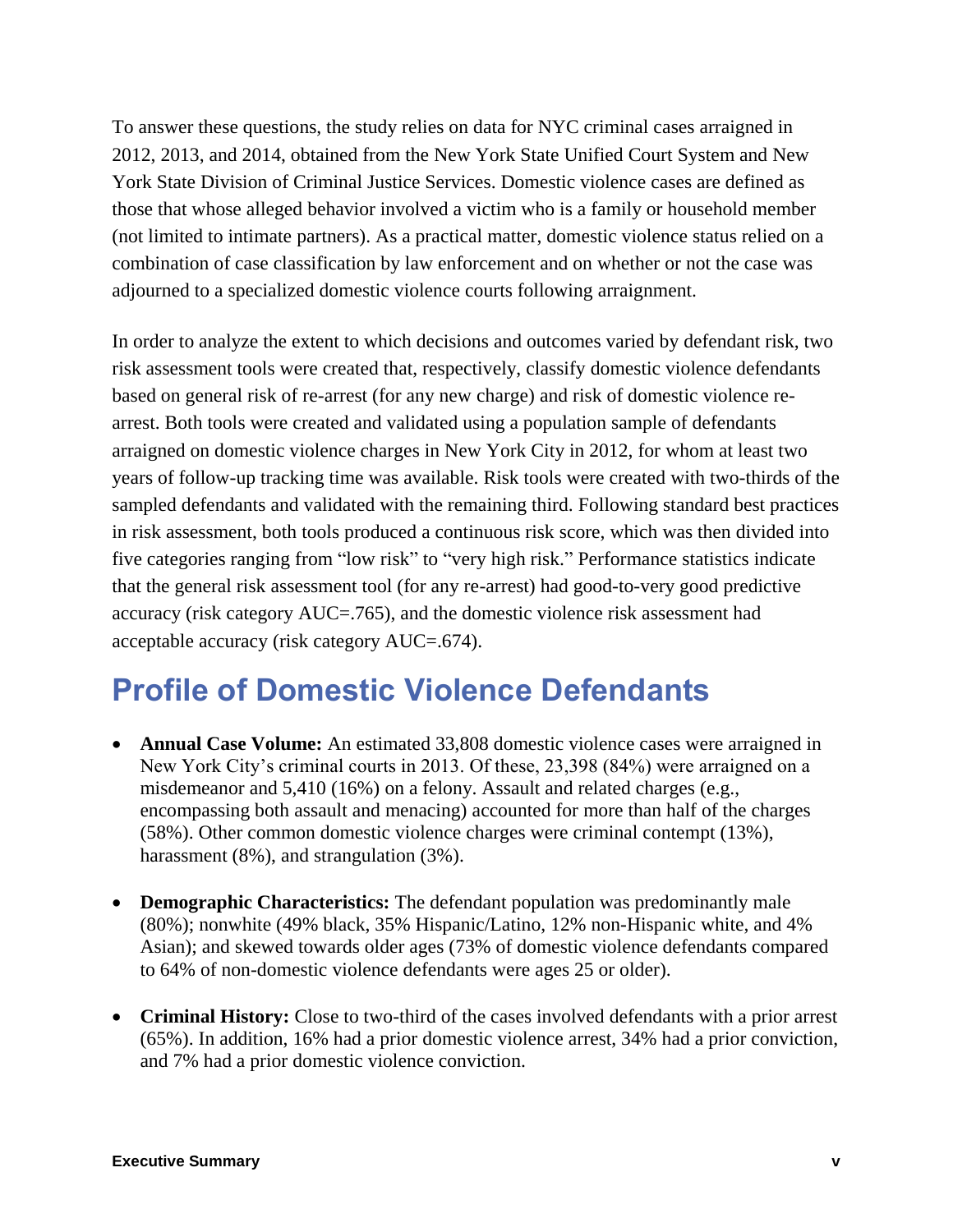- **Re-Arrest Rates:** Slightly over one-third of the domestic violence defendants (36%) were re-arrested within two years, and 17% were re-arrested for domestic violence.
- **Predictors of Re-Arrest:** Factors strongly associated with domestic violence re-arrest included prior criminal history (general and domestic violence priors), male, younger age, and a criminal contempt charge (signifying a violation of a prior order of protection).
- **Impact of Gender on Risk of Re-Arrest:** Only 8% of female compared to 39% of male defendants were classified with a high or very high risk of a domestic violence re-arrest.

### **Pretrial Decision-Making**

- **Decline to Prosecute:** Prosecutors in New York City declined to file 14% of domestic violence arrests in 2014—compared to declining 7% of all arrests, regardless of the charge. Decline-to-prosecute rates for domestic violence were significantly higher in the Bronx (27%) than in the three other large boroughs (9% to 13%). (Decline to prosecute rates could not be reliably analyzed in the fifth borough of the City, Staten Island.)
- **Release Decisions:** Among misdemeanor domestic violence cases continued at arraignment in 2013, 78% received release on recognizance (ROR), representing an only slightly lower release rate than non-domestic violence misdemeanors (81%). Among felony domestic violence cases, 40% received ROR, 59% had to make bail, and 1% were remanded directly to jail.
- **Impact of Gender:** Female domestic violence defendants were significantly more likely than males to receive ROR. Among misdemeanors, 92% of females vs. 74% of males received ROR; and among felonies, 71% of females vs. 34% of males received ROR.
- **Impact of Borough and Judge:** Judges in Manhattan and the Bronx were more likely than in other boroughs to set bail in domestic violence cases. Interestingly, judges in the Bronx are the least likely of any borough to set bail in other cases, indicating that the court response to domestic violence in particular is most distinctive in the Bronx. Within boroughs, bail-setting also significantly varied based on the specific identity of the judge.
- **Risk-Informed Decision-Making:** Defendants posing a progressively higher risk of future domestic violence were somewhat more likely to have bail set. However, there were significant deviations from straight risk-informed decision-making. For instance, more than half (55%) of misdemeanor defendants classified with a "very high risk" and 73% with a "high risk" of domestic violence re-arrest received ROR. Conversely, 31% of felony defendants with a "low risk" of domestic violence re-arrest still had to make bail.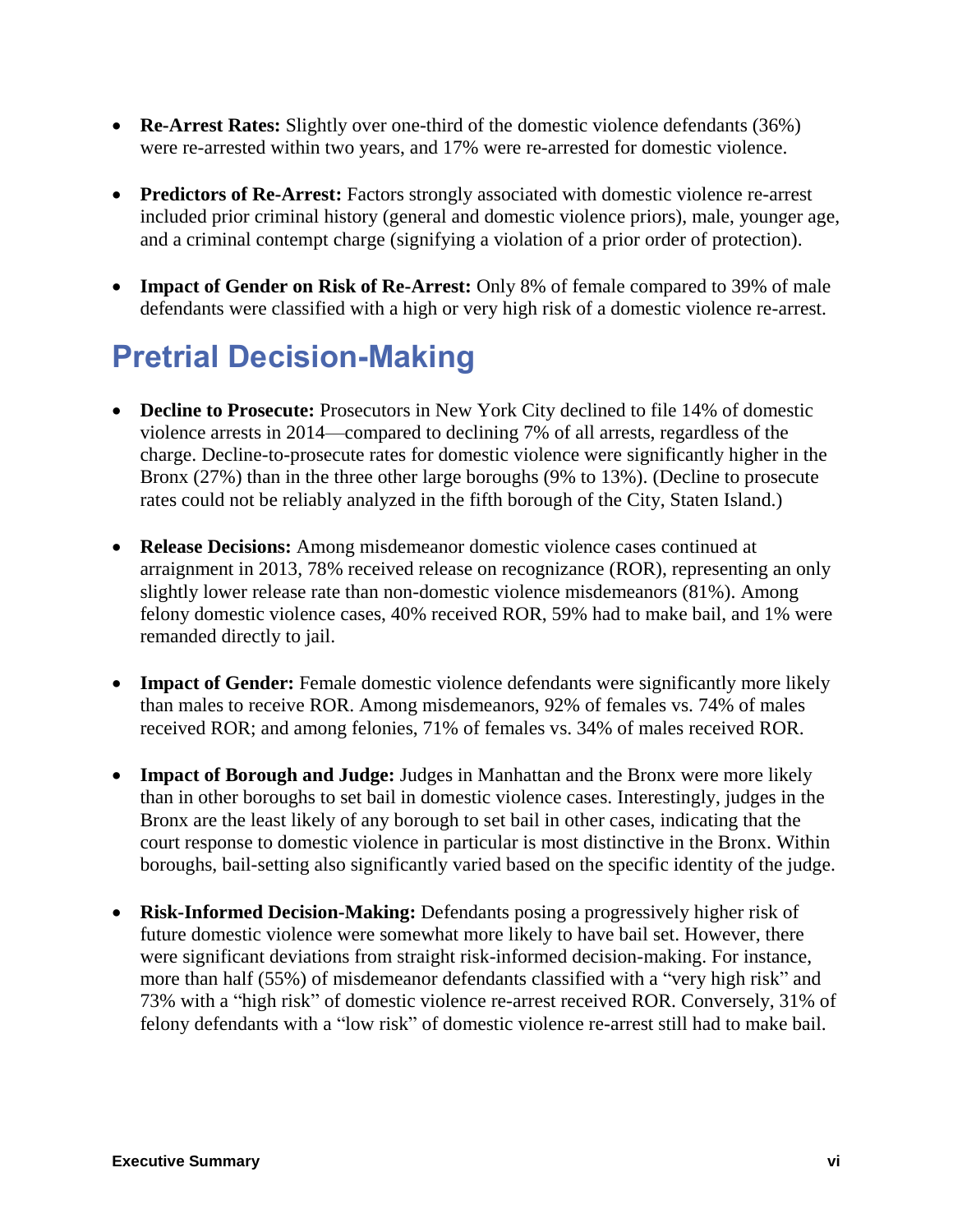- **Impact of Race/Ethnicity:** When controlling for other observable factors, black and Hispanic/Latino defendants were significantly more likely than whites to have bail set.
- **Bail Amounts:** When bail was set, 82% of domestic violence misdemeanors but only 22% of domestic violence felonies faced bail of \$2,000 or less. In general, average bail was more than two times higher for domestic violence than non-domestic violence misdemeanors (\$3,987 vs. \$1,244, respectively). Bail was more comparable between domestic and non-domestic violence felonies (\$21,526 vs. 25,082 respectively).
- **Pretrial Detention:** Of cases that had to make bail in 2013, 89% were unable to post bail at arraignment and were sent to pretrial detention. Most such cases eventually made bail, however. Ultimately, among all domestic violence cases continued at arraignment, only 8% of misdemeanors and 20% of felonies were detained throughout the pretrial period.
- **Pretrial Case Processing Time:** Of cases disposed in 2014, domestic violence misdemeanors averaged 107 days to disposition (compared to 56 days for all other misdemeanors), and felonies averaged 180 days (compared to 198 days for all other felonies). (Times reflect days from initial arraignment to a case disposition, not to sentencing, which could take place later in felony cases.) Only 0.3% of misdemeanors and 0.9% of felonies were disposed by trial verdict.

### **Dispositions and Sentencing**

- **Conviction Rate:** Of an estimated 35,428 domestic violence cases disposed in 2014, onethird of the misdemeanors and 57% of the felonies ended in a guilty plea/conviction. When isolating criminal convictions only (excluding cases pled down to a violation), 8% of misdemeanors and 37% of felonies ended with a criminal conviction.
- **Comparison to Non-Domestic Violence Cases:** Domestic violence cases were significantly less likely than others to end in a guilty plea/conviction among both misdemeanors (33% vs. 55% convicted) and felonies (57% vs. 74% convicted).
- **Use of Adjournments in Contemplation of Dismissal:** Three in ten misdemeanor domestic violence cases in Queens were disposed with an adjournment in contemplation of dismissal (ACD), compared to 5-17% disposed with a ACD in the four other boroughs. Notably, only 24% of misdemeanor cases in Queens received a straight dismissal (vs. 57- 71% elsewhere). Queens also had the lowest felony dismissal rate of any borough (10%).
- **Jail and Prison Sentences:** Among convicted cases initially arraigned on misdemeanor charges, 16% were sentenced to jail. Among felonies ending in conviction, 28% were sentenced to jail and 8% to prison. In general, convicted domestic violence cases in the Bronx were the most likely of any borough to be sentenced to a period of incarceration.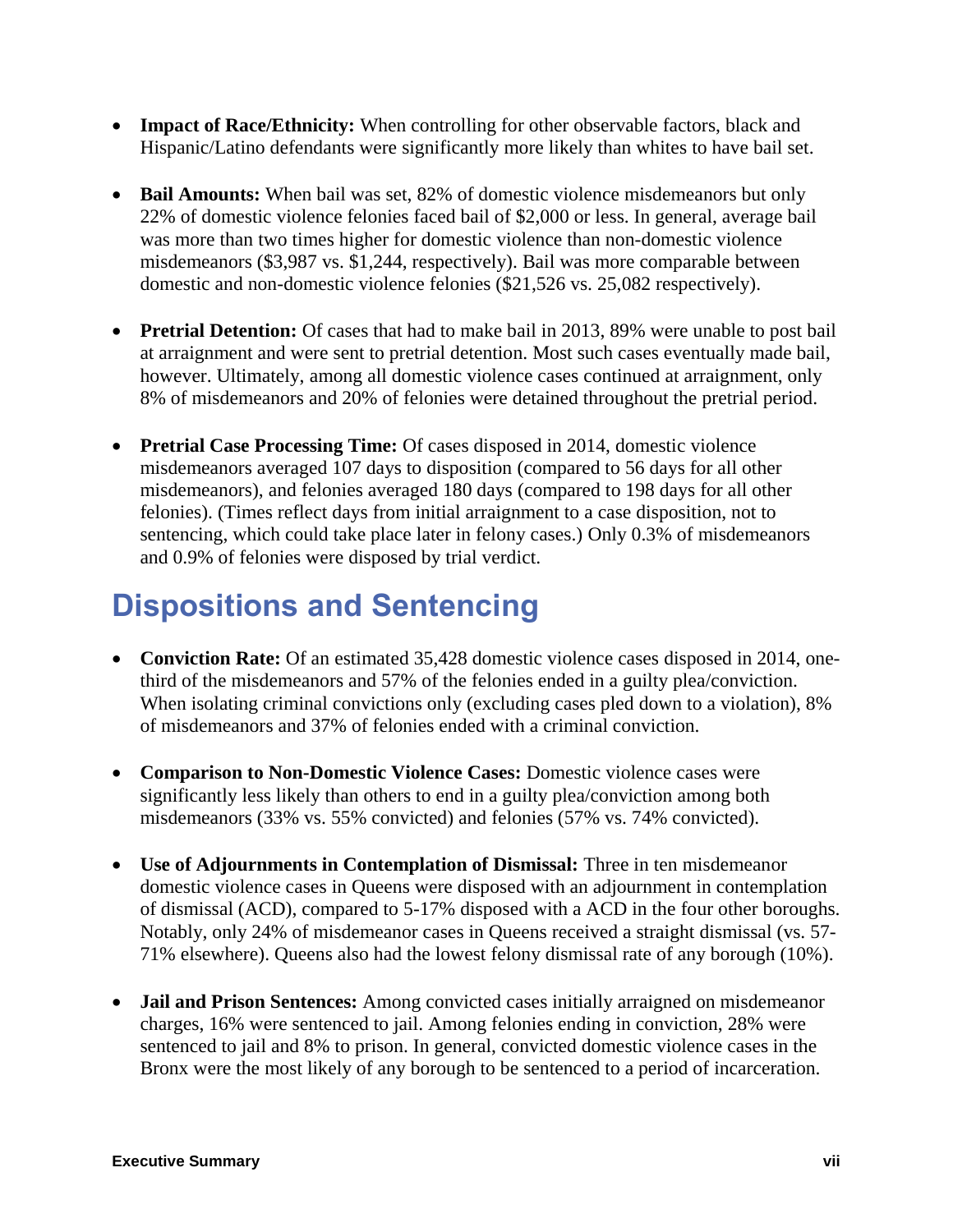- **Predictors of Incarceration:** Overall, among cases pleading guilty/convicted, factors most strongly associated with an incarceration sentence were: male gender; prior arrest or conviction; and borough. (Net of other factors, the Bronx had the highest rate of jail or prison sentences.) Among felonies, those with a criminal contempt top charge were also significantly more likely to receive a jail or prison sentence than cases with an assault top charge. (Many cases charged with contempt had a secondary assault charge as well.)
- **Racial/Ethnic Disparities:** There were no observed racial or ethnic disparities in conviction or sentencing when comparing black, Hispanic/Latino, and white defendants.
- **Risk-Informed Case Dispositions and Sentences:** Domestic violence defendants sentenced to jail or prison tended to cluster towards significantly higher risk levels than those sentenced to non-custodial sentences or receiving case dismissals. For instance, 71% of those sentenced to jail but only 30% of those receiving a conditional discharge were classified as posing a high or very high risk of a domestic violence re-arrest.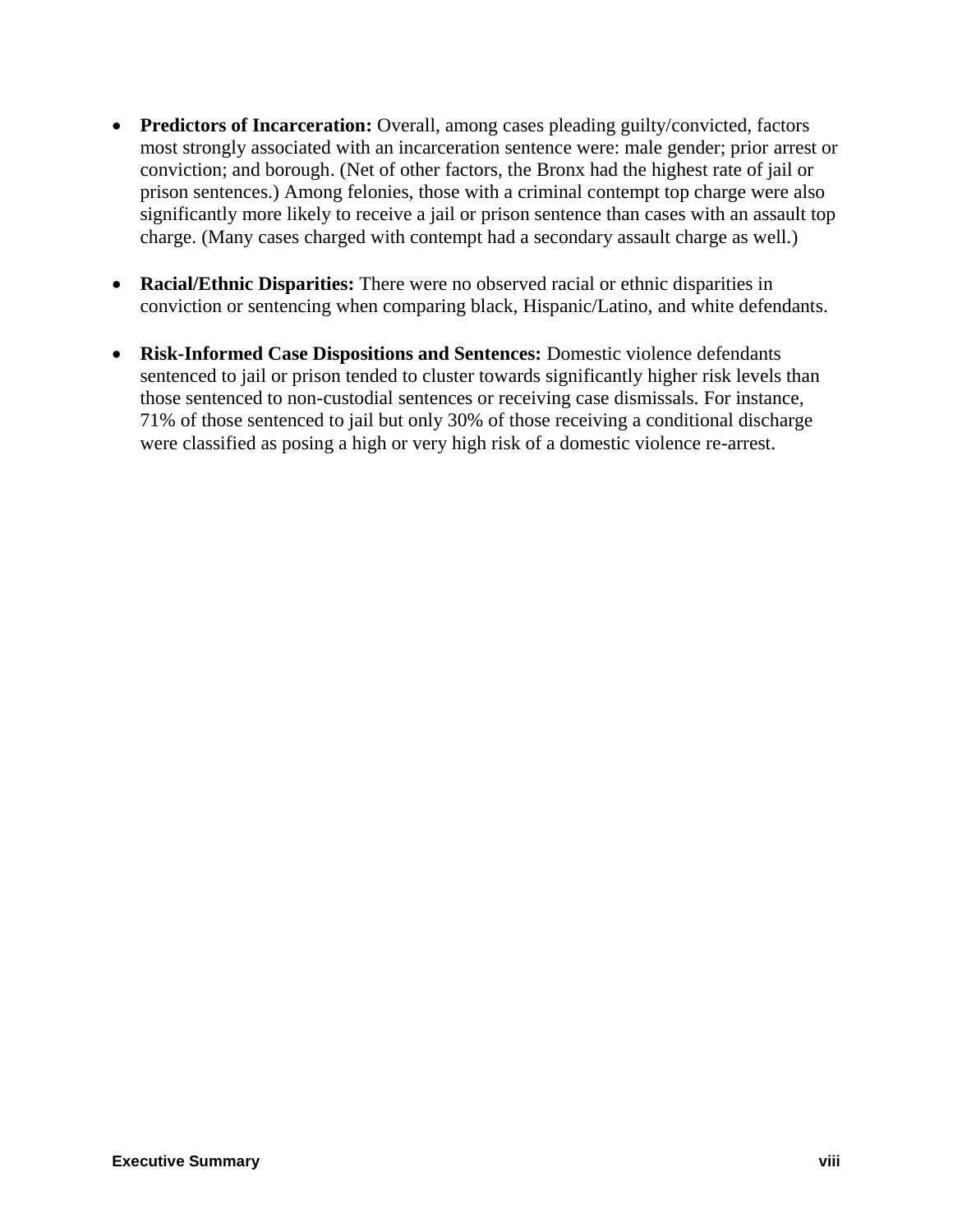### **Chapter 1 Introduction**

This study documents how New York City's domestic violence cases are handled, from the pretrial stages to disposition and sentencing. An earlier, companion study presented and critically assessed criminal justice decision-making across the case processing continuum for all New York City criminal cases (Rempel, Kerodal, Spadafore, and Mai 2014). While this earlier study also drew careful distinctions among decisions and outcomes for cases that varied in charge severity (e.g., misdemeanor or felony), charge type, defendant demographics (especially age and race/ethnicity), and future risk to public safety, case processing features specific to domestic violence cases went mostly unexamined. The present report fills this important gap in our understanding of criminal case processing in the City.

### **Legal Context in New York**

New York State has a mandatory arrest policy for domestic violence, which shifts the use of discretion from the police to prosecutors, who determine if a case will be prosecuted (see, e.g., Domestic Violence 2012). Prosecutorial decision making may, in turn, be influenced by a wide range of factors, including the defendant's prior history of perpetrating domestic violence as well as legal and case characteristics of the current matter, such as the strength of the evidence, severity of the charges and victim's injuries, and whether the victim is perceived as willing to cooperate with the prosecution (see Hartman and Belknap 2003; Hirschel and Hutchison 2001; Ventura and Davis 2005).

In general, based on prior research, both prosecutorial and court policies vary significantly from one jurisdiction to another, even within the same state or local setting. For instance, prior research has amply demonstrated the presence of sizable differences in domestic violence case filing and prosecution policies between the Bronx and Brooklyn (e.g., Davis, O'Sullivan, Farole, and Rempel 2008; Peterson and Dixon 2005) as well as in court policies distinguishing all five boroughs of New York City (e.g., Cissner, Labriola, and Rempel 2013; Gavin and Puffett 2006; Peterson 2002).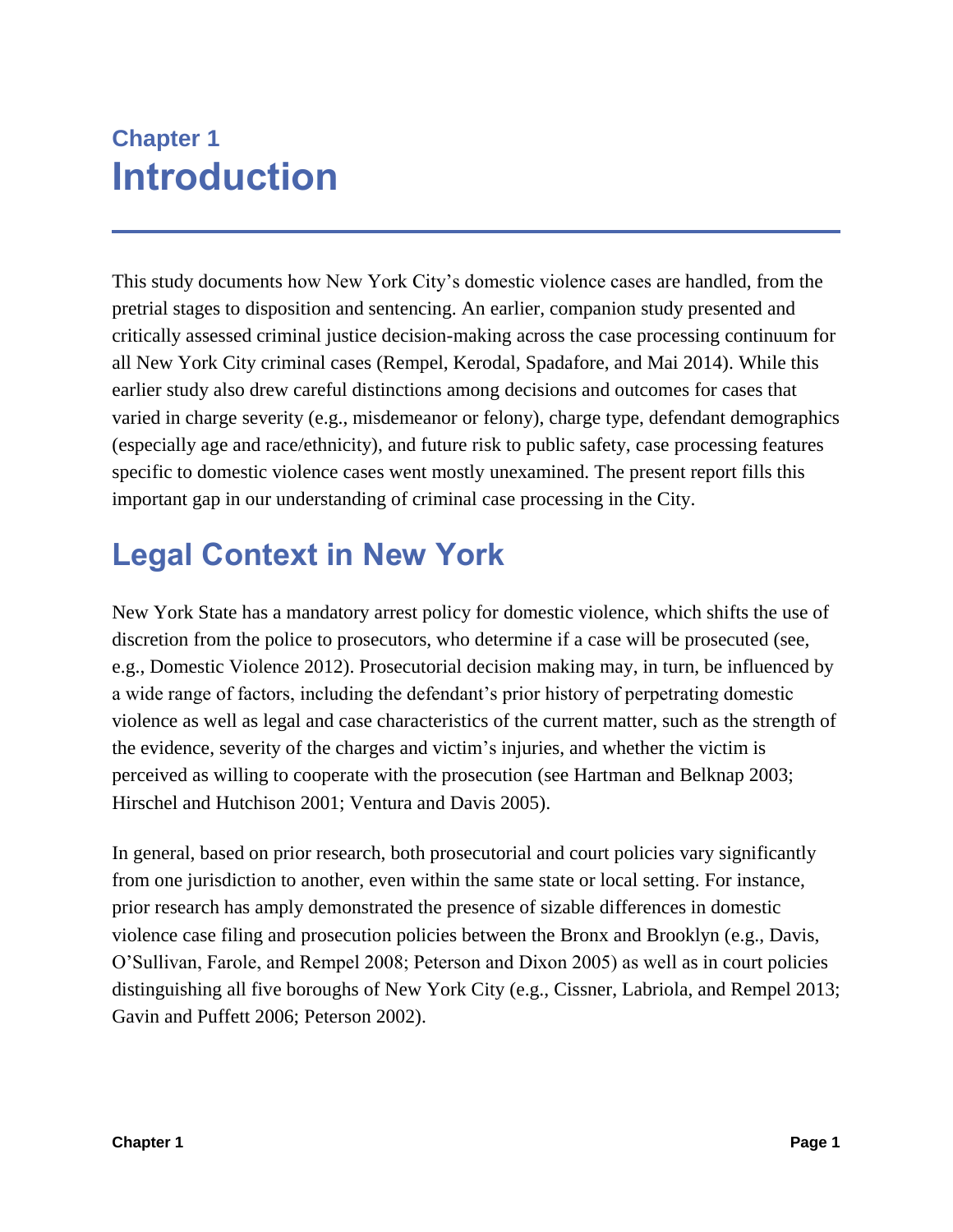What all the five boroughs of the City have in common, however, is the same legal framework, as specified by New York State law. In particular, New York does not have a domestic violence-specific charge in the penal code, meaning that all intimate partner violence or other domestic violence cases must be charged with offenses that are also applied to other, non-domestic violence crimes. In general, this means that the most common charges in domestic violence cases are assault offenses (PL §120.00-120.12), menacing offenses (PL §120.13-120.15), stalking offenses (PL §120.45-120.60), strangulation offenses (PL  $$121.11-121.14$ ), and child and elder maltreatment offenses (PL  $$260.00-260.34$ ),<sup>1</sup> as well as criminal contempt offenses (PL §215.50-215.52), the latter of which are commonly applied when a defendant violates an order of protection on a prior domestic violence case. Cases with these or, less frequently, other charges from the state penal law are defined to involve domestic violence if the alleged criminal behavior involved a victim who is a family or household member. Domestic violence cases either as defined in the current study or in New York's system for flagging such cases is not limited to intimate partner relationships.

### **Overview of the Current Study**

The present study provides a quantitative analysis of domestic violence case processing in New York City, largely drawing on data for calendar years 2012, 2013, and 2014. Although overall domestic violence case volume may have changed between those years and the 2018 publication date of this report, given that case processing policies are unlikely to have dramatically changed in any of the five borough-based prosecutors' offices or criminal courts, it is likely that the essential patterns remain comparable.

As shown in Table 1.1, an estimated 33,808 domestic violence cases were arraigned in New York City's criminal courts in 2013. Of these, 23,398 (84%) were arraigned on a misdemeanor and 5,410 (16%) on a felony.<sup>2</sup> These cases involved 29,283 individual defendants (some defendants accounted for multiple cases).

<sup>&</sup>lt;sup>1</sup> Child and elder maltreatment can be committed by caregivers (e.g., kindergarten teacher, baby sitter, hospice caregiver, etc.) in addition to family members.

<sup>&</sup>lt;sup>2</sup> In New York State, a small number of domestic violence matters were also arraigned on a noncriminal harassment violation, but these non-criminal cases are excluded. However, many cases initially arraigned on a misdemeanor or felony charge are, later in case processing, downgraded to a violation, and these cases are included in the total.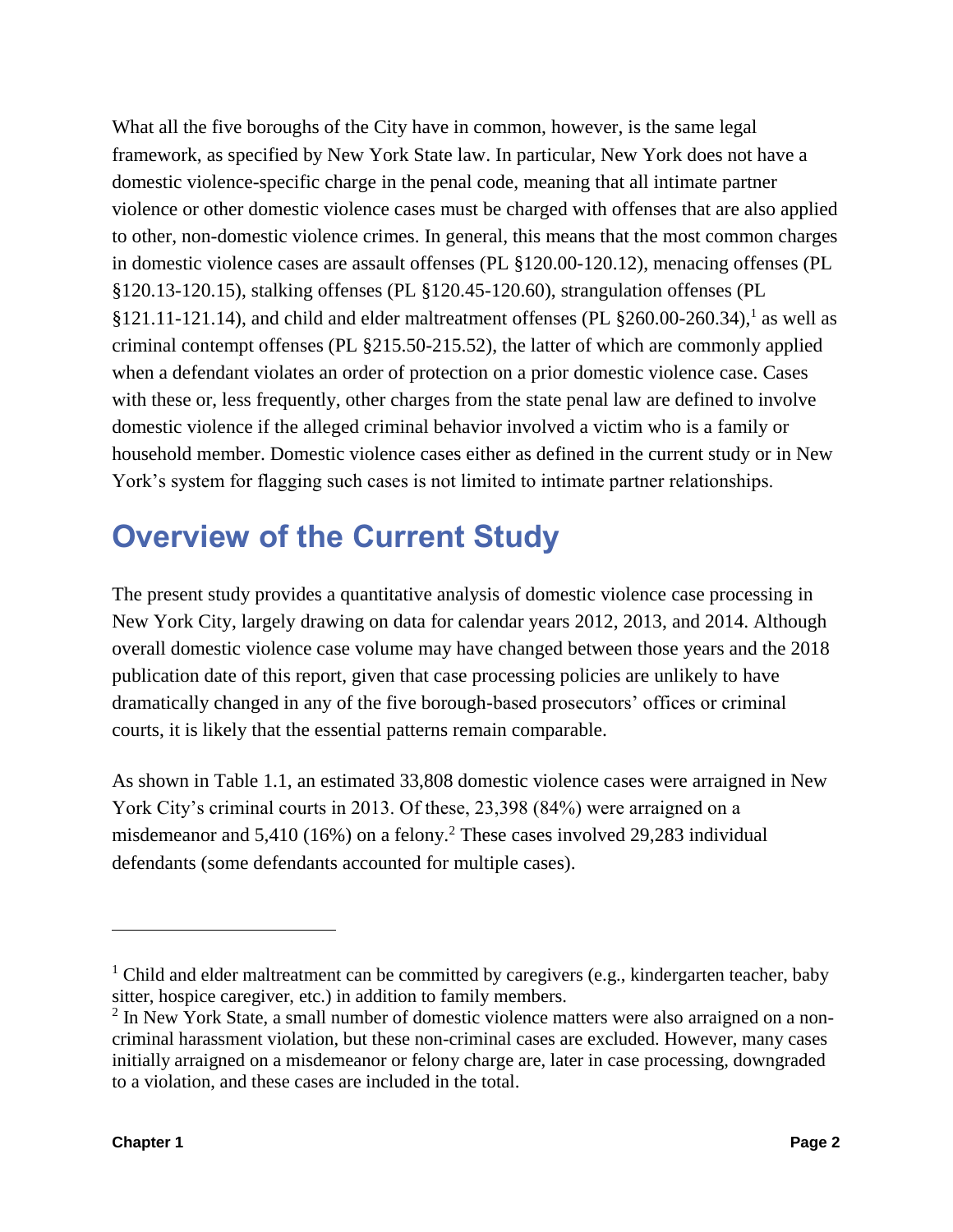Also shown in Table 1.1., the criminal courts in Brooklyn process the greatest number of domestic violence cases of all five boroughs (31% of the total), closely followed by Queens (27%). Since some domestic violence cases are dropped by the prosecutor's office between arrest and arraignment, prosecutorial policies influence how many cases ultimately reach the arraignment stage. For instance, the Brooklyn District Attorney's Office generally seeks to prosecute a higher percentage of domestic violence arrests than the Bronx (Davis et al. 2008; Peterson and Dixon 2005).

### **Research Questions**

In order to map the path of domestic violence cases through the court system, this study seeks to answer research questions in eight distinct areas.

- **1. Decision to Prosecute:** To what extent do prosecutors decline to prosecute domestic violence cases, both citywide and in each of the five boroughs?
- **2. Pretrial Release:** To what extent do judges release domestic violence defendants on their own recognizance (ROR), set bail, or remand directly to jail? Additionally, what defendant and case characteristics, such as the charges, prior criminal or domestic violence history, prior failure to appear history, and defendant demographics, are associated with judges' release decisions? Finally, when bail is set, how often do the defendants make bail, either at arraignment or later in case processing?

|                                                                                               | <b>Bronx</b>                 | <b>Brooklyn</b>              | Man-<br>hattan               | <b>Queens</b>                | <b>Staten</b><br><b>Island</b> | <b>New</b><br><b>York</b><br><b>City</b> |
|-----------------------------------------------------------------------------------------------|------------------------------|------------------------------|------------------------------|------------------------------|--------------------------------|------------------------------------------|
| <b>Arraignment Total</b>                                                                      | 5,914                        | 10,569                       | 6,960                        | 9,051                        | 1,314                          | 33,808                                   |
| <b>Percent in each Borough</b>                                                                | 17%                          | 31%                          | 21%                          | 27%                          | 4%                             | 100%                                     |
| <b>MISDEMEANORS AND</b><br><b>FELONIES</b><br>Misdemeanor arraignments<br>Felony arraignments | 4,875<br>82%<br>1,039<br>18% | 8,830<br>84%<br>1,739<br>16% | 5,588<br>80%<br>1,372<br>20% | 7,874<br>87%<br>1,177<br>13% | 1,231<br>94%<br>83<br>6%       | 28,398<br>84%<br>5,410<br>16%            |

#### **Table 1.1. Domestic Violence Arraignments in 2013**

*Note:* Cases included all misdemeanor and felony domestic violence cases filed in court (source = Unified Court System).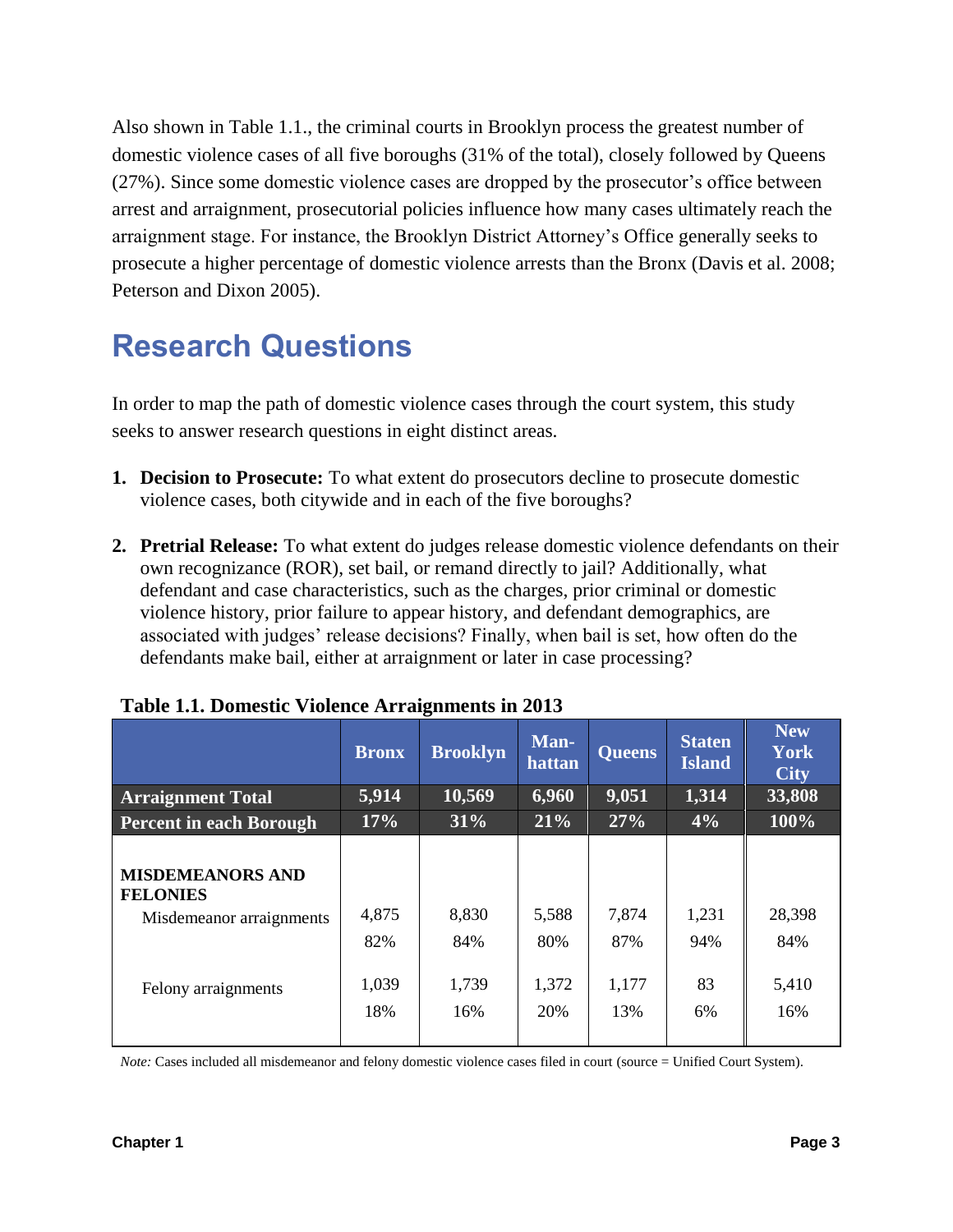- **3. Case Processing:** How much time is required to reach a case disposition, and how does case processing time vary by borough, charge severity or type, or other factors?
- **4. Dispositions and Sentencing:** What is the distribution of case dispositions and sentences (overall, and by borough and charge). How often do sentences involve jail or prison?
- **5. Domestic Violence and Non-Domestic Violence Cases:** To what extent do decisions and outcomes vary between domestic violence and non-domestic violence cases (after controlling for other case and defendant characteristics)?
- **6. Risk Informed Decision-Making:** To what extent is current decision-making especially at the pretrial and dispositional stages—*risk-informed*, meaning that pretrial detention or use of jail or prison at the sentencing stage are disproportionately used with those statistically shown to pose a greater threat of re-offending in the future?
- **7. Role of Gender:** What is the distribution of outcomes and how do they differ at each decision-point in the case processing continuum for males compared to females?
- **8. Racial or Ethnic Disproportionalities:** To what extent do decisions and outcomes vary based on race or ethnicity?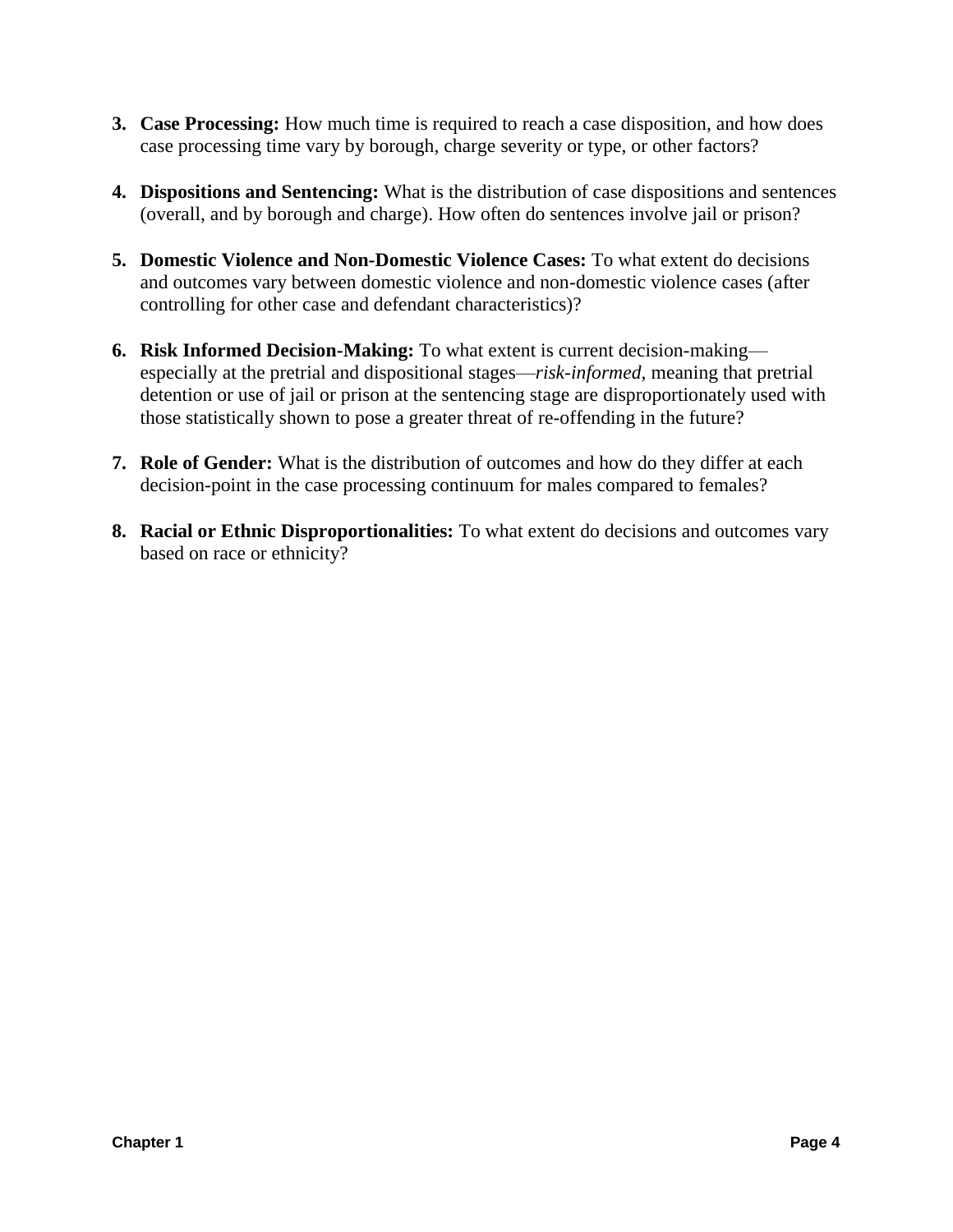This chapter reviews the data sources used in the study, specific variables and measures, and the analytic plan for deriving meaningful results from the data.

### **Data Sources**

Case-level data was compiled and, where possible, merged from two sources:

- **New York State Unified Court System:** The Division of Technology of the New York State Unified Court System (UCS) provided data for all cases either arraigned in court or disposed from January 1, 2011 through November 7, 2014. A separate dataset was later obtained on all cases with a final disposition date on any day in 2014. Although most analyses were limited to cases arraigned on felony or misdemeanor charges, the UCS dataset included violations, local offenses, and other non-finger-printable offenses.
- **New York State Division of Criminal Justice Services:** The Division of Criminal Justice Services (DCJS) provided overlapping data for cases arrested or disposed from calendar years 2011 through 2014. DCJS also supplied criminal history and recidivism data for all defendants with at least one arrest within the 2011-2014 instant case period.<sup>3</sup>

Efforts were undertaken to create a comprehensive merged dataset, but this task proved only partially feasible. Ultimately, it was necessary to create two merged datasets, one whose denominator equaled the totals in the DCJS data and another whose denominator equaled the totals in the UCS data. For both datasets, merging across sources was successfully achieved for more than three-quarters of the total: that is, both datasets integrated measures from all data sources in most cases. Having established two merged datasets, each with a slightly different denominator, analyses were conducted using the dataset with the most complete

<sup>&</sup>lt;sup>3</sup> The DCJS data was limited to arrests on misdemeanor or felony charges—omitting violations or lesser offenses—and was limited to finger-printable offenses, which excludes most vehicle offenses (except Driving While Intoxicated, which is included) and other select misdemeanors. For a list of non-finger-printable offenses put together by the Division of Criminal Justice Services, see [http://www.criminaljustice.ny.gov/crimnet/ccman/non\\_fp\\_codedlawmanual.pdf.](http://www.criminaljustice.ny.gov/crimnet/ccman/non_fp_codedlawmanual.pdf)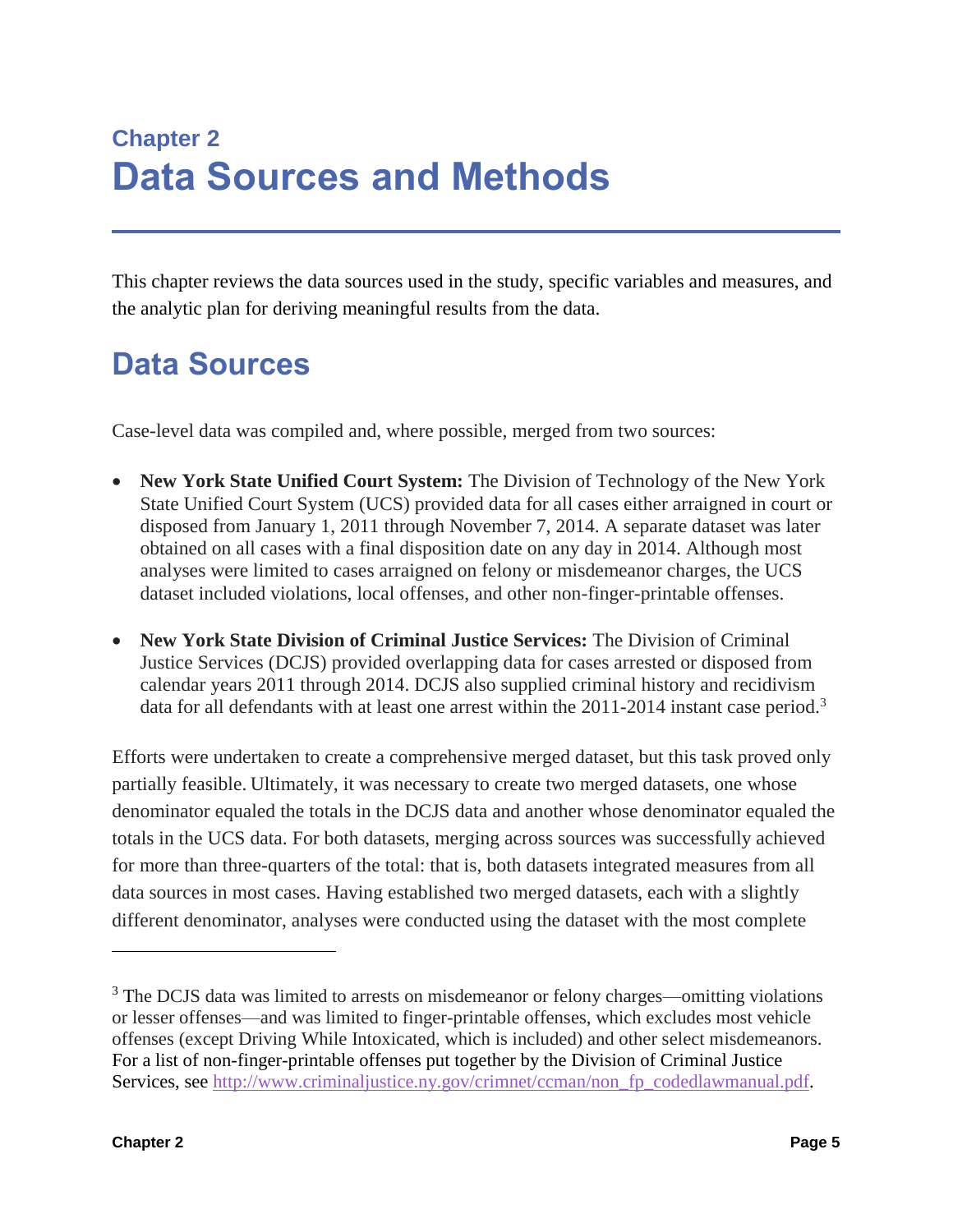information for each stage of case processing (e.g., the UCS-based dataset for pretrial decisions and case processing; and the DCJS-based dataset for decline to prosecute decisions, dispositions, and sentences).

### **Data Elements**

Available data yielded the following types of measures, among others:

- **Domestic Violence flag:** Domestic violence cases were identified through three methods, whereby a flag obtained through any of the three methods led the case to be defined as domestic violence in all analyses: (1) domestic violence (DV) flag indicated by the New York Police Department (and reported to the Division of Criminal Justice Services); (2) domestic violence flag recorded by court clerks at the arraignment court appearance; or (3) case was disposed in a specialized domestic violence court, from which we inferred that the case had to have involved domestic violence allegations even if other flags were not checked.<sup>4</sup>
- **Arrest, Arraignment, and Disposition Charges:** Data included the top charge, respectively, at arrest, arraignment, and disposition (if the case ended in a plea or conviction). Charges were generally distinguished by whether they were at the felony or misdemeanor levels. Specific penal law charges were also obtained and grouped into smaller numbers of summary categories for some analytic purposes.
- **Demographics:** Available data included defendant gender, age, and race/ethnicity.
- **Borough:** Data also enabled coding the borough (of the city's five boroughs).
- **Release Status:** Data enabled coding the release status as of arraignment and disposition into four categories: (1) remanded, (2) did not make bail, (3) made bail, and (4) release on recognizance (ROR). For some purposes, these four-category measures were dichotomized into a summary *release decision* measure that grouped together remand and

 $\overline{a}$ 

<sup>&</sup>lt;sup>4</sup> All three methods for flagging domestic violence are, in practice, imperfect in the direction of underreporting domestic violence, which explains why this study sought to capture and define any case as involving domestic violence if any of the three methods defined the case as such. In general, the New York Police Department classifies a case as involving domestic violence if the defendant and complainant are family members, household members, or involved in an intimate relationship. The flag that is recorded by court clerks depends on the prosecutor's classification, and the criteria for a case being adjourned to the specialized domestic violence court varies slightly by borough (e.g., see Gavin and Puffett 2006).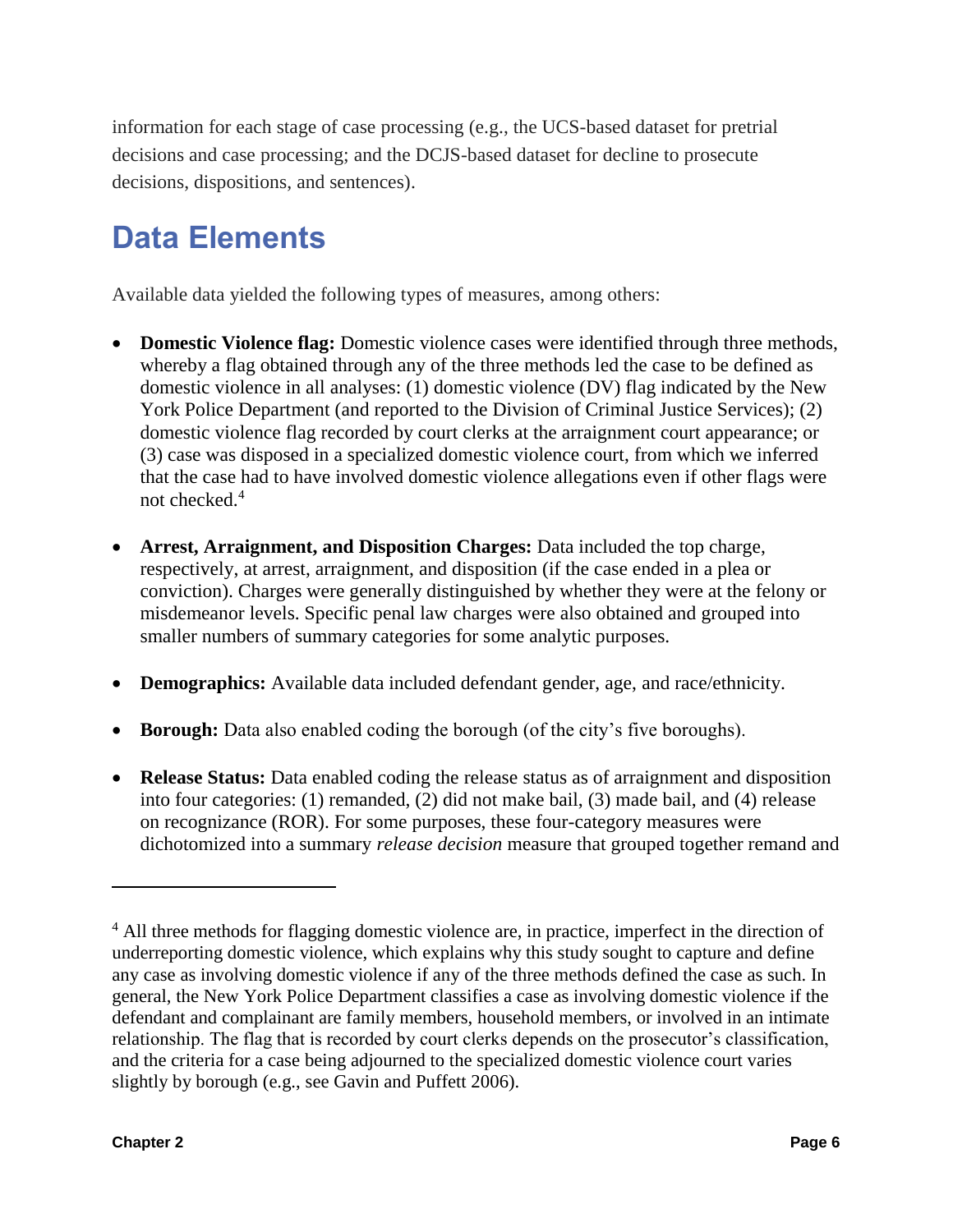both bail categories as opposed to ROR; and a summary *detention status* measure that grouped remand and not made bail into detained and made bail and ROR into released.

- **Case Processing:** Data enabled creating measures for days (sometimes recoded to months) from arraignment to disposition as well as between key interim milestones, including time in Criminal Court; time in Supreme Court (if applicable); and time from indictment to Supreme Court arraignment. Bench warrant time and time involved in fitness-to-stand-trial proceedings were subtracted from total case processing time (utilizing pre-set UCS time measures that engage in this subtraction).
- **Disposition:** Summary measures were created for the case outcome, for most purposes coded into five categories: (1) felony criminal conviction, (2) misdemeanor criminal conviction, (3) violation conviction (a violation is technically not a crime in New York State); (4) adjournment in contemplation of dismissal (ACD);<sup>5</sup> and (5) straight dismissal. Where applicable, the disposition field was also coded as decline to prosecute, although decline to prosecute decisions were analyzed separately, with declined cases then omitted from later analyses of release decisions, dispositions, and sentences.
- **Sentencing:** Data enabled classifying the sentence as prison, jail, jail/probation split, straight probation, and other sentence (including fine and conditional discharge). Data were also available on the sentence length for prison and jail sentences.
- **Criminal History:** For both prior arrests and convictions, continuous and dichotomous measures were created for any priors as well as for priors of distinct charge types, including prior misdemeanors, felonies, violent felonies, drug cases, child victim cases, weapons or firearm cases, DWI cases, and domestic violence cases.
- **Noncompliance History:** DCJS data enabled computing measures for prior cases in which a warrant was issued for failure to appear (FTA). Measures were also created for prior probation and parole revocations.
- **Current Criminal Justice Status:** Measures were created for whether the defendant had an existing open case and/or was on probation at the time of the current arrest.
- **Recidivism:** A series of continuous (number of re-arrests) and dichotomous (at least one re-arrest) measures were created for any re-arrest, misdemeanor re-arrest, felony re-

<sup>&</sup>lt;sup>5</sup> In New York State, an adjournment in contemplation of dismissal, or ACD, represents an agreement to dismiss the case automatically after six months or one year depending on the charges, unless the prosecutor moves to restore the case due to noncompliance with conditions, such as batterer program participation (Isn't it more likely a re-arrest?), which are sometimes imposed in conjunction with an ACD.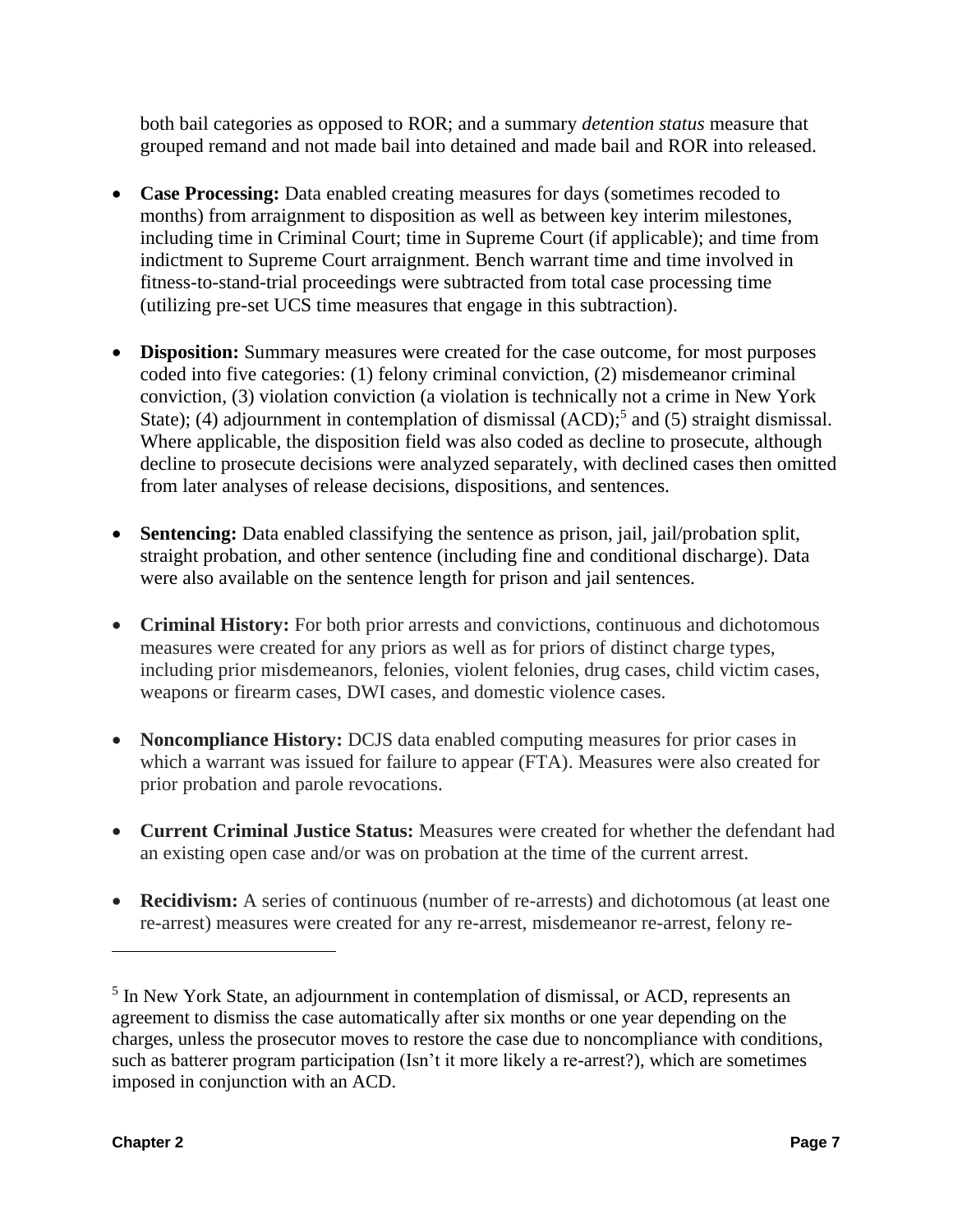arrest, and domestic violence re-arrest. For each charge category, measures were created at the two-year marks and for tracking periods that respectively began on the instant case arrest date and the instant case disposition date and that did and did not adjust for time at risk (i.e., time when the defendant was not held in jail or prison). Additionally, survival time measures were created for the number of days to first re-arrest. Ultimately, reported recidivism analyses utilized a small number of dichotomous re-arrest measures at two years for any re-arrest, including domestic violence re-arrest.

### **Analytic Plan**

In large part, this study involved basic descriptive analyses, reporting trends and patterns at multiple decision-points on the case processing continuum. However, for some analytic purposes, a multivariable framework was employed to isolate the effect of different defendant characteristics (e.g., demographics, criminal history, charges, etc.) on some decision or outcome (e.g., bail set or not; convicted or not), while simultaneously controlling for other characteristics. For the most part, a standard set of predictor variables were utilized. They included: (1) *borough*; (2) *demographics:* sex, age (often with a separate covariate for the 16-17-year-old or 16-24-year-old age ranges), and race/ethnicity (black, Hispanic/Latino, white, Asian, and additional race/ethnicity, with Asian and additional categories typically combined; (3) *prior criminal history:* prior arrest, prior conviction, prior domestic violence arrest or conviction, and priors for different charge severities; (4) *prior noncompliance history*: failure to appear on prior case; prior probation revocation, and prior parole revocation; (5) *charge severity* (misdemeanor, nonviolent felony, or violent felony); and (6) *charge type:* assault and related, criminal contempt, strangulation, harassment, and other. "Other" included property, drug/marijuana, and weapon/firearm offenses.

#### **Risk Analysis**

In order to analyze the extent to which decisions and outcomes varied by defendant risk (see research question #6 above), two risk assessment tools were created—one to classify defendants based on their general risk (likelihood of re-arrest) and the other to classify defendants based on their domestic violence risk (operationalized as likelihood of a re-arrest for domestic violence—which is, in turn, defined as such in the data if the re-arrest qualifies as domestic violence based on any of the three flagging methods noted above). The tools were created using two-thirds of all New York City domestic violence cases in 2012 (the development sample). The tools were then validated with the one-third of the 2012 New York City domestic violence sample *not* used for the development sample, for whom at least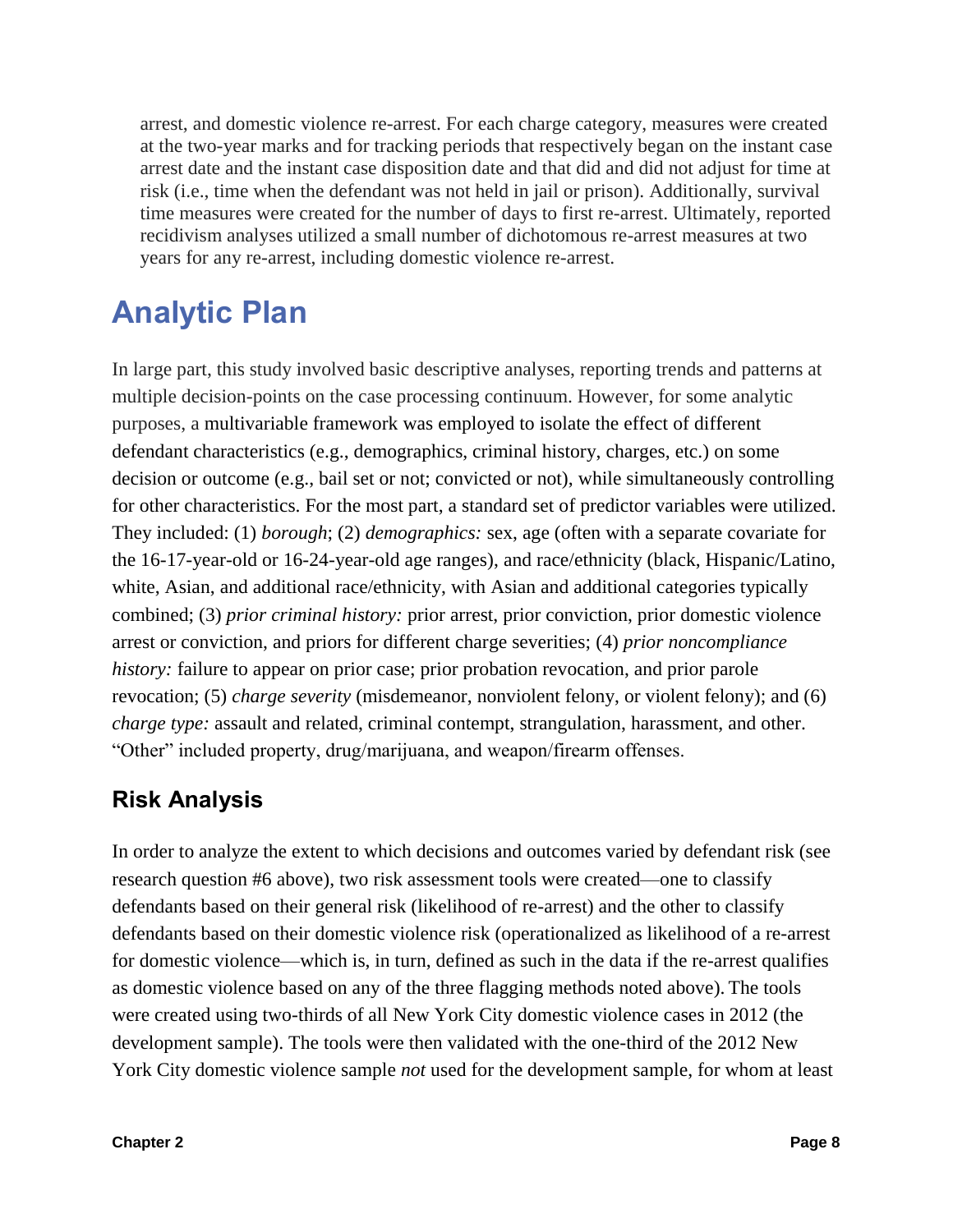two years of follow-up tracking time for re-arrest was available in the project dataset. The unit of analysis was defendant based; one case was randomly selected for defendants with multiple arrests in the same year. The resulting algorithms created and validated to predict *general risk* (any re-arrest) and *domestic violence risk* drew from the following factors:

- **Prior Arrests:** Prior arrest (yes/no); number of prior domestic violence arrests  $(0, 1, \text{ or } 2)$ or more); prior weapon arrest (yes/no); and prior criminal contempt arrest (yes/no).
- **Prior Convictions and Incarceration:** Number of prior misdemeanor convictions in past 3 years (only included in algorithms predicting general re-arrest; 0, 1, 2, or 3 or more); prior drug conviction (yes/no); and prior jail or prison sentence (only included in algorithms predicting general re-arrest, yes/no).
- **Prior Failure to Appear (FTA):** Prior case with FTA for scheduled court appearance (yes/no); and number of prior cases with FTA in past 3 years (0, 1, 2, or 3 or more)
- **Prior Supervision Revocations:** Prior probation revocation (only included in algorithms predicting general re-arrest, yes/no); and prior parole revocation (only included in algorithms predicting general re-arrest, yes/no).
- **Current Criminal Justice Status:** Current open case pending at time of current arrest (only included in algorithms predicting general re-arrest, yes/no).
- **Criminal Contempt Current Top Charge:** Current top charge of criminal contempt pointing to an alleged violation of a previous order of protection (yes/no).
- **Demographic Risk Factors:** age (younger classified higher risk); and sex (male classified higher risk).

Algorithms weighted each factor based on the strength of its effect on two-year re-arrest or domestic violent re-arrest, respectively. Final weights were created using multivariable models, with unstandardized regression coefficients divided by a constant of 0.2 and then rounded to the nearest whole number. The resulting risk scores were whole numbers ranging from zero to 37; domestic violence risk scores ranged from zero to 21. Appendix A provides the final list of risk factors and the resulting weighting schemes for each algorithm.

**Risk Categories:** After obtaining raw risk scores, cut points were established based on different re-arrest risk for each raw score and dividing the continuous scores into five categories: low, low-moderate, moderate, high, and very high risk.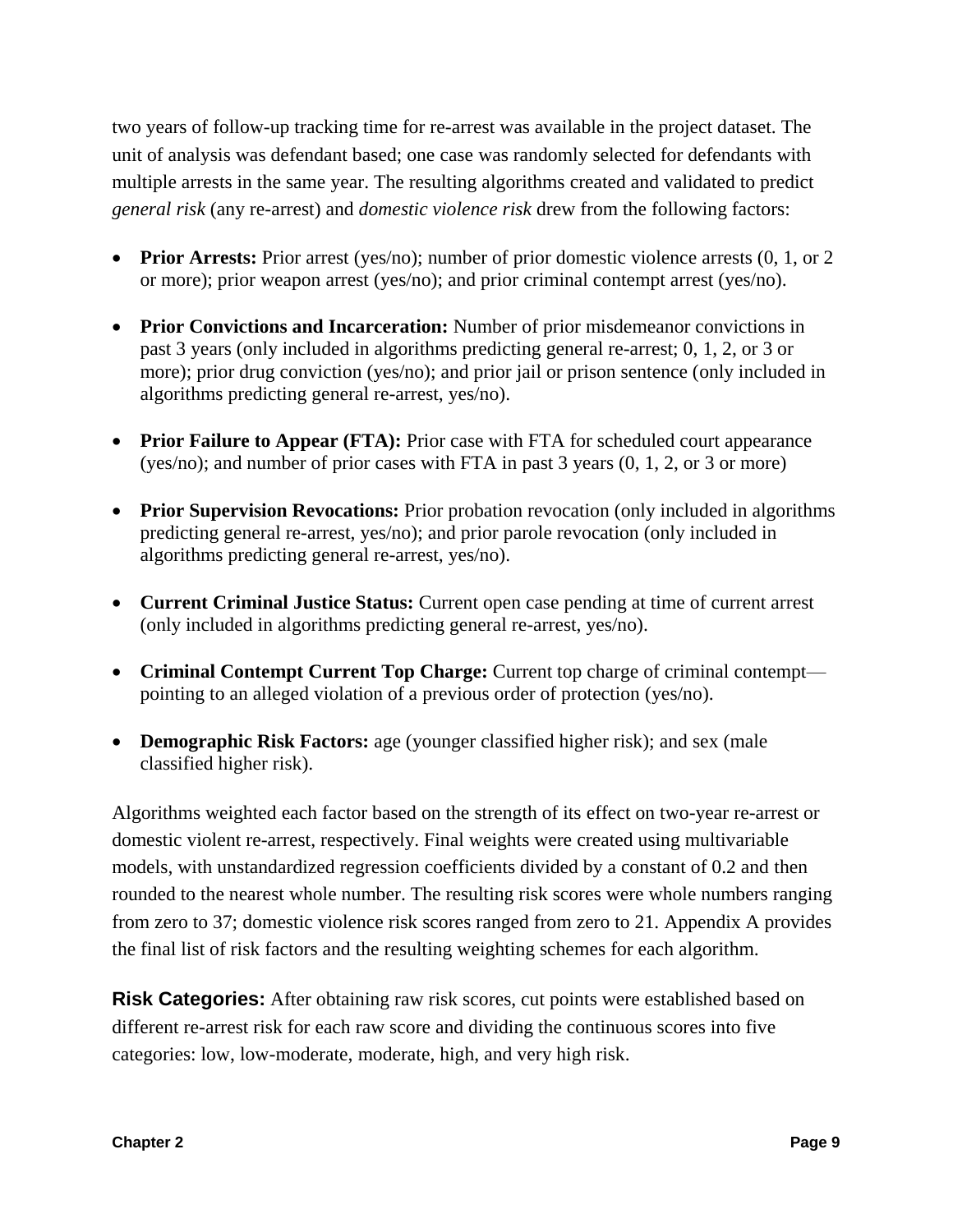**Performance:** Table 2.1 presents the two-year re-arrest rates for those placed in each risk category for both risk tools (general re-arrest and domestic violence re-arrest). The results illustrate higher re-arrest rates at progressively higher risk categories for both risk tools. Table 1.2 also provides Area under the Curve (AUC) statistics for the original (development) sample used to create the risk classification system and for the validation sample. The AUC is a widely accepted statistic that indicates the capacity of a risk assessment tool to accurately differentiate individuals who are and are not, in fact, re-arrested. An AUC in the range of .600 to .700 is considered acceptable; .700 to .800 is good to very good; and .800 or higher is excellent (but rarely seen in practice). Performance statistics indicate that the general risk assessment tool (any re-arrest) has a good-to-very good predictive accuracy (risk score AUC=.776; risk category AUC=.765) and the domestic violence risk assessment tool has an acceptable level of accuracy (risk score AUC=.682; risk category AUC=.674). Furthermore, the AUC for both tools remained relatively unchanged in the validation sample.

|                                                                           | <b>Two-Year Outcomes</b>                |                                                            |  |  |
|---------------------------------------------------------------------------|-----------------------------------------|------------------------------------------------------------|--|--|
| <b>Risk Levels and Performance of the</b><br><b>Classification Scheme</b> | <b>Re-Arrest Rate and</b><br><b>AUC</b> | <b>Domestic Violence Re-</b><br><b>Arrest Rate and AUC</b> |  |  |
| <b>Re-Arrest Rates by Risk Level</b> <sup>1</sup>                         |                                         |                                                            |  |  |
| Low Risk                                                                  | 11%                                     | 7%                                                         |  |  |
| Low-Moderate Risk                                                         | 16%                                     | 9%                                                         |  |  |
| Moderate Risk                                                             | 28%                                     | 17%                                                        |  |  |
| <b>High Risk</b>                                                          | 49%                                     | 27%                                                        |  |  |
| Very High Risk                                                            | 71%                                     | 34%                                                        |  |  |
| Area Under the Curve $(AUC)^1$                                            |                                         |                                                            |  |  |
| Risk Score                                                                | 0.776                                   | 0.682                                                      |  |  |
| <b>Risk Categories</b>                                                    | 0.765                                   | 0.674                                                      |  |  |
| <b>Validation Sample Performance: Area Under</b><br>the Curve $(AUC)^2$   |                                         |                                                            |  |  |
| <b>Risk Score</b>                                                         | 0.793                                   | 0.691                                                      |  |  |
| <b>Risk Categories</b>                                                    | 0.779                                   | 0.684                                                      |  |  |

#### **Table 2.1. Performance of the Risk Classification System**

<sup>1</sup> The development sample included two-thirds of all domestic violence cases arrested in 2012, where domestic violence status was identified through three (imperfect) methods, whereby a flag obtained through any method leads the case to be defined as domestic violence): (1) domestic violence flag indicated by the New York Police Department (and reported to the New York State Division of Criminal Justice Services); (2) domestic violence flag indicated on the "arraignment type" field recorded by court clerks at the arraignment court appearance; or (3) case disposed in a specialized domestic violence court.

<sup>2</sup> The sample size for the validation sample was 7,048 and comprised the 2012 domestic violence cases not selected for the development sample.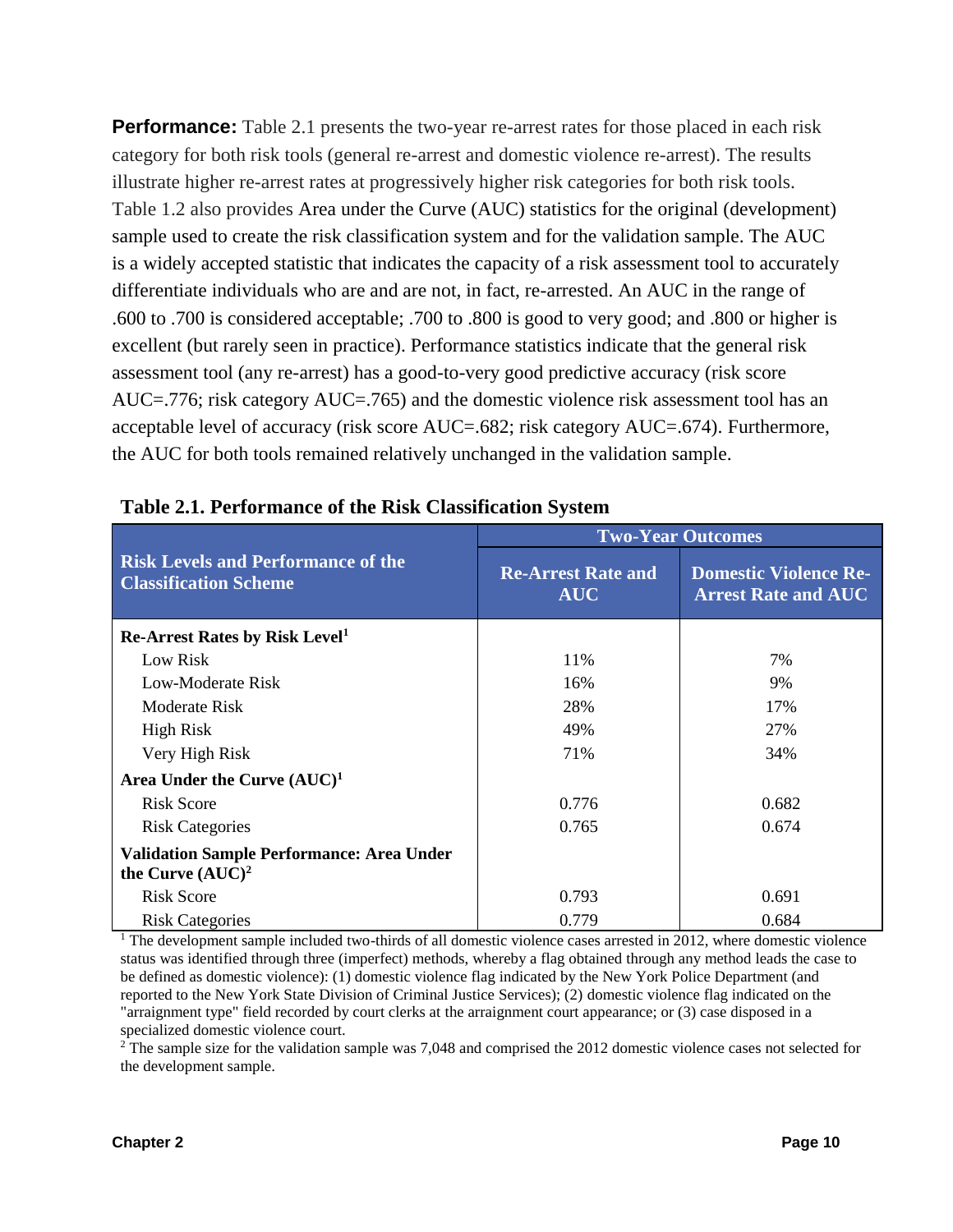### **Chapter 3 Descriptive Profile: Background Characteristics and Risk of Re-Offense**

This section presents a general profile of criminal domestic violence cases in New York City. The three respective sections that follow: (1) provide the background characteristics of New York City's domestic violence defendants; (2) compare the background characteristics of domestic violence and non-domestic violence defendants; and (3) describe the risk profile of the domestic violence population, indicating the percentages of defendants who can be validly classified as low, low-moderate, moderate, high, and very high risk, respectively, of re-arrest and, specifically, of domestic violence re-arrest.

### **Background Characteristics**

As shown in Table 3.1, 33,808 criminal cases were arraigned on misdemeanor or felony charges in 2013, a figure that encompasses 29,283 unique defendants (some defendants were arrested more than once). The defendant population was predominantly male (80%, which is consistent with prior studies using official data, e.g., Melton and Belknap 2003; Ventura and Davis 2005); nonwhite (49% black, 35% Hispanic/Latino, 4% Asian, and 12% non-Hispanic white); and skewed towards older ages (73% ages 25 or older).

Close to two-third of cases involved defendants with a prior arrest (65%), 16% had a prior domestic violence arrest, one-third (34%) had a prior conviction, and 7% had a prior domestic violence conviction. The majority involved misdemeanor charges (84%), with 8% arraigned on a nonviolent felony and 8% on a violent felony. Assault, menacing, and related charges accounted for more than half of the total charges (58%). <sup>6</sup> Other common domestic violence charges were criminal contempt (13%), harassment (8%), and strangulation (3%).

 $\overline{a}$ 

 $6$  Assault, menacing, and stalking charges were grouped together for coding purposes, because they all fall under the same section of the penal law (PL §120) as "assault and related" charges. Nearly all of the charges in this category are either assault or menacing.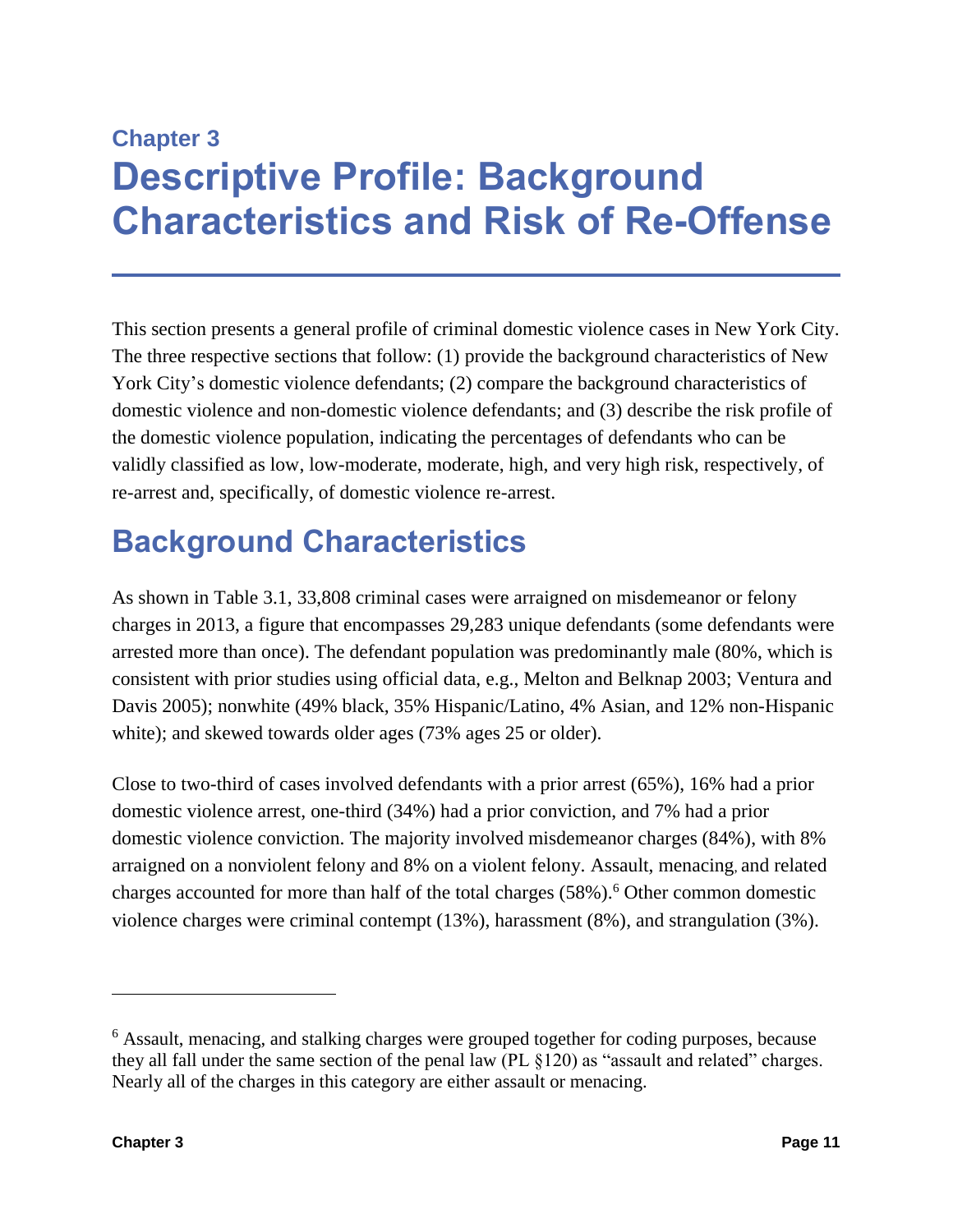|                                     | <b>Bronx</b> | <b>Brooklyn</b> | Man-<br>hattan | Queens | <b>Staten</b><br><b>Island</b> | <b>New York</b><br><b>City</b> |
|-------------------------------------|--------------|-----------------|----------------|--------|--------------------------------|--------------------------------|
| <b>Arraignment Total</b>            | 5,914        | 10,569          | 6,960          | 9,051  | 1,314                          | 33,808                         |
| <b>MISDEMEANORS &amp; FELONIES</b>  |              |                 |                |        |                                |                                |
| Misdemeanor arraignments            | 4,875        | 8,830           | 5,588          | 7,874  | 1,231                          | 28,398                         |
|                                     | 82%          | 84%             | 80%            | 87%    | 94%                            | 84%                            |
| Felony arraignments                 | 1,039        | 1,739           | 1,372          | 1,177  | 83                             | 5,410                          |
|                                     | 18%          | 16%             | 20%            | 13%    | 6%                             | 16%                            |
| <b>DEMOGRAPHICS</b>                 |              |                 |                |        |                                |                                |
| Age                                 |              |                 |                |        |                                |                                |
| Average age                         | 31.5         | 33.1            | 32.0           | 34.2   | 33.0                           | 32.9                           |
| Youth ages 16-24                    | 31%          | 25%             | 31%            | 22%    | 27%                            | 27%                            |
| Ages 16-17 years                    | 6%           | 2%              | 4%             | 3%     | 4%                             | 3%                             |
| Ages 18-24 years                    | 26%          | 23%             | 28%            | 20%    | 23%                            | 24%                            |
| Ages 25-39 years                    | 46%          | 48%             | 44%            | 48%    | 46%                            | 47%                            |
| Ages 40 and older                   | 23%          | 27%             | 24%            | 30%    | 27%                            | 26%                            |
| Sex: Percent male                   | 81%          | 82%             | 78%            | 80%    | 82%                            | 80%                            |
| Race/ethnicity <sup>1</sup>         |              |                 |                |        |                                |                                |
| <b>Black</b>                        | 44%          | 63%             | 45%            | 40%    | 36%                            | 49%                            |
| Hispanic/Latino                     | 52%          | 24%             | 40%            | 36%    | 22%                            | 35%                            |
| White                               | 3%           | 11%             | 12%            | 14%    | 41%                            | 12%                            |
| Asian                               | 1%           | 2%              | 2%             | 10%    | 0%                             | 4%                             |
| Additional race / ethnic group      | 0%           | 0%              | 0%             | 1%     | 0%                             | 0%                             |
| <b>CRIMINAL HISTORY<sup>2</sup></b> |              |                 |                |        |                                |                                |
| Prior arrests                       |              |                 |                |        |                                |                                |
| Prior arrest                        | 72%          | 65%             | 67%            | 59%    | 74%                            | 65%                            |
| Prior domestic violence arrest      | 21%          | 15%             | 15%            | 14%    | 14%                            | 16%                            |
| Prior misdemeanor arrest            | 68%          | 60%             | 63%            | 53%    | 69%                            | 60%                            |
| Prior felony arrest                 | 54%          | 52%             | 50%            | 43%    | 58%                            | 49%                            |
| Prior violent felony arrest         | 39%          | 38%             | 34%            | 28%    | 37%                            | 34%                            |
| Prior drug arrest                   | 48%          | 44%             | 45%            | 32%    | 51%                            | 42%                            |
| Prior weapons arrest                | 39%          | 37%             | 33%            | 27%    | 38%                            | 34%                            |
| Prior firearms arrest               | 14%          | 15%             | 11%            | 9%     | 12%                            | 12%                            |
| Average number of prior arrests     | 7.1          | 6.6             | 6.2            | 4.2    | 7.3                            | 6.0                            |
| Prior convictions                   |              |                 |                |        |                                |                                |
| Prior conviction                    | 40%          | 35%             | 37%            | 28%    | 43%                            | 34%                            |
| Prior domestic violence conv.       | 9%           | 6%              | 9%             | 6%     | 10%                            | 7%                             |
| Prior misdemeanor conviction        | 35%          | 29%             | 31%            | 24%    | 38%                            | 30%                            |
| Prior felony conviction             | 25%          | 21%             | 23%            | 15%    | 23%                            | 21%                            |
| Prior violent felony conviction     | 10%          | 11%             | 10%            | 7%     | 10%                            | 9%                             |
| Prior drug conviction               | 29%          | 19%             | 27%            | 13%    | 28%                            | 21%                            |
| Prior weapons conviction            | 13%          | 11%             | 11%            | 8%     | 11%                            | 10%                            |
| Prior firearms conviction           | 4%           | 4%              | 4%             | 3%     | 3%                             | 4%                             |
| Average number of prior convs.      | 2.4          | 2.1             | 2.2            | 1.2    | 2.3                            | 1.9                            |

#### **Table 3.1 Domestic Violence Arraignments in 2013: Case Characteristics**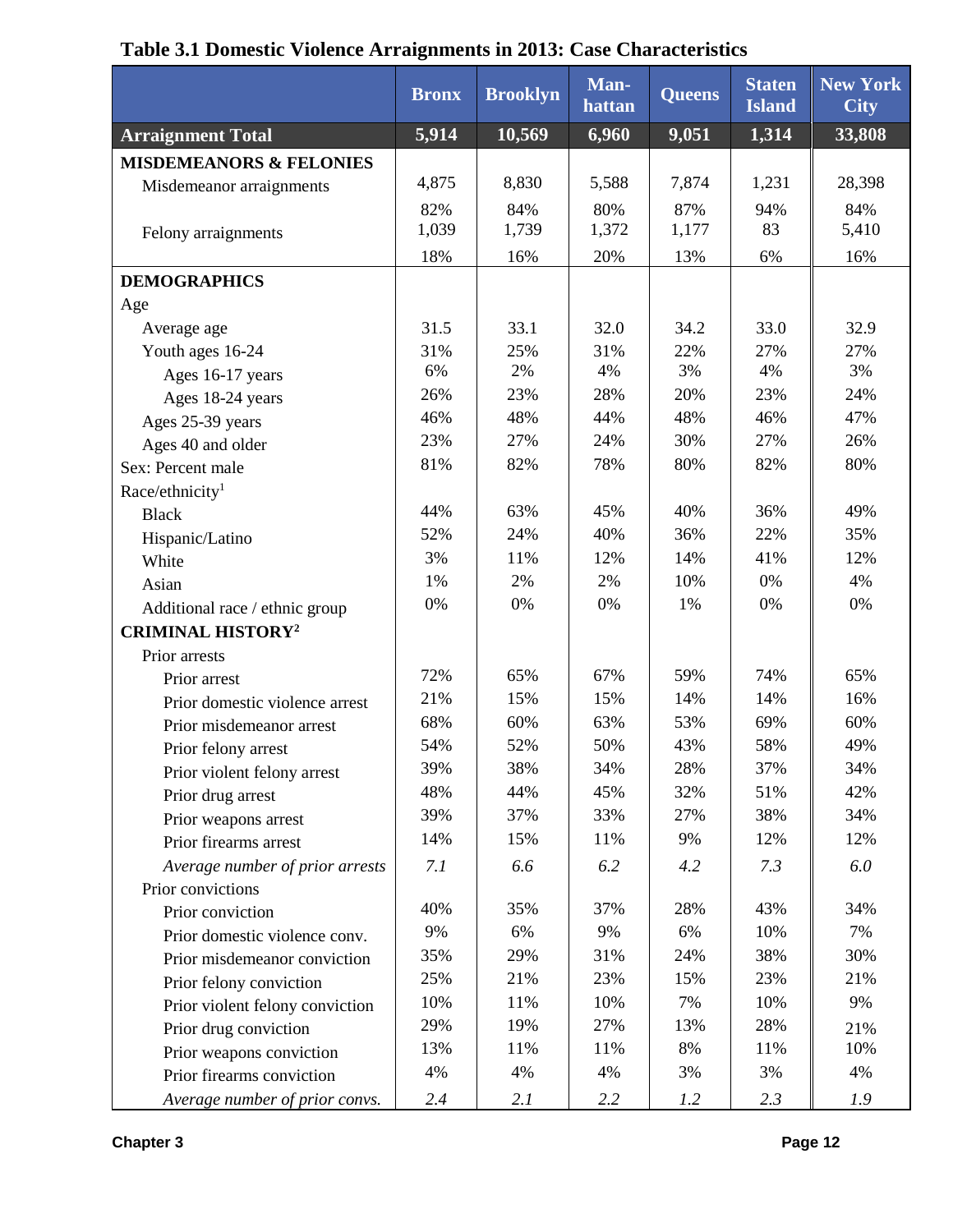|                                | <b>Bronx</b> | <b>Brooklyn</b> | <b>Manhat-</b><br>tan | <b>Queens</b> | <b>Staten</b><br><b>Island</b> | <b>New</b><br><b>York</b><br><b>City</b> |
|--------------------------------|--------------|-----------------|-----------------------|---------------|--------------------------------|------------------------------------------|
| <b>TOP CHARGE SEVERITY</b>     |              |                 |                       |               |                                |                                          |
| Misdemeanor                    | 82%          | 84%             | 80%                   | 87%           | 94%                            | 84%                                      |
| Felony                         | 18%          | 16%             | 20%                   | 13%           | 6%                             | 16%                                      |
| Nonviolent felony              | 5%           | 8%              | 10%                   | 7%            | 4%                             | 8%                                       |
| Violent felony                 | 13%          | 8%              | 10%                   | 6%            | 3%                             | 8%                                       |
| <b>CHARGE TYPE: ALL CASES</b>  |              |                 |                       |               |                                |                                          |
| Assault, menacing, and related | 56%          | 62%             | 52%                   | 60%           | 53%                            | 58%                                      |
| Criminal Contempt              | 11%          | 12%             | 13%                   | 14%           | 20%                            | 13%                                      |
| Strangulation                  | 2%           | 2%              | 5%                    | 3%            | 8%                             | 3%                                       |
| Harassment                     | 9%           | 7%              | 10%                   | 7%            | 5%                             | 8%                                       |
| Other <sup>1</sup>             | 22%          | 16%             | 22%                   | 16%           | 15%                            | 18%                                      |
| <b>MISDEMEANOR</b>             |              |                 |                       |               |                                |                                          |
| Assault and related charges    | 59%          | 69%             | 57%                   | 65%           | 54%                            | 63%                                      |
| <b>Criminal Contempt</b>       | 12%          | 8%              | 11%                   | 11%           | 19%                            | 11%                                      |
| Strangulation                  | 2%           | 2%              | 3%                    | 2%            | 8%                             | 3%                                       |
| Harassment                     | 11%          | 8%              | 12%                   | 8%            | 5%                             | 9%                                       |
| Other                          | 16%          | 12%             | 18%                   | 13%           | 14%                            | 14%                                      |
| <b>FELONY</b>                  |              |                 |                       |               |                                |                                          |
| Assault and related charges    | 39%          | 26%             | 32%                   | 26%           | 29%                            | 30%                                      |
| <b>Criminal Contempt</b>       | 5%           | 32%             | 19%                   | 34%           | 34%                            | 24%                                      |
| Strangulation                  | 4%           | 4%              | 13%                   | 4%            | 10%                            | 6%                                       |
| Harassment                     | 0%           | 0%              | 0%                    | 0%            | 0%                             | $0\%$                                    |
| Other                          | 52%          | 37%             | 36%                   | 36%           | 28%                            | 39%                                      |

#### **Table 3.1 Domestic Violence Arraignments in 2013** *(continued)*

*Note:* Cases included all misdemeanor and felony domestic violence cases filed in court, as provided by the Unified Court System. Criminal history data was obtained separately from the New York State Division of Criminal Justice Services. Cases with unknown race (N=802) were excluded. Cases included all misdemeanor and felony domestic violence cases filed in 2013 (N=33,808) with borough information, as provided by the New York State Division of Criminal Justice Services.

<sup>1</sup> The majority of domestic violence cases listed as 'Other' only had a domestic violence charge. This category also included less than 1% each: property crimes, drug/marijuana, and weapon/firearm crimes.

<sup>2</sup>Criminal history results are defendant based (all defendants arraigned in 2013), whereas all other characteristics are case-based.

### **Domestic Violence vs. Non-Domestic Violence Cases**

Table 3.2 compares the background characteristics of domestic violence and non-domestic violence criminal cases arraigned in 2013. The domestic violence defendant population was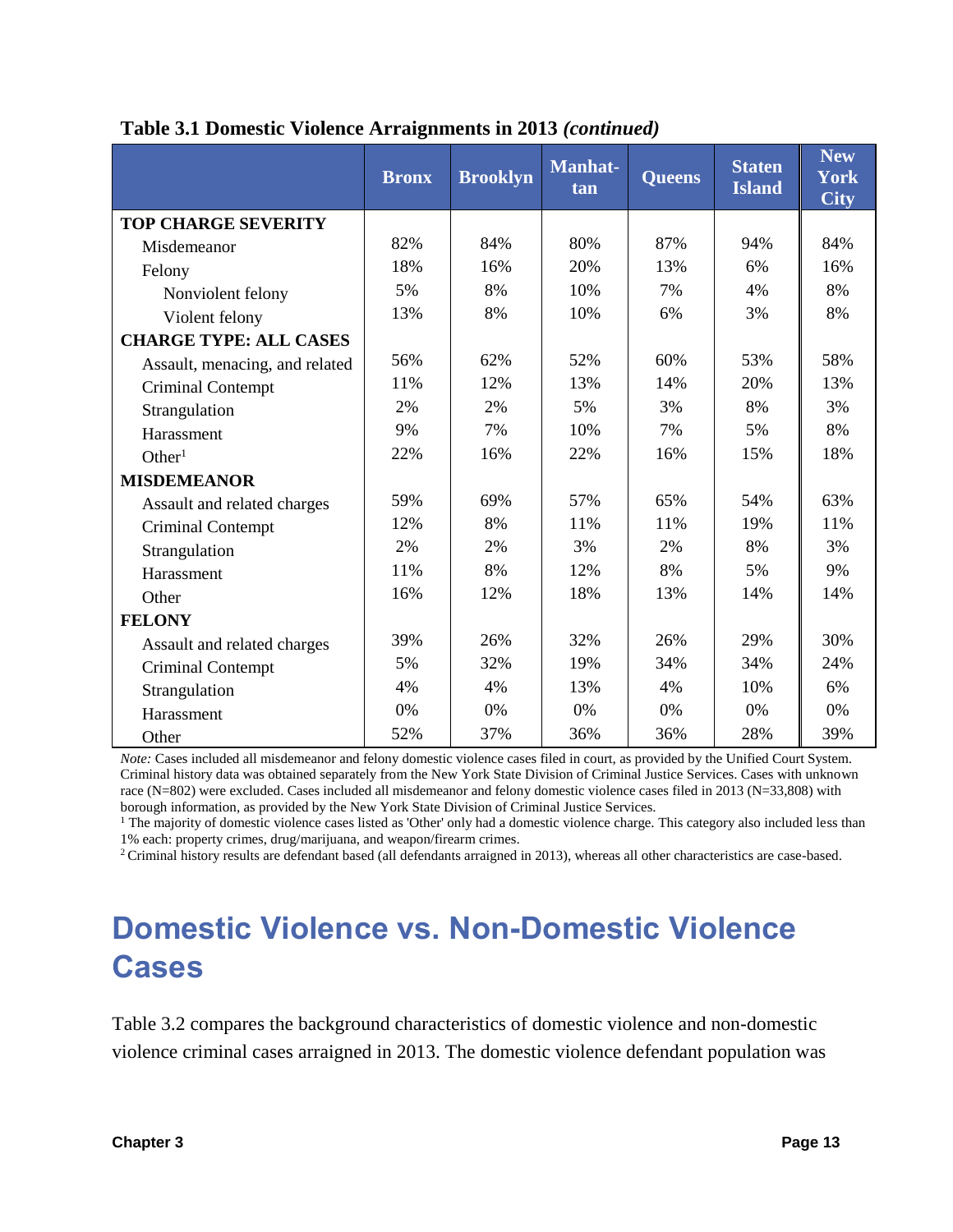significantly older (73% vs. 64% ages 25 or older), with smaller differences across a range of other characteristics displayed in Table 3.2.

|                                     | <b>Domestic Violence</b> | <b>Non-Domestic Violence</b> |
|-------------------------------------|--------------------------|------------------------------|
| <b>Arraignment Total</b>            | 33,808                   | 280,366                      |
| <b>MISDEMEANORS AND FELONIES</b>    |                          |                              |
| Misdemeanor arraignments            | 28,398                   | 234,396                      |
|                                     | 84%                      | 84%                          |
| Felony arraignments                 | 5,410                    | 45,970                       |
|                                     | 16%                      | 16%                          |
| <b>DEMOGRAPHICS</b>                 |                          |                              |
| Age                                 |                          |                              |
| Average age                         | 32.9***                  | 32.0                         |
| Youth ages 16-24                    | 27% ***                  | 36%                          |
| Ages 16-17 years                    | $3\%$ ***                | 7%                           |
| Ages 18-24 years                    | 24%                      | 29%                          |
| Ages 25-39 years                    | 47%                      | 36%                          |
| Ages 40 and older                   | 26%                      | 27%                          |
| Ages 25 and Older                   | 73%***                   | 64%                          |
| Sex: Percent male                   | 80%***                   | 82%                          |
| Race/ethnicity <sup>1</sup>         |                          |                              |
| <b>Black</b>                        | 49%***                   | 48%                          |
| Hispanic/Latino                     | 35%                      | 35%                          |
| White                               | 12%                      | 14%                          |
| Asian                               | 4%                       | 3%                           |
| Other                               | 0%                       | 0%                           |
| <b>CRIMINAL HISTORY<sup>2</sup></b> |                          |                              |
| Prior arrests                       |                          |                              |
| Prior arrest                        | 65%***                   | 71%                          |
| Prior misdemeanor arrest            | 60%***                   | 67%                          |
| Prior felony arrest                 | 49% ***                  | 54%                          |
| Prior violent felony arrest         | 34%***                   | 36%                          |
| Prior drug arrest                   | 42% ***                  | 53%                          |
| Prior weapons arrest                | 34% ***                  | 35%                          |
| Prior firearms arrest               | 12%***                   | 14%                          |
| Average number of prior arrests     | 5.97***                  | 8.93                         |

#### **Table 3.2 Comparison of Domestic Violence and Non-Domestic Violence Case Characteristics: Arraignments in 2013**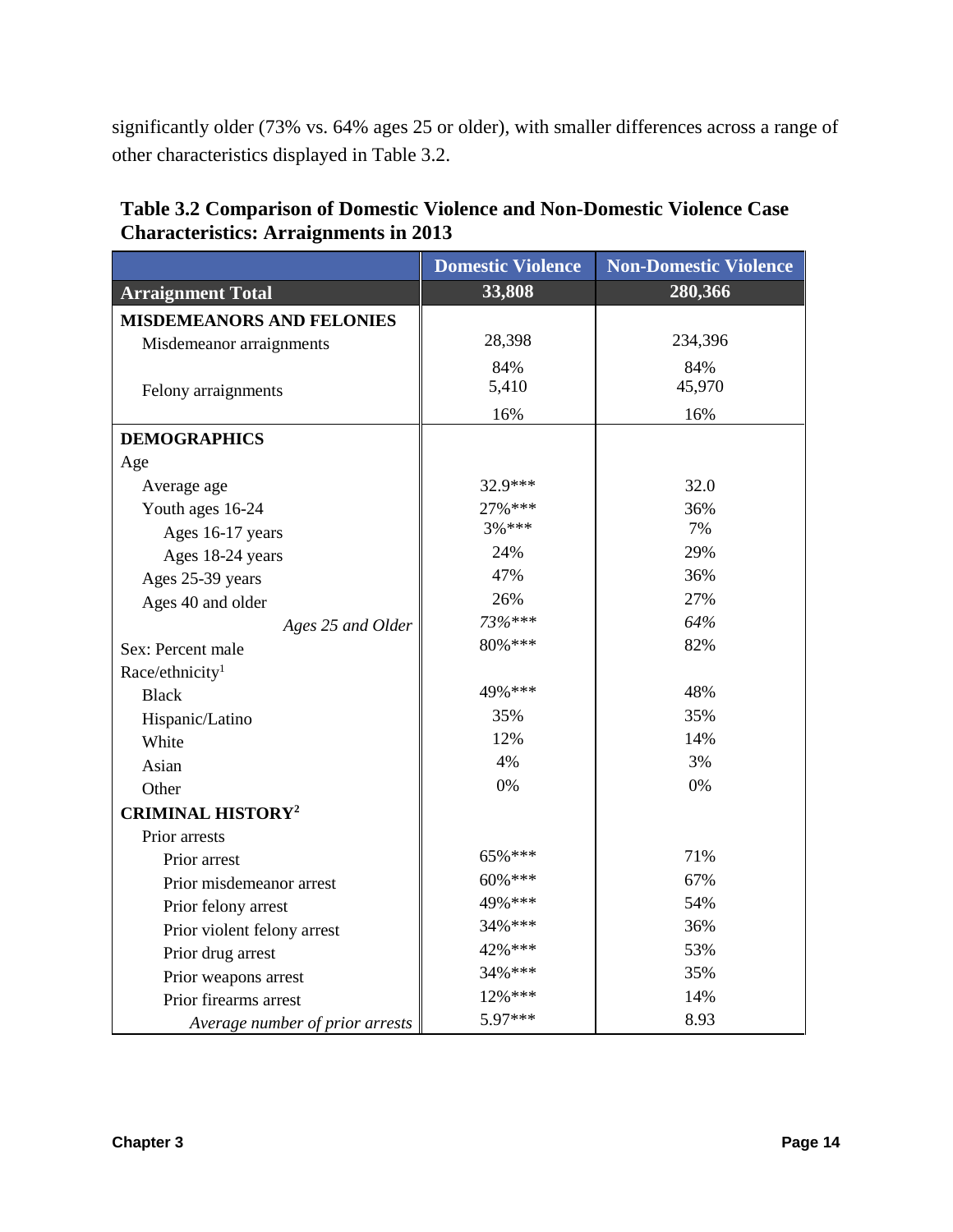|                                 | <b>Domestic Violence</b> | <b>Non-Domestic Violence</b> |
|---------------------------------|--------------------------|------------------------------|
| Prior convictions               |                          |                              |
| Prior conviction                | 34% ***                  | 41%                          |
| Prior misdemeanor conviction    | 30%***                   | 37%                          |
| Prior felony conviction         | 21%***                   | 26%                          |
| Prior violent felony conviction | 9%***                    | 11%                          |
| Prior drug conviction           | 21%***                   | 30%                          |
| Prior weapons conviction        | 10%***                   | 12%                          |
| Prior firearms conviction       | $4%+$                    | 4%                           |
| Average number of prior convs.  | 1.94***                  | 4.26                         |
| <b>TOP CHARGE SEVERITY</b>      |                          |                              |
| Misdemeanor                     | 84%***                   | 84%                          |
| Felony                          | 16%                      | 16%                          |
| Nonviolent felony               | 8%                       | 11%                          |
| Violent felony                  | 8%                       | 6%                           |
| <b>CHARGE TYPE</b>              |                          |                              |
| <b>All Cases</b>                |                          |                              |
| Assault and related charges     | 58%***                   | 10%                          |
| Criminal Contempt               | 13%                      | 1%                           |
| Strangulation                   | 3%                       | 0%                           |
| Harassment                      | 8%                       | 1%                           |
| Property                        | 0%                       | 13%                          |
| Drug / Marijuana                | 0%                       | 25%                          |
| Weapon / Firearm                | 0%                       | 4%                           |
| Other                           | 18%                      | 47%                          |
| <b>Misdemeanor</b>              |                          |                              |
| Assault and related charges     | 63%***                   | 9%                           |
| <b>Criminal Contempt</b>        | 11%                      | 0%                           |
| Strangulation                   | 3%                       | 0%                           |
| Harassment                      | 9%                       | 1%                           |
| Property                        | 0%                       | 9%                           |
| Drug / Marijuana                | 0%                       | 24%                          |
| Weapon / Firearm                | 0%                       | 3%                           |
| Other                           | 14%                      | 53%                          |

#### **Table 3.2 Comparison of Domestic Violence and Non-Domestic Violence Case Characteristics: Arraignments in 2013** *(Continued)*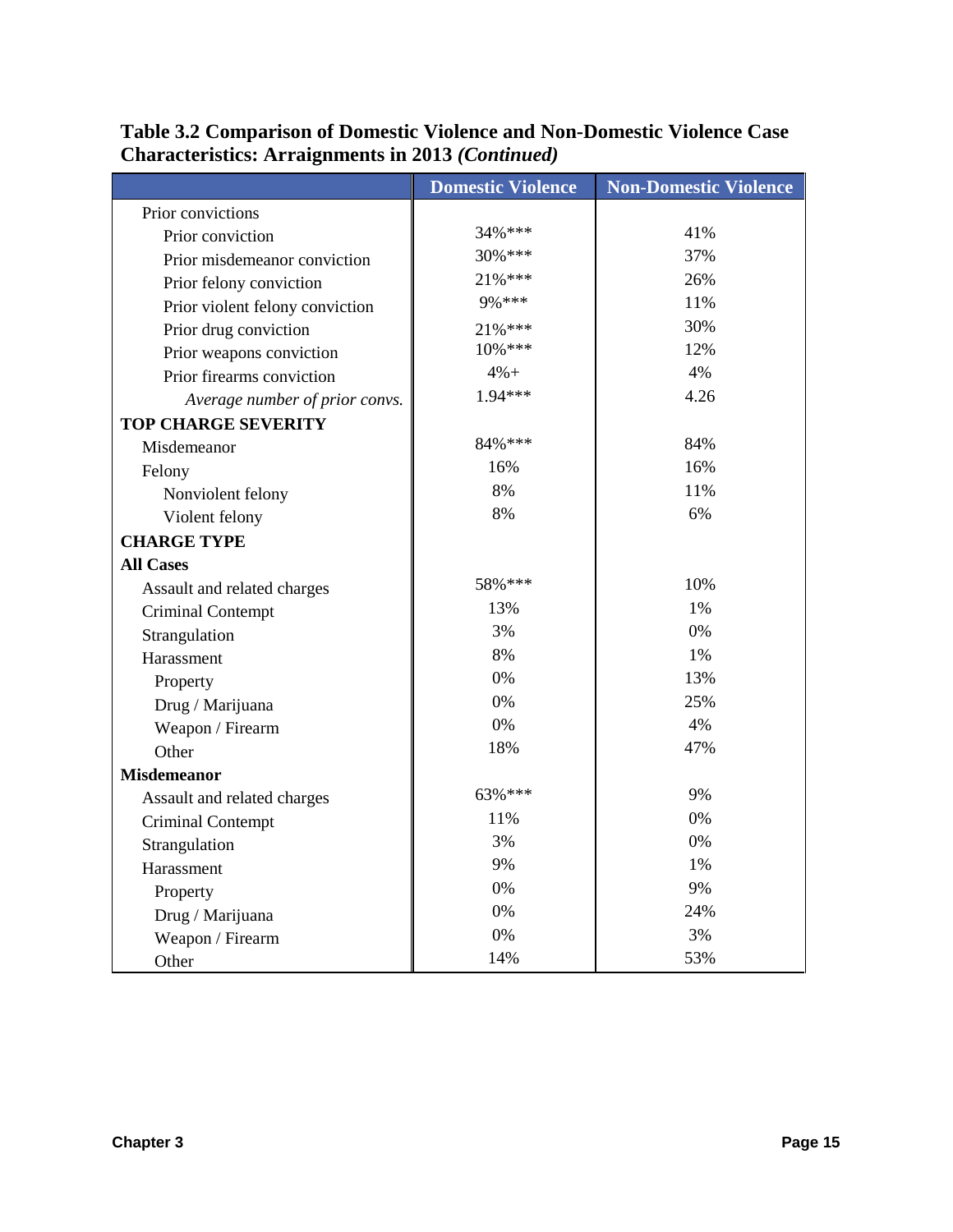#### **Table 3.2 Comparison of Domestic Violence and Non-Domestic Violence Case Characteristics: Arraignments in 2013** *(Continued)*

|                                | <b>Domestic Violence</b> | <b>Non-Domestic Violence</b> |
|--------------------------------|--------------------------|------------------------------|
| <b>CHARGE TYPE</b> (Continued) |                          |                              |
| Felony                         |                          |                              |
| Assault and related charges    | $30\%$ ***               | 11%                          |
| Criminal Contempt              | 24%                      | $1\%$                        |
| Strangulation                  | 6%                       | 0%                           |
| Harassment                     | 0%                       | 0%                           |
| Property                       | 2%                       | 34%                          |
| Drug / Marijuana               | $0\%$                    | 30%                          |
| Weapon / Firearm               | $0\%$                    | 6%                           |
| Other <sup>1</sup>             | 38%                      | 18%                          |

 $+p<.10$  \*p $<.05$  \*\*p $<.01$  \*\*\*p $<.001$ 

*Note:* Cases included all misdemeanor and felony domestic violence and non-domestic violence cases filed in court, as provided by the Unified Court System. Cases with unknown race (N=802) were excluded. Criminal history data were obtained separately from the New York State Division of Criminal Justice Services, resulting in slightly different sample size. Cases included all misdemeanor and felony non-domestic violence cases (N=279,934) and domestic violence cases (N=33,815) filed in 2013, as provided by the New York State Division of Criminal Justice Services. <sup>1</sup> 89% of domestic violence cases listed as 'Other' only had a domestic violence

related charge.

<sup>2</sup>Criminal history results are defendant based (all defendants arraigned in 2013), whereas all other characteristics are case-based.

### **Risk of Re-Arrest**

#### **Re-Arrest Rates**

Shown in Table 3.3, slightly over a third of domestic violence defendants (36%) arraigned on a domestic violence charge in 2012 had any two-year re-arrest, and 17% had a new domestic violence arrest. The general re-arrest rate of 36% is comparable to the general defendant population in New York City, whose two-year re-arrest rate for 2012 cases was previously reported as 41% (see Rempel et al. 2017).

#### **Predictors of Re-Arrest**

For domestic violence defendants, the multivariable results in Table 3.4 illustrate which background characteristics were associated with re-arrest. The first column in the table shows predictors of any re-arrest (domestic violence or non-domestic violence); the second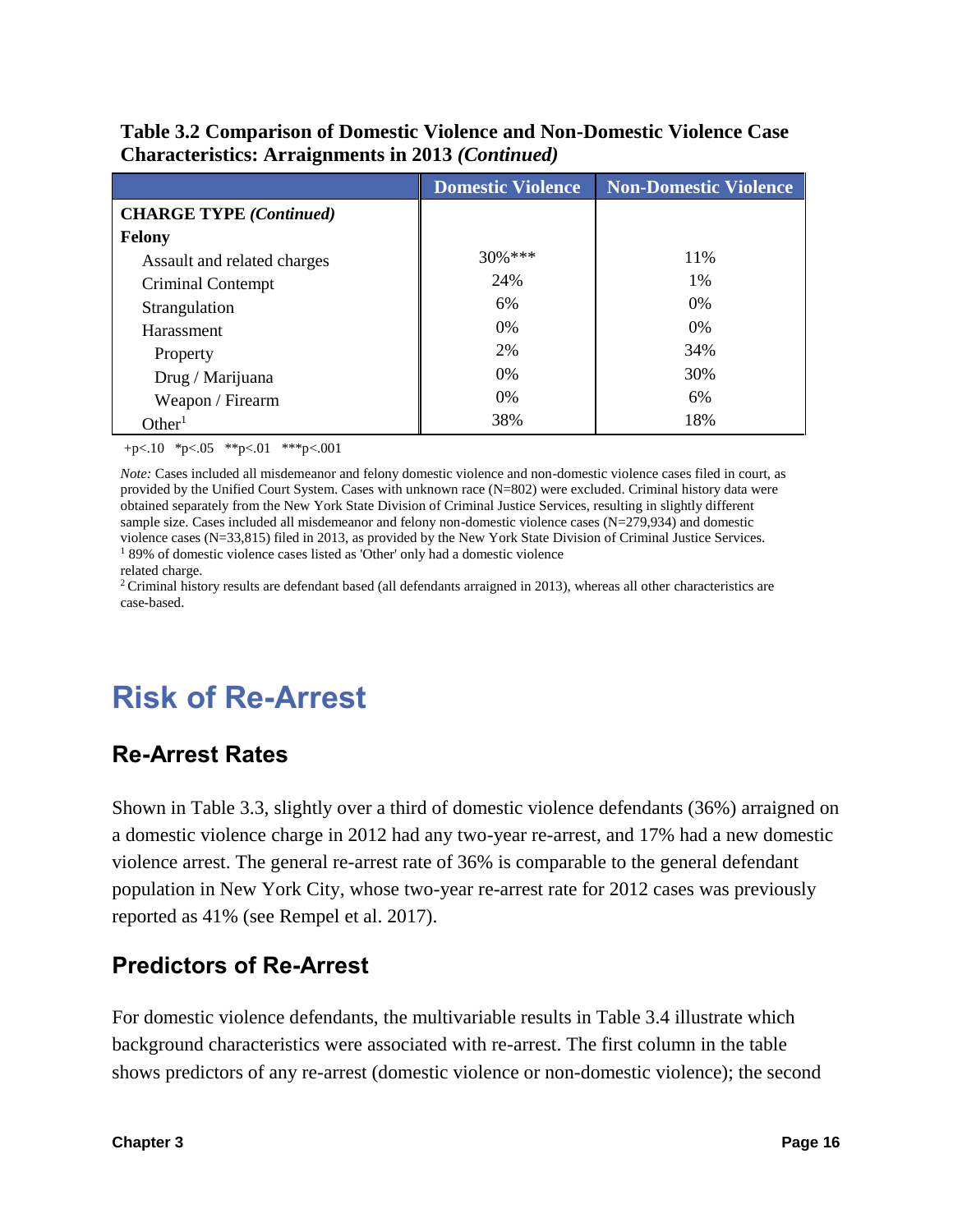column focuses on domestic violence re-arrest; and the third column is limited only to those defendants with at least one re-arrest and models whether the defendant's re-arrest(s) are exclusively on domestic violence as opposed to non-domestic violence charges).<sup>7</sup>

Major predictors of both re-arrest and domestic violence-specific re-arrest (first two columns of Table 3.4) were prior criminal history—including prior arrest; prior domestic violence, weapons and criminal contempt arrest; prior drug conviction; prior misdemeanor conviction (any re-arrest only); prior incarceration (any re-arrest only); an open case at the time of the current arrest (any re-arrest only)—and prior noncompliance history (e.g., failures to appear in court on prior cases and/or probation or parole revocations). In addition, male sex and younger age were strongly associated with both re-arrest and domestic violence re-arrest. A criminal contempt charge in the current case was associated with domestic violence re-arrest, while a felony charge in the current case reduced the likelihood of re-arrest.<sup>8</sup>

Interestingly, as shown in the third column of Table 3.4, of those re-arrested, a prior domestic violence re-arrest was associated with a future re-arrest for domestic violence specifically. On the other hand, male gender, younger age, and black race *reduced* the likelihood that re-arrests were for domestic violence vs. a non-domestic violence charge.

Overall, the background factors in Table 3.4 explained 29.9% of the variation in two-year rearrest. However, these factors did a more modest job explaining the variation in domestic violence re-arrests.

 $<sup>7</sup>$  This analysis was conducted at the defendant level, with one case randomly selected for each</sup> defendant with multiple arrests in 2012. A total of 21,546 defendants qualified for the analysis, of which only 0.7% were omitted due to missing data on one or more background characteristics. The domestic violence-only re-arrest sample consisted of 7,670 defendants.

<sup>&</sup>lt;sup>8</sup> In an analysis with general New York City defendants (not domestic violence-specific), a nonviolent felony charge was associated was an increased and a violent felony charge with a decreased likelihood of re-arrest—although both effects were modest (see Rempel et al. 2017).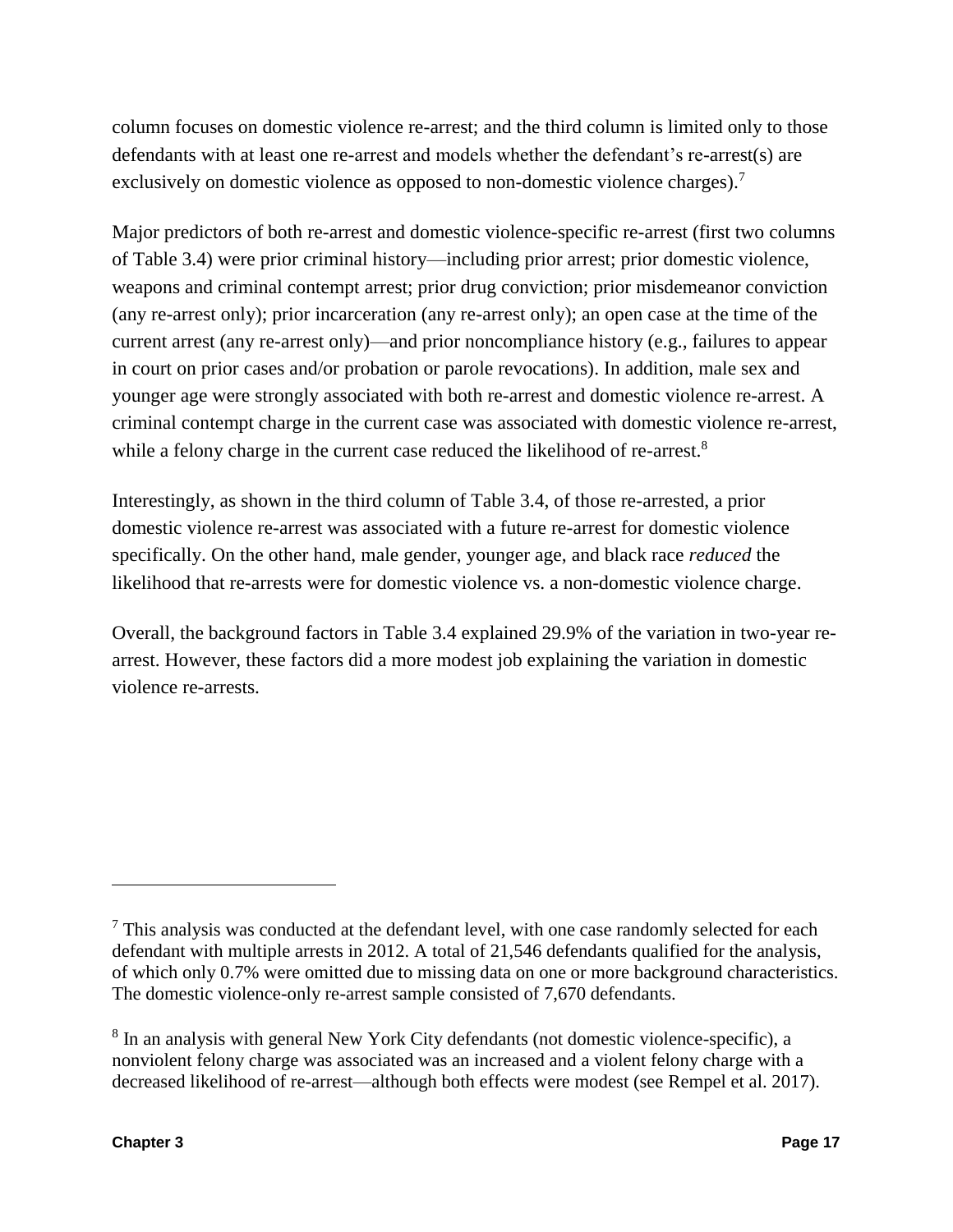#### **Table 3.3. Two Year Re-Arrest Rates: Defendants Arraigned on a Domestic Violence Charge in 2012**

| $\frac{1010 \text{m}}{20100 \text{m}}$ |                  |
|----------------------------------------|------------------|
| <b>Re-Arrest Rates</b>                 | <b>All Cases</b> |
| <b>Arraignment Total</b>               | 21,213           |
|                                        |                  |
| <b>Two-Year Re-Arrest</b>              |                  |
| Any Re-arrest                          | 36%              |
| Misdemeanor Re-Arrest                  | 30%              |
| <b>Felony Re-Arrest</b>                | 15%              |
| Violent Felony Re-Arrest               | 6%               |
| Domestic Violence Re-Arrest            | 17%              |
|                                        |                  |

#### **What are Re-Arrest Rates for Low- and High-Risk Defendants?**

As described in the previous chapter, scientific algorithms were created and validated to classify defendants based on their general risk (any re-arrest) and domestic violence risk (domestic violence re-arrest). These models drew on the background characteristics of the defendant and relevant predictors of re-arrests. The final risk factors (see Appendix A) included most of those in Table 3.4, except for race/ethnicity, and felony top charge.

Figure 3.1 displays actual two-year re-arrest and two-year domestic violence re-arrest rates for those in each risk category. The results indicate, for instance, that by the two-year mark, 11% of low risk defendants were re-arrested on any charge, compared, at the other end of the spectrum, to 71% of very high-risk defendants. Two-year domestic violence re-arrest rates ranged from 7% in the low domestic violence risk category to 34% in the very high domestic violence risk category.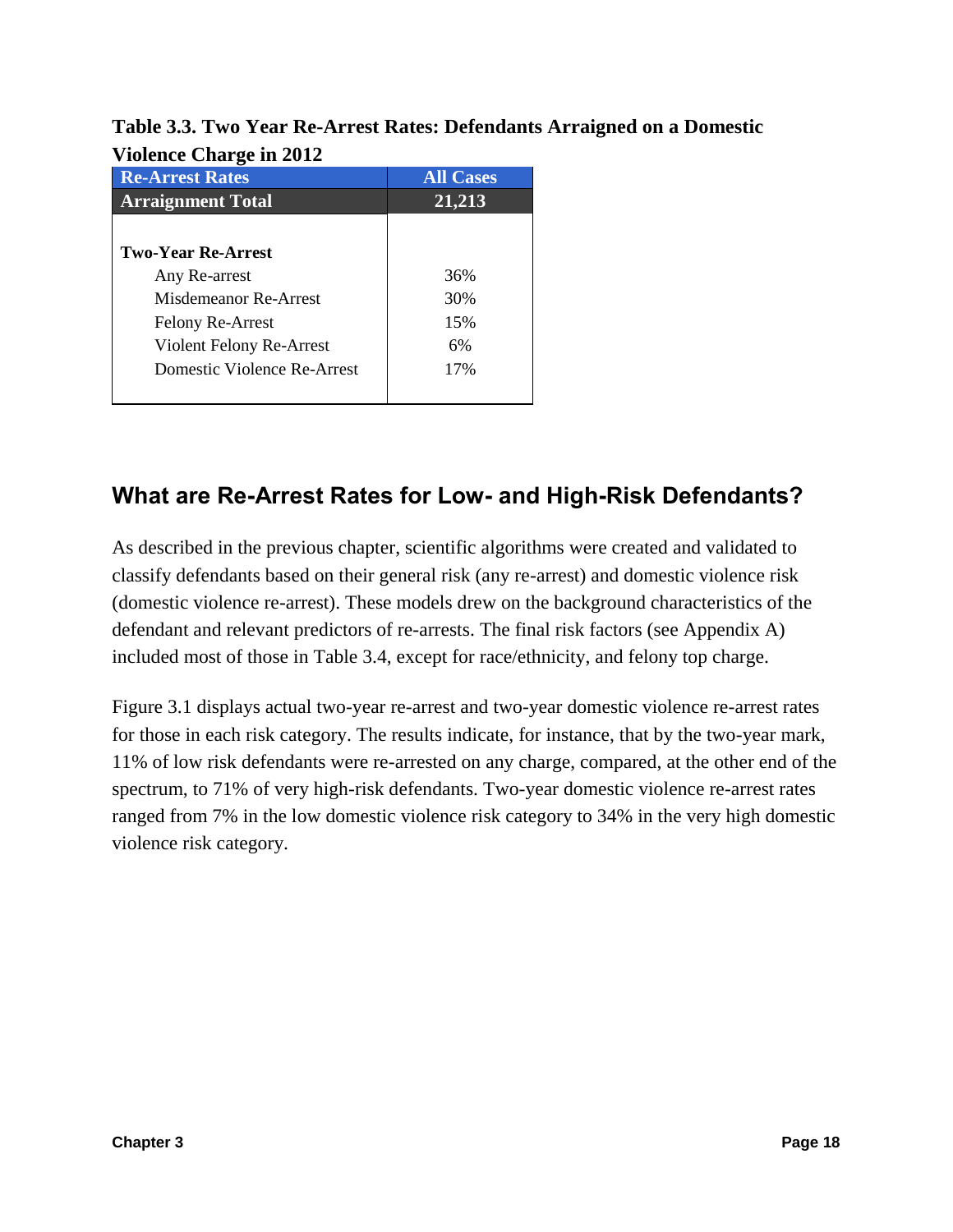| $\ldots$                                                 | $\cdots$<br>Any Re- | – <b>21,0</b> IV)<br><b>Domestic</b> | <b>DV-Only</b>       |
|----------------------------------------------------------|---------------------|--------------------------------------|----------------------|
|                                                          | <b>Arrest</b>       | <b>Violence (DV)</b>                 | <b>Re-Arrest</b> (if |
|                                                          |                     | <b>Re-Arrest</b>                     | re-arrested)         |
| <b>R</b> Squared                                         | 0.299               | 0.123                                | 0.145                |
| <b>Demographics</b>                                      |                     |                                      |                      |
| Male sex                                                 | $1.606***$          | 1.479***                             | $.813**$             |
| Age                                                      | $0.966***$          | $0.980***$                           | $1.031***$           |
| Ages 16 or 17                                            | 1.488***            | 1.208                                | $.525**$             |
| Race/ethnicity (Deviation coding; oth=Asian or other)    |                     |                                      |                      |
| <b>Black</b>                                             | $1.113***$          | 1.007                                | .839**               |
| Hispanic/Latino                                          | $0.919**$           | $0.934+$                             | .989                 |
| White                                                    | 0.975               | 1.049                                | 1.008                |
| <b>Prior Criminal History</b>                            |                     |                                      |                      |
| Prior arrest (yes/no)                                    | 3.008***            | 1.861***                             | .554***              |
| Prior domestic violence arrest (yes/no)                  | 1.093*              | 1.591***                             | 1.699***             |
| Prior weapons arrest (yes/no)                            | $1.322***$          | $1.245***$                           | 1.012                |
| Prior Criminal Contempt arrest (yes/no)                  | $1.225**$           | 1.292***                             | 1.063                |
| Prior misdemeanor conv, past 3 years $(0, 1, 2, 3+)$     | $1.206***$          | 1.021                                | .781***              |
| Prior drug conviction (yes/no)                           | 1.258***            | 1.152*                               | $.824*$              |
| Prior jail or prison sentence (yes/no)                   | 1.158**             | 1.033                                | $.835+$              |
| Open case at time of current arrest (yes/no)             | $1.171***$          | 1.020                                | .708***              |
| <b>Prior Noncompliance History</b>                       |                     |                                      |                      |
| FTA on prior case (yes/no)                               | 1.289***            | 1.087                                | $.693***$            |
| Number of cases with FTA in past 3 years $(0, 1, 2, 3+)$ | $1.355***$          | $1.100**$                            | .837**               |
| Prior probation revocation (yes/no)                      | $1.257***$          | $1.143*$                             | $.791*$              |
| Prior parole revocation (yes/no)                         | 1.313***            | 0.952                                | $.601***$            |
| <b>Current Top Charge</b>                                |                     |                                      |                      |
| Felony top charge                                        | $.913+$             | 0.973                                | .880                 |
| Criminal Contempt top charge                             | 1.226***            | $1.421***$                           | 1.272**              |
| Constant                                                 | $0.390***$          | $0.129***$                           | $.362**$             |

#### **Table 3.4. Predictors of Two-Year Re-Arrest: 2012 Arraignment (N = 21,546)**

+p<.10,  $*$  p<.05,  $**$  p<.01,  $**$ p<.001

Note: Parameter statistics are odds ratios. Cases include all criminal defendants arrested on a domestic violence charge in 2012 (where same defendant had multiple arrests one arrest was randomly selected). The total N was 21,546, of whom 0.7% (156) were omitted due to missing data on one or more parameters. In the model that predicted domestic violence-only re-arrest, the sample consisted only of the 7,670 defendants with at least one re-arrest over the two-year tracking period, of which 44 (0.6%) were omitted due to missing data on one or more parameters. Separate models with reduced sample size tested the impact of whether the defendant lived alone or with others (not significant), was involved in full-time school, training, or employment (significantly lower likelihood of rearrest,  $OR = .751***$ , and approached significance towards a lower likelihood of domestic violence re-arrest,  $OR = .839+$ ); and how the defendant was classified on risk of failure to appear (FTA) by the Criminal Justice Agency (not significant). When predicting the third outcome, domestic violence-only re-arrest among those re-arrested at least once, living situation and risk of failure to appear were, again, not significance, while in this case, those involved in full-time employment or school activity were more likely to be in the domestic violence-only category, but only approaching significance  $(OR = 1.333+)$ .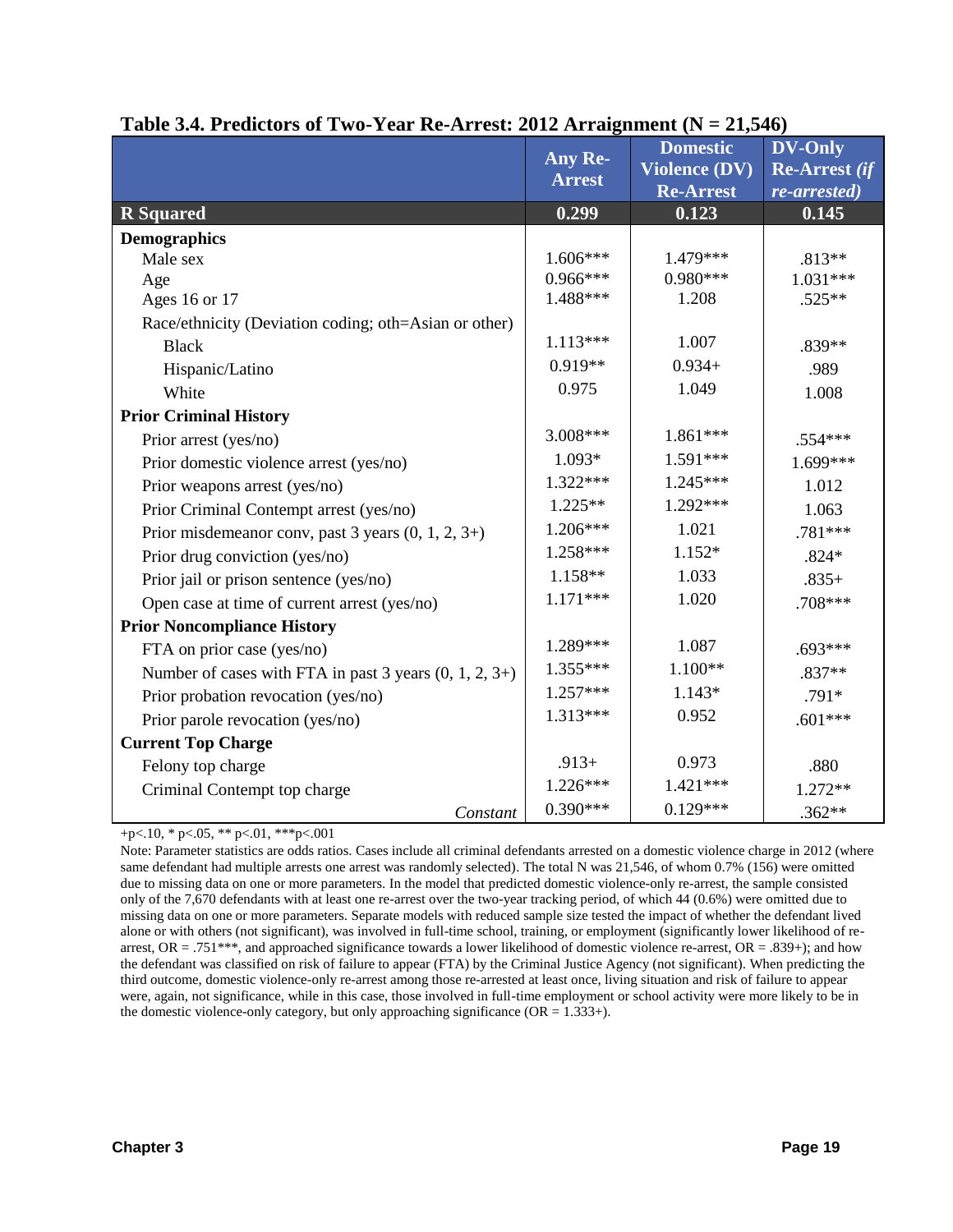

#### **Risk Profile and Gender**

Table 3.5 provides the resulting risk profile (any re-arrest and domestic violence re-arrest) of the New York City domestic violence defendant population by gender. The results indicate that female domestic violence defendants tended to skew significantly lower risk than males and were less likely to be classified as having a high or very high general and domestic violence re-arrest risk. For instance, 39% of male but only 8% of female defendants were found to pose either a high or very high risk of future domestic violence. Lower female general re-arrest risk is consistent with life course theory and well-documented differences in the age-crime curve by gender (Loeber, Farrington and Petechuk 2013).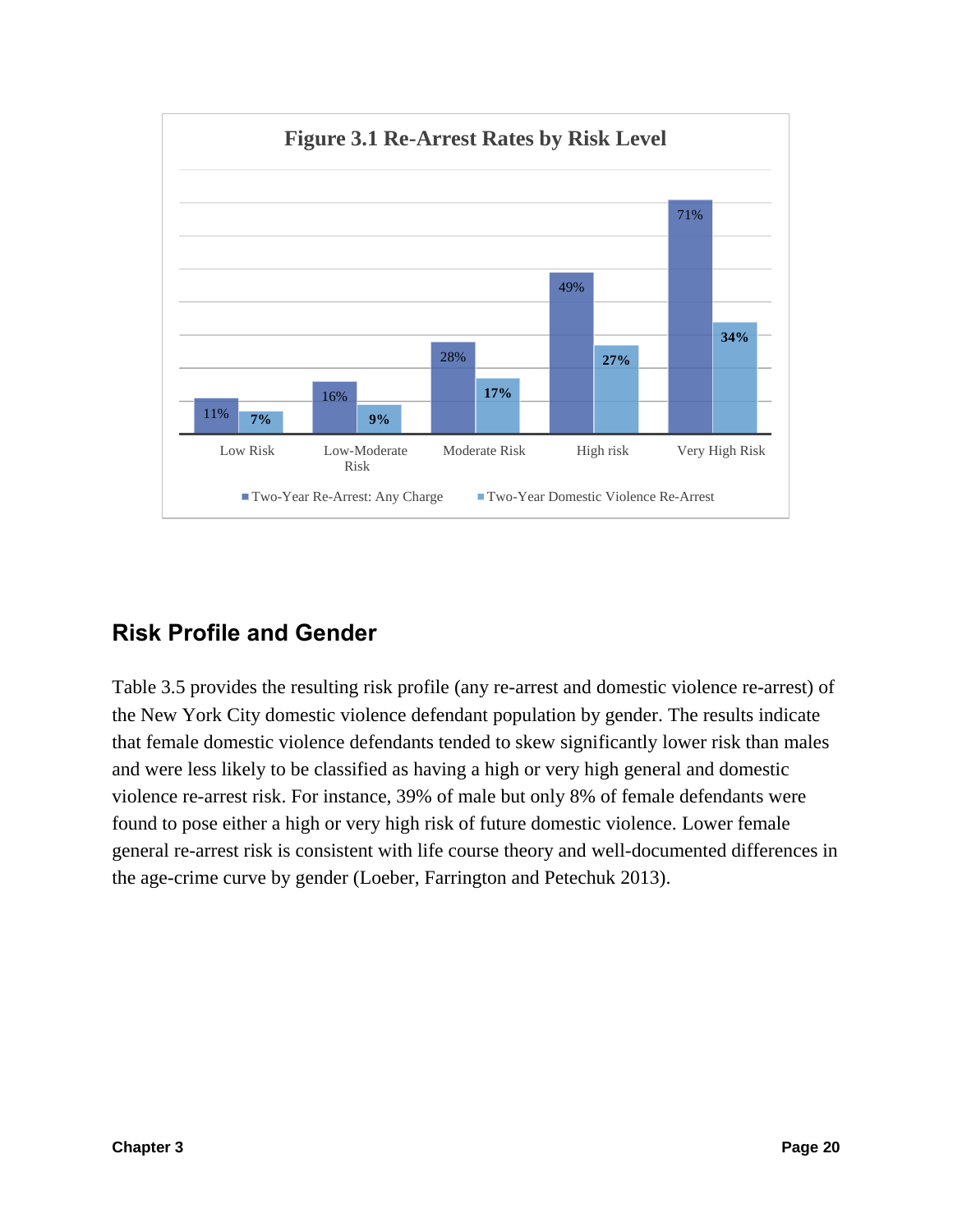|                                            | <b>Male</b><br><b>Defendants</b> | <b>Female</b><br><b>Defendants</b> | <b>Total</b><br><b>Defendants</b> |
|--------------------------------------------|----------------------------------|------------------------------------|-----------------------------------|
| <b>ALL CRIMINAL CASES</b><br>$(N=21,209)$  | 16,470                           | 4,739                              | 21,209                            |
|                                            |                                  |                                    |                                   |
| <b>Risk of Re-Arrest (Any Charge)</b>      |                                  |                                    |                                   |
| Low Risk                                   | 12%                              | 30%                                | 16%                               |
| Low-Moderate Risk                          | 20%                              | 16%                                | 19%                               |
| Moderate Risk                              | 24%                              | 36%                                | 26%                               |
| <b>High Risk</b>                           | 19%                              | 12%                                | 18%                               |
| Very High Risk                             | 26%                              | 6%                                 | 21%                               |
|                                            | 100%                             | 100%                               | 100%                              |
| <b>Risk of Domestic Violence Re-Arrest</b> |                                  |                                    |                                   |
| Low Risk                                   | 12%                              | 43%                                | 19%                               |
| Low-Moderate Risk                          | 20%                              | 29%                                | 22%                               |
| Moderate Risk                              | 29%                              | 20%                                | 27%                               |
| <b>High Risk</b>                           | 27%                              | 7%                                 | 23%                               |
| Very High Risk                             | 12%                              | 1%                                 | 10%                               |
|                                            | 100%                             | 100%                               | 100%                              |
|                                            |                                  |                                    |                                   |

#### **Table 3.5. Risk of Re-Arrest by Gender: Defendants Arraigned on a Domestic Violence Charge in 2012**

*Note*: Data presented for defendants arraigned on a domestic violence case in 2012, as provided by the UCS and DCJS.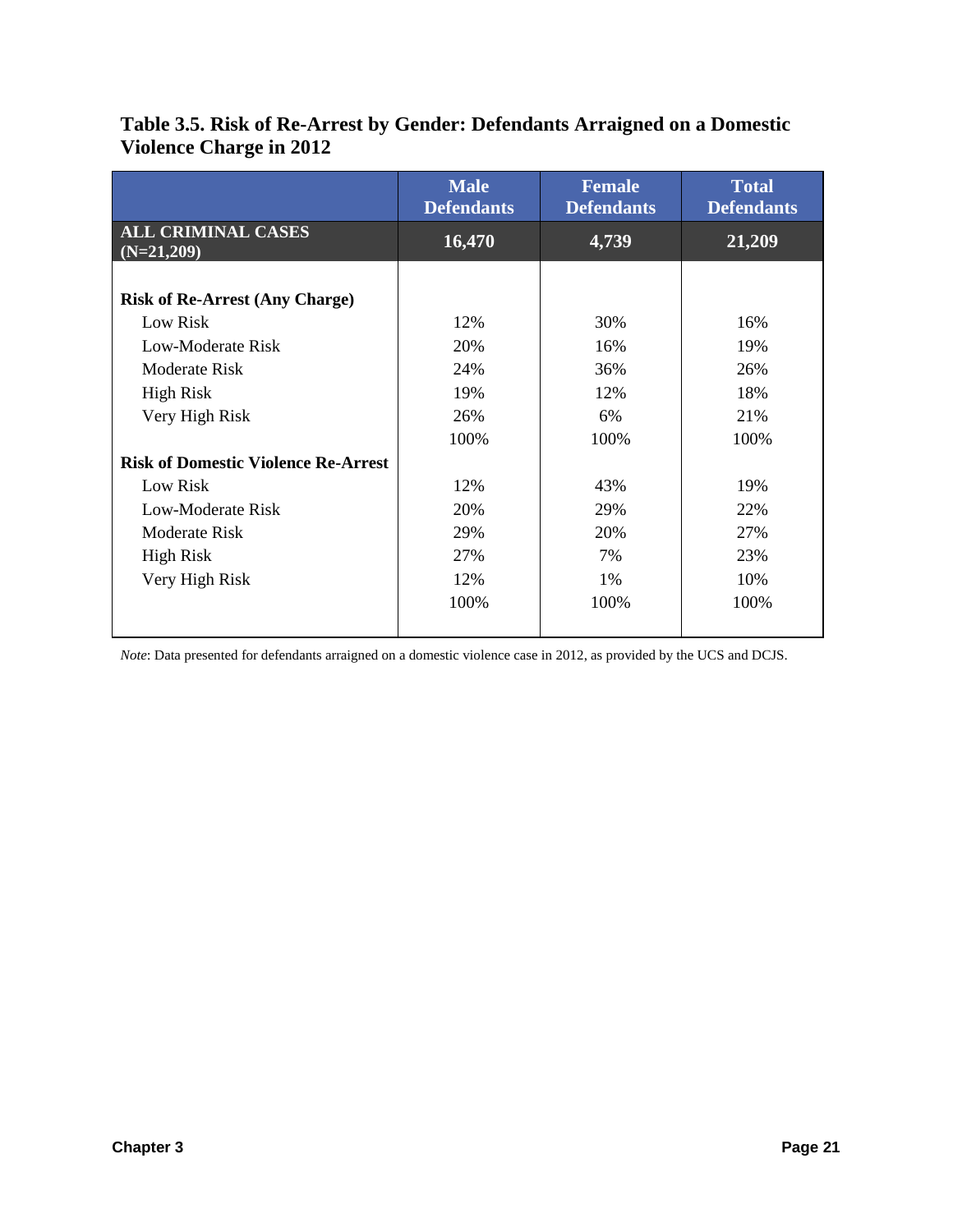### **Chapter 4 Pretrial Decision-Making**

This chapter explores pretrial decision-making in New York City's domestic violence cases. The first section concerns the prosecutorial decision of whether to file criminal charges with the court. For cases where charges are filed, the second section concerns the use of bail and pretrial detention.

### **Decline to Prosecute Outcomes**

Generally, national research indicates that prosecutors seek to avoid uncertainty by proceeding when the chances of conviction are most likely—the crime is serious, the victim was severely injured, and/or there is strong evidence that the defendant is culpable. The decision to prosecute may also be influenced by extralegal factors—victim credibility, the racial and/or gender combination of victim and defendant, relationship of the victim and defendant, or limited resources. Prosecutors may also decline cases because the complaining witness did not participate in the prosecution—due to fear or a decision to return to the defendant (Worrall, Ross and McCord 2006). Studies have found that although prosecutors may be influenced by gender norms and extralegal factors, case characteristics are the strongest predictors of domestic violence decline rates for cases that do not involve mutual aggression (Hirschel and Hutchison 2001; Worrall, Ross and McCord 2006).

As shown in Table 4.1, prosecutors in New York City declined to file 14% of all domestic violence arrests in 2014—compared to 7% of all arrests regardless of the charges (Rempel et al 2017). Overall decline rates for domestic violence cases were significantly higher in the Bronx (27%) than the three other large boroughs (9% to 13% in the other boroughs).<sup>9</sup>

<sup>&</sup>lt;sup>9</sup> This analysis had to rely on the police-based domestic violence flag. For reasons that were beyond the scope of this research to clarify, this flag appeared to be underutilized (or, at least, was disproportionately unmarked in available data) in Staten Island. Hence, citywide estimates are imprecise and should be interpreted with caution, and Staten Island could not be included.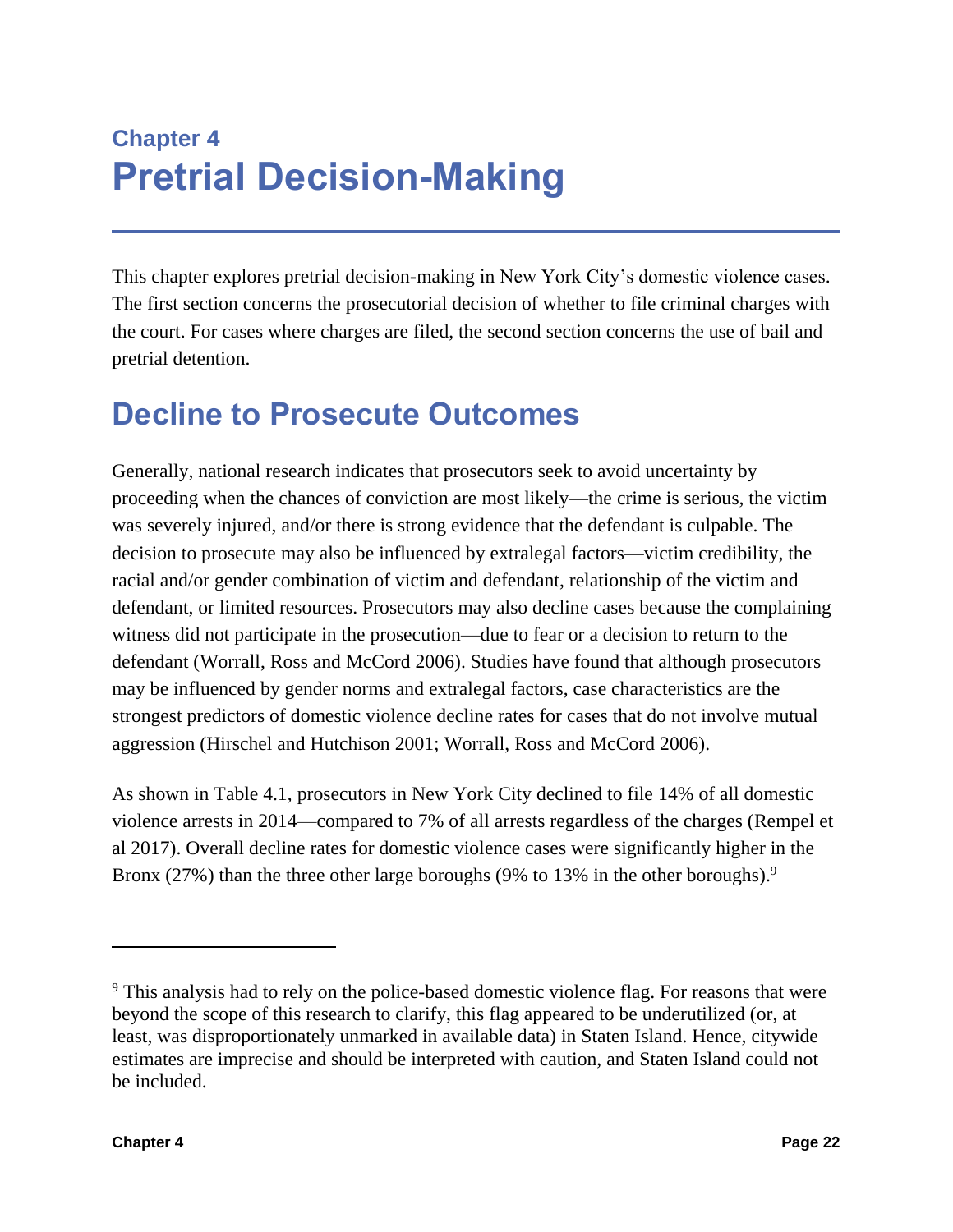|                                                                                                    | <b>Bronx</b> | <b>Brooklyn</b> | Man-<br>hattan | <b>Queens</b> | <b>New</b><br><b>York</b><br><b>City</b> |
|----------------------------------------------------------------------------------------------------|--------------|-----------------|----------------|---------------|------------------------------------------|
| Sample size <sup>1</sup>                                                                           | 2,623        | 3,353           | 2,474          | 3,599         | 12,170                                   |
| <b>DECLINE TO PROSECUTE RATES</b><br><b>Select Charges</b><br><b>All Domestic Violence Arrests</b> | 27%          | 10%             | 13%            | 9%            | 14%                                      |
| <b>Domestic Violence Felony Arrests</b>                                                            | 30%          | 15%             | 19%            | 12%           | 20%                                      |
| <b>Assault and Related Charges</b>                                                                 | 28%          | 13%             | 16%            | 7%            | 17%                                      |
| <b>Criminal Contempt</b>                                                                           | 50%          | 19%             | 17%            | 16%           | 18%                                      |
| <b>Strangulation</b>                                                                               | 35%          | 5%              | 15%            | 5%            | 14%                                      |
| Other                                                                                              | 31%          | 17%             | 23%            | 21%           | 24%                                      |
| <b>Domestic Violence Misdemeanor</b>                                                               |              |                 |                |               |                                          |
| <b>Arrests</b>                                                                                     | 26%          | 9%              | 11%            | 9%            | 13%                                      |
| <b>Assault and Related Charges</b>                                                                 | 25%          | 8%              | 10%            | 7%            | 12%                                      |
| <b>Criminal Contempt</b>                                                                           | 34%          | 11%             | 13%            | 33%           | 27%                                      |
| <b>Strangulation</b>                                                                               | 17%          | 18%             | 18%            | 10%           | 15%                                      |
| Harassment                                                                                         | 31%          | 9%              | 17%            | 24%           | 20%                                      |
| <i>Other</i>                                                                                       | 25%          | 14%             | 15%            | 10%           | 16%                                      |

#### **Table 4.1. Decline to Prosecute Rates for Domestic Violence Cases: Cases Arrested in 2014**

<sup>1</sup> Sample size in this table significantly underestimates and, therefore, should not be used to signify actual numbers of domestic violence arrests in 2014. For cases that were declined, the lack of court data means that a domestic violence flag based on court data could not be used to determine whether the case, in fact, involved domestic violence. A far less reliable police-based domestic violence flag (present in data provided by the New York State Division of Criminal Justice Services) should be used instead. All estimates in this table are therefore subject to above-average levels of error and should be interpreted merely to signify general trends and patterns rather than precise results for all actual cases.

### **Pretrial Release Decisions**

For cases not resolved at arraignment—comprising 98% of domestic violence cases in New York City, the arraignment judge must make a release decision, i.e., decide how best to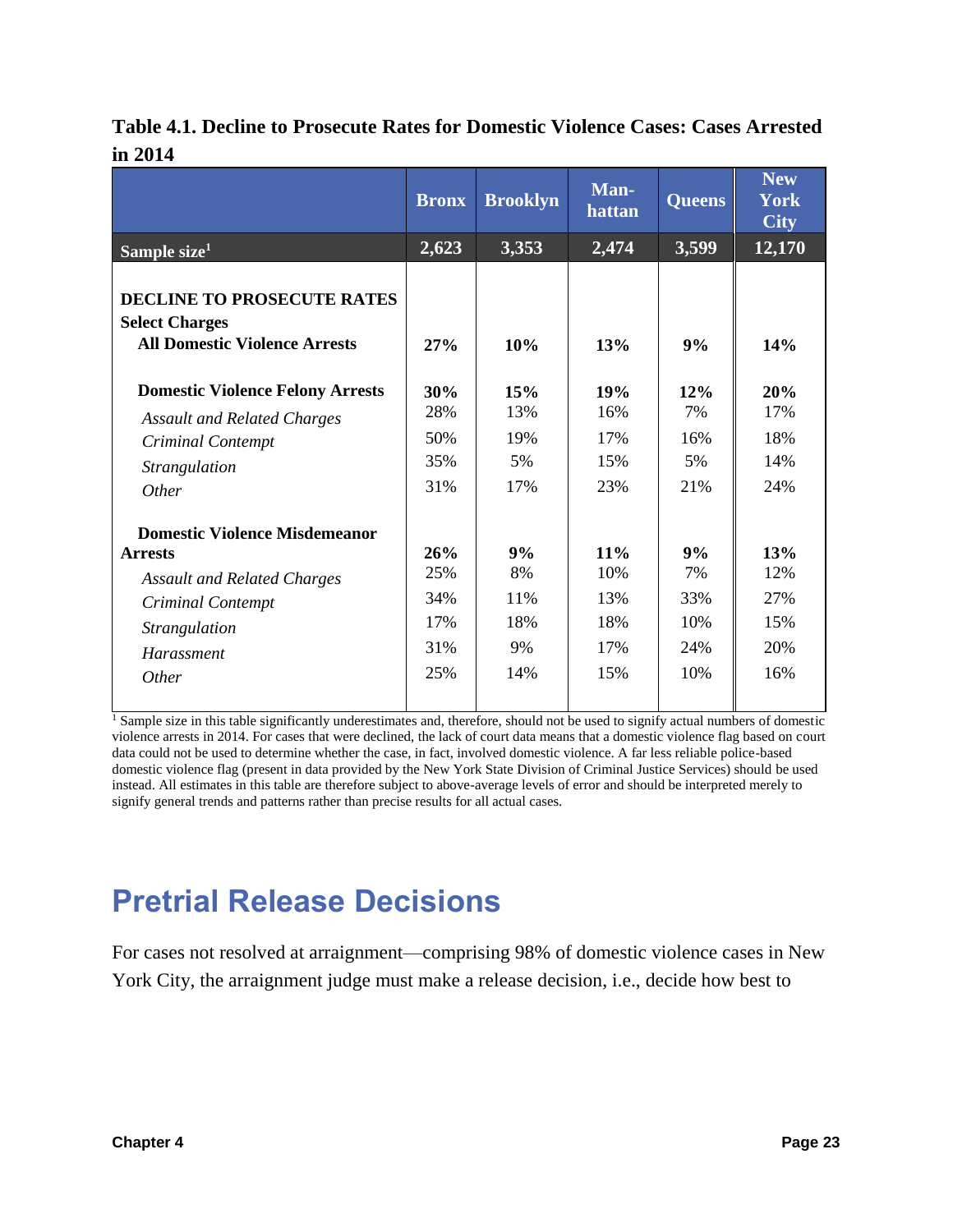secure the presence of the defendant for future court dates.<sup>10</sup> Possible release decisions include: release on recognizance (ROR), bail, and remand.<sup>11</sup>

#### **Current Release Decisions**

Shown in Table 4.2, among domestic violence cases not resolved at arraignment in  $2013$ ,<sup>12</sup> 71% received ROR, 28% had to make bail—with 3% able to post bail at arraignment and 25% unable to post bail—and barely any (0.3%) were remanded without bail. Those who either were unable to post bail at arraignment or who were remanded, or 25% of the total, were sent to pretrial detention.

Subsequent to arraignment, some defendants who were initially sent to pretrial detention were able to post bail (15% of the total or 52% of those for whom bail was set initially). Overall, 10% of domestic violence defendants were detained in jail *throughout* case processing.

Notably, charge severity heavily influences release decisions. Whereas the judge in only 22% of misdemeanor domestic violence cases set bail or remanded the defendant, the judge did so in 60% of felony domestic violence cases. Correspondingly, felony defendants were more likely to be detained after arraignment (55% of felony vs. 20% of misdemeanor domestic violence defendants) and throughout case processing (20% of felony defendants vs. 8% of misdemeanors were detained throughout the case).

Although not as influential as charge severity, borough-based differences were also apparent. In domestic violence misdemeanor cases, judges in Manhattan (29%) and the Bronx (28%)

 $10$  Article 510 of the New York Criminal Procedure Law establishes that securing the defendant's presence for future court dates must be the legal rationale for the judge's release decision. An exception is that release decisions in domestic violence cases New York State may independently take into account any prior violations of an order of protection by the defendant or access to weapons.

 $11$  See Rempel et al 2017 for a detailed description of these release decisions, including supervised release, which was launched in 2016.

 $12$  Few domestic violence cases were disposed at arraignment in 2013 (1.3% citywide). Domestic violence cases in Queens were slightly more likely to be disposed at arraignment (3.0% of cases in Queens compared to 1.0% or less in the other four boroughs).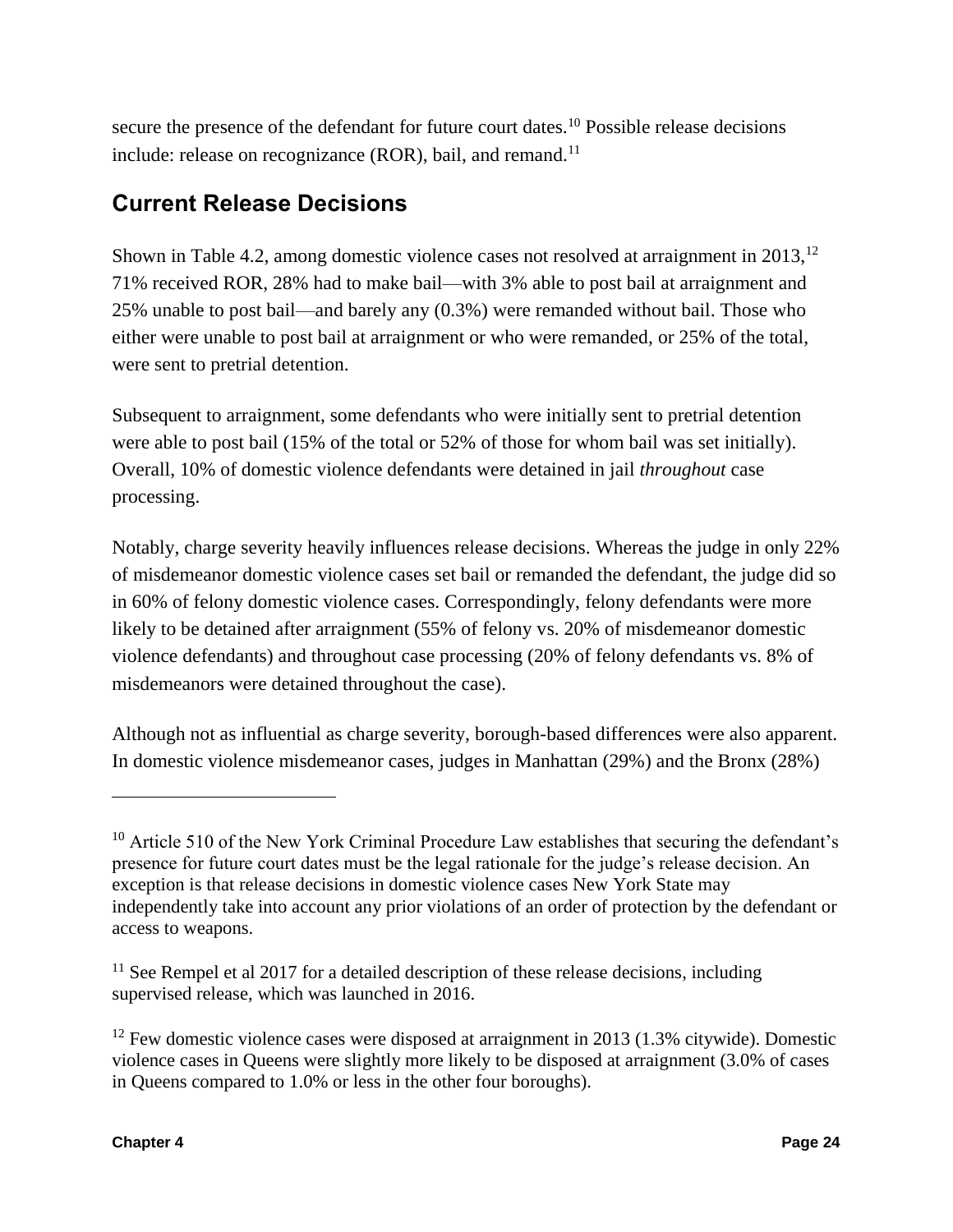were especially likely to set bail, compared to 17-20% in the three other boroughs. The pattern was different for felony cases, where judges set bail in 81% of felony domestic violence cases in Staten Island but in a tight range of 57-63% in the other four boroughs.

|                                                       | <b>Bronx</b> | <b>Brooklyn</b> | Man-<br>hattan | <b>Queens</b> | <b>Staten</b><br><b>Island</b> | <b>New</b><br><b>York</b><br><b>City</b> |
|-------------------------------------------------------|--------------|-----------------|----------------|---------------|--------------------------------|------------------------------------------|
|                                                       |              |                 |                |               |                                |                                          |
| <b>RELEASE STATUS: ALL domestic</b><br>violence CASES | 5,821        | 10,460          | 6,814          | 8,702         | 1,288                          | 33,085                                   |
| Return on recognizance (ROR)                          | 67%          | 74%             | 64%            | 76%           | 77%                            | 71%                                      |
| Bail set/posted at arraignment                        | 3%           | 3%              | 4%             | 3%            | 4%                             | 3%                                       |
| Bail set/not posted on arraignment date               | 29%          | 23%             | 32%            | 20%           | 18%                            | 25%                                      |
| Remanded                                              | 0.3%         | 0.3%            | 0%             | 0%            | 0.3%                           | 0.3%                                     |
| <b>Remanded or Bail Set</b>                           | 33%          | 26%             | 36%            | 24%           | 23%                            | 29%                                      |
| <b>Detained following arraignment</b>                 | 29%          | 24%             | 32%            | 21%           | 18%                            | 25%                                      |
| Detained throughout case                              | 15%          | 8%              | 12%            | 7%            | 7%                             | 10%                                      |
|                                                       |              |                 |                |               |                                |                                          |
| <b>Domestic Violence Felonies</b>                     | 1,034        | 1,723           | 1,350          | 1,142         | 79                             | 5,328                                    |
| Return on recognizance (ROR)                          | 43%          | 43%             | 37%            | 37%           | 19%                            | 40%                                      |
| Bail set/posted at arraignment                        | 3%           | 4%              | 6%             | 8%            | 15%                            | 5%                                       |
| Bail set/not posted on arraignment date               | 53%          | 52%             | 55%            | 54%           | 61%                            | 54%                                      |
| Remanded                                              | 1%           | 1%              | 1%             | 1%            | 5%                             | 1%                                       |
| <b>Remanded or Bail Set</b>                           | 57%          | 57%             | 63%            | 63%           | 81%                            | 60%                                      |
| Detained following arraignment                        | 54%          | 53%             | 57%            | 56%           | 66%                            | 55%                                      |
| Detained throughout case                              | 23%          | 15%             | 22%            | 20%           | 27%                            | 20%                                      |
|                                                       |              |                 |                |               |                                |                                          |
| <b>Domestic Violence Misdemeanors</b>                 | 4,787        | 8,737           | 5,464          | 7,560         | 1,209                          | 27,757                                   |
| Return on recognizance (ROR)                          | 72%          | 80%             | 71%            | 82%           | 81%                            | 78%                                      |
| Bail set/posted at arraignment                        | 4%           | 2%              | 3%             | 2%            | 4%                             | 3%                                       |
| Bail set/not posted on arraignment date               | 24%          | 18%             | 26%            | 15%           | 15%                            | 20%                                      |
| Remanded                                              | 0%           | 0%              | 0%             | 0%            | 0%                             | 0%                                       |
| <b>Remanded or Bail Set</b>                           | 28%          | 20%             | 29%            | 18%           | 19%                            | 22%                                      |
| Detained following arraignment                        | 24%          | 18%             | 26%            | 15%           | 15%                            | 20%                                      |
| Detained throughout case                              | 14%          | 6%              | 10%            | 6%            | 6%                             | 8%                                       |

| Table 4.2. Release Decisions at Arraignment in 2013: Domestic Violence Cases (Cases |  |
|-------------------------------------------------------------------------------------|--|
| <b>Continued at Arraignment</b> )                                                   |  |

*Note:* Cases included all misdemeanor and felony domestic violence cases filed in court in 2013, as provided by the Unified Court System. Cases with unknown release status ( $N=142$ ) and detention status throughout the case ( $N=283$ ) were excluded.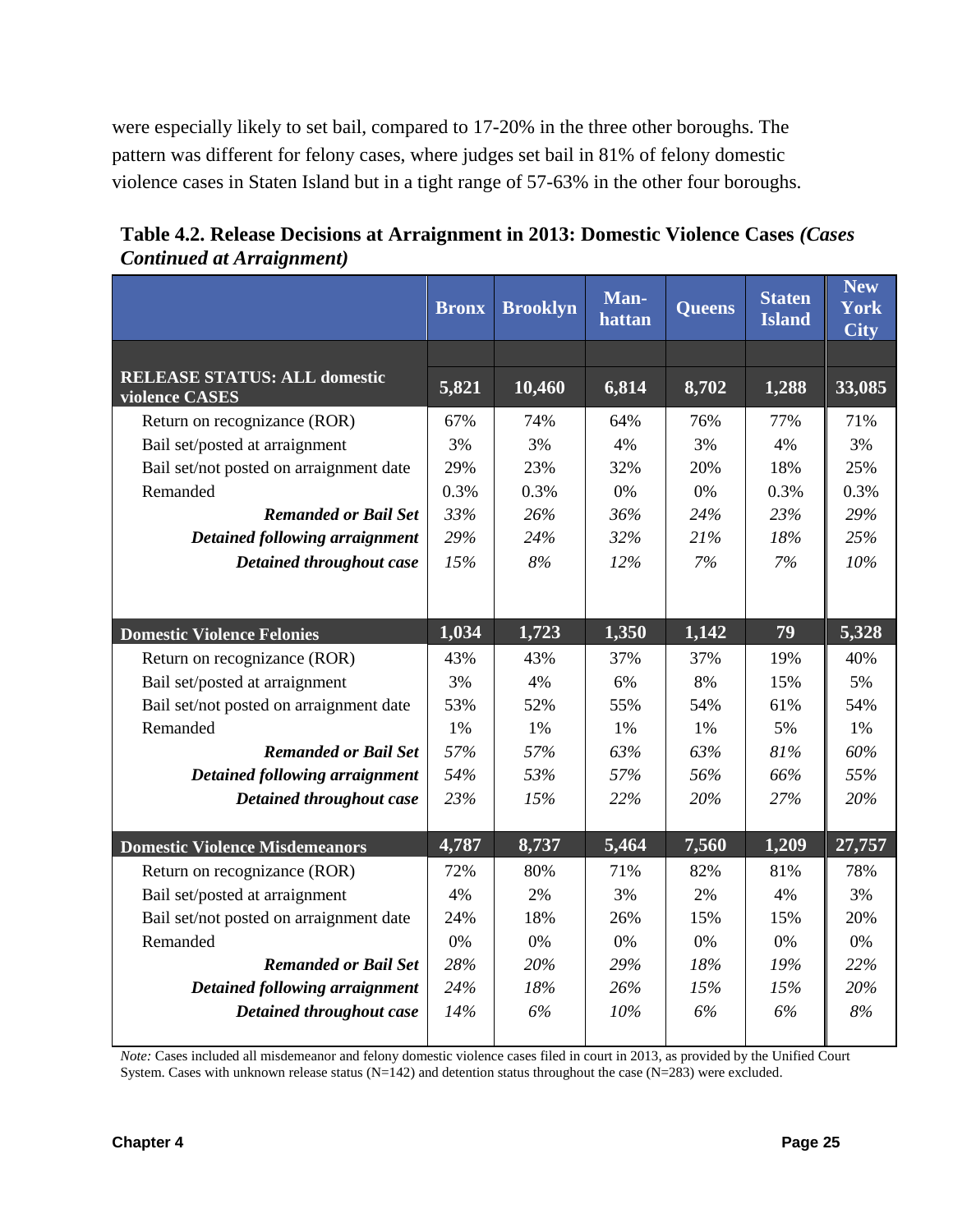Appendix C provides release decisions for common felony and misdemeanor charges (assault, criminal contempt, etc.). Illustrated in Appendix D, release decisions only modestly differed between domestic violence and non-domestic violence cases. Overall, bail-setting was 29% for domestic violence cases and 31% for non-domestic violence cases. In misdemeanor cases, 23% had to make bail if the charges involved domestic violence, whereas 19% of all other misdemeanors had to make bail.

#### **Impact of Gender on Release Decisions**

Table 4.3 provides the same information as in the preceding table but combines all boroughs and then compares release decisions for female and male defendants. There were significant gender differences in release decisions for domestic violence cases. Judges set bail or remanded 29% of domestic violence cases with a male defendant but only did so in 11% of domestic violence cases with a female defendant. Conversely, almost 9 in 10 female domestic violence defendants were released on their own recognizance, while two-thirds of male domestic violence defendants received ROR.

As noted previously, the judge was more likely to set bail or remand felony compared to misdemeanor cases—and gender differences were also found when charge severity was considered. Two-thirds of male but only 29% of female felony defendants had to make bail (or were remanded). Male misdemeanor domestic violence defendants were also more likely than their female counterparts to have bail set or be remanded (26% of male misdemeanor defendants vs. 8% of female misdemeanor defendants had to make bail).

### **Why Do Judges Set Bail?**

The multivariable results shown in Table 4.4 provide additional clarity regarding which defendant characteristics are associated with the judges' release decisions for both domestic violence and non-domestic violence cases.

• **Charge Severity:** After controlling for multiple factors, charge severity was the single strongest predictor of both domestic violence (odds ratio  $= 4.823$  if the case was a felony) and non-domestic violence release decisions (odds ratio = 5.856 if the case was a felony).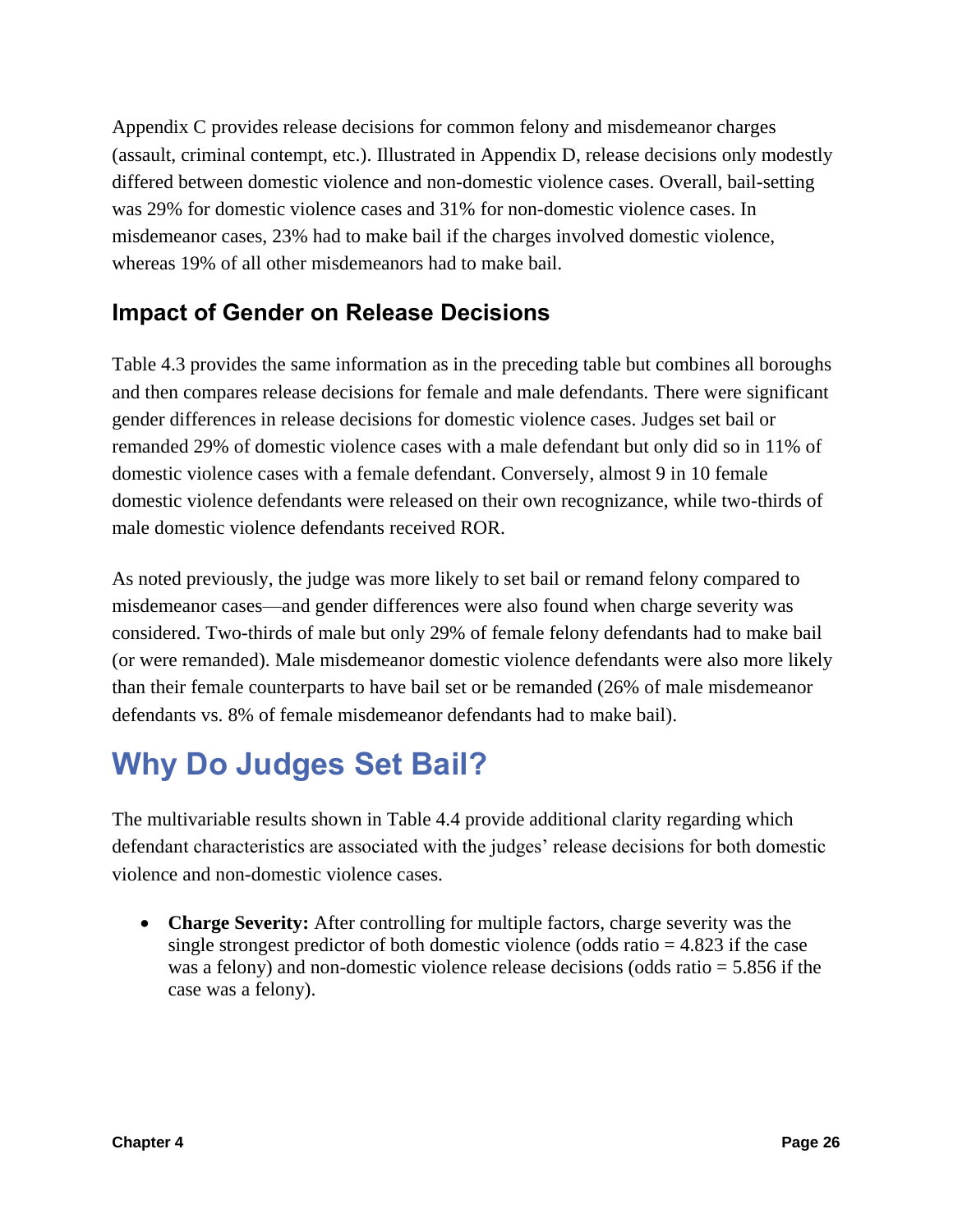|                                         | <b>Females</b> | <b>Males</b> | <b>Total</b> |
|-----------------------------------------|----------------|--------------|--------------|
|                                         |                |              |              |
| <b>RELEASE STATUS: ALL DV CASES</b>     | 6,445          | 26,639       | 33,084       |
| Return on recognizance (ROR)            | 89%            | 67%          | 72%          |
| Bail set/posted at arraignment          | 1%             | 4%           | 3%           |
| Bail set/not posted on arraignment date | 10%            | 29%          | 25%          |
| Remanded                                | 0%             | 0.3%         | 0.3%         |
| <b>Remanded or Bail Set</b>             | 11%            | 33%          | 29%          |
| Detained following arraignment          | 10%            | 29%          | 25%          |
| Detained throughout case                | 4%             | 11%          | 10%          |
|                                         |                |              |              |
|                                         |                |              |              |
| <b>Domestic Violence Felonies</b>       | 917            | 4,411        | 5,328        |
| Return on recognizance (ROR)            | 71%            | 34%          | 40%          |
| Bail set/posted at arraignment          | 4%             | 5%           | 5%           |
| Bail set/not posted on arraignment date | 25%            | 60%          | 54%          |
| Remanded                                | $0\%$          | 2%           | 1%           |
| <b>Remanded or Bail Set</b>             | 29%            | 67%          | 60%          |
| Detained following arraignment          | 25%            | 61%          | 55%          |
| Detained throughout case                | 7%             | 22%          | 20%          |
|                                         |                |              |              |
| <b>Domestic Violence Misdemeanors</b>   | 5,528          | 22,228       | 27,756       |
| Return on recognizance (ROR)            | 92%            | 74%          | 78%          |
| Bail set/posted at arraignment          | $0\%$          | 3%           | 3%           |
| Bail set/not posted on arraignment date | 8%             | 23%          | 20%          |
| Remanded                                | 0%             | 0%           | 0%           |
| <b>Remanded or Bail Set</b>             | 8%             | 26%          | 23%          |
| <b>Detained following arraignment</b>   | 8%             | 23%          | 20%          |
| Detained throughout case                | 3%             | 9%           | 8%           |
|                                         |                |              |              |

### **Table 4.3. Release Decisions by Gender: Domestic Violence Cases Arraigned in 2013** *(Cases Continued at Arraignment)*

*Note:* Cases included all misdemeanor and felony domestic violence cases filed in court in 2013, as provided by the Unified Court System. Cases with unknown release status (N=142) and detention status throughout the case (N=283) were excluded.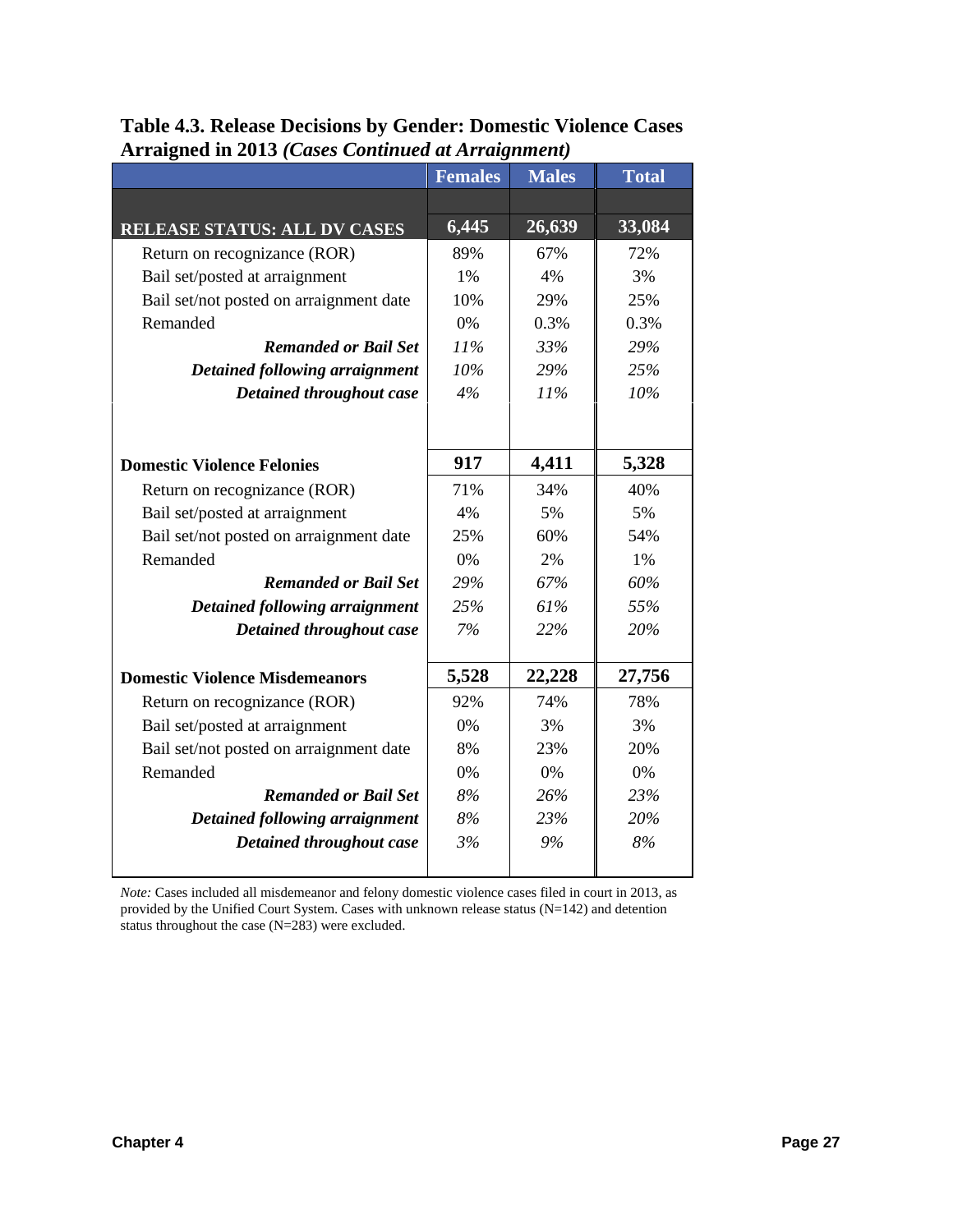- **Sex/Gender:** Net of other factors, male defendants were significantly more likely than female defendants to have bail set (or to be remanded) for domestic violence and non-domestic violence cases. Gender disparities in release decisions was much greater for domestic violence cases (odds ratio  $= 4.081$  for domestic violence vs. odds ratio = 2.305 for non-domestic violence cases), possibly due to the court's desire to protect victims from male domestic violence defendants.
- **Current Top Charge:** Criminal contempt charges increased the likelihood of bail or remand for both domestic violence and non-domestic violence cases, when compared with defendants charged with an assault. (As noted above, judges are statutorily allowed to consider violations of prior orders of protection in making bail decisions.)
- **Age:** Defendants ages 16-24 were less likely to face bail in both domestic violence (odds ratio =0.739) and non-domestic violence cases (odds ratio =0.740).
- **Race/ethnicity:** Black/African American and Hispanic/Latino defendants were more likely than whites to face bail for both domestic violence and non-domestic violence charges, and this discrepancy was stronger in magnitude for Black/African American defendants. Asian or another race defendants were significantly less likely than whites to have to make bail for both domestic violence and non-domestic violence charges.
- **Borough and Judge:** Shown in Model 3, Bronx (odds ratio =1.518) and Manhattan (odds ratio =1.152) judges were more likely to set bail for domestic violence compared to non-domestic violence cases. By comparison, Brooklyn (odds ratio =0.924) and Queens (odds ratio =0.867) judges were less likely to set bail for domestic violence compared to non-domestic violence cases. Within boroughs, statistically significant variations were observed based on the identity of the arraignment judge (see results for individual judges in Table 4.4, which are provided after controlling for borough and all other characteristics in the table).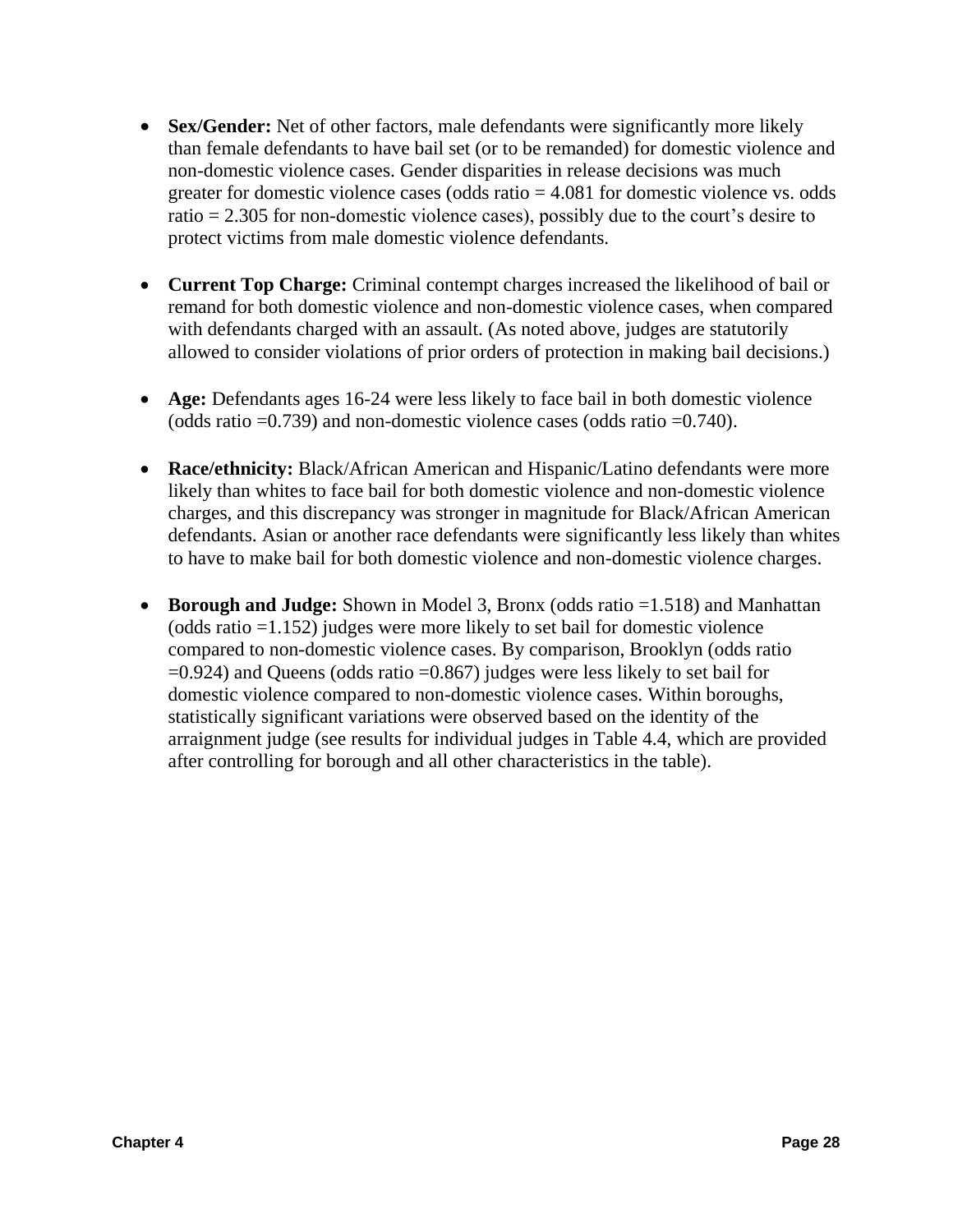| <b>Model 1</b>                     | <b>Model 2</b>                                                                                    | Model 3                                                                                                                                                  |
|------------------------------------|---------------------------------------------------------------------------------------------------|----------------------------------------------------------------------------------------------------------------------------------------------------------|
| <b>Domestic</b><br><b>Violence</b> | Non-<br><b>Domestic</b>                                                                           | <b>All Cases</b>                                                                                                                                         |
|                                    |                                                                                                   | 160,896                                                                                                                                                  |
|                                    |                                                                                                   | 0.229                                                                                                                                                    |
|                                    |                                                                                                   |                                                                                                                                                          |
|                                    |                                                                                                   |                                                                                                                                                          |
|                                    |                                                                                                   | $0.764***$                                                                                                                                               |
|                                    |                                                                                                   | $0.874***$                                                                                                                                               |
|                                    |                                                                                                   | 1.197***                                                                                                                                                 |
|                                    |                                                                                                   | 0.999                                                                                                                                                    |
|                                    |                                                                                                   |                                                                                                                                                          |
|                                    |                                                                                                   | $0.862*$                                                                                                                                                 |
| $0.585***$                         | $0.756***$                                                                                        | $0.757***$                                                                                                                                               |
| 0.991                              | $0.859*$                                                                                          | $0.855*$                                                                                                                                                 |
| 2.178***                           | $0.752**$                                                                                         | $0.755**$                                                                                                                                                |
| 1.096                              | 2.038***                                                                                          | 2.038***                                                                                                                                                 |
| 1.133                              | 1.012                                                                                             | 1.014                                                                                                                                                    |
| $0.795+$                           | 1.028                                                                                             | 1.026                                                                                                                                                    |
|                                    |                                                                                                   |                                                                                                                                                          |
| 4.081***                           |                                                                                                   | 2.554***                                                                                                                                                 |
| 0.998                              | $1.006***$                                                                                        | $1.004***$                                                                                                                                               |
| $0.739***$                         | $0.740***$                                                                                        | 0.739***                                                                                                                                                 |
|                                    |                                                                                                   |                                                                                                                                                          |
| 1.566***                           | 1.802***                                                                                          | 1.764***                                                                                                                                                 |
| 1.414***                           | 1.434***                                                                                          | 1.438***                                                                                                                                                 |
| $0.651***$                         | $0.439***$                                                                                        | $0.480***$                                                                                                                                               |
|                                    |                                                                                                   |                                                                                                                                                          |
| 4.823***                           | $5.856***$                                                                                        | 5.706***                                                                                                                                                 |
|                                    |                                                                                                   | $1.103+$                                                                                                                                                 |
|                                    |                                                                                                   |                                                                                                                                                          |
| 1.998***                           | 1.807***                                                                                          | 1.884***                                                                                                                                                 |
| $1.135+$                           | 0.848                                                                                             | 1.052                                                                                                                                                    |
| 1.082                              | $0.824*$                                                                                          | 1.013                                                                                                                                                    |
| 1.212***                           | 1.019                                                                                             | 1.054**                                                                                                                                                  |
|                                    |                                                                                                   |                                                                                                                                                          |
|                                    |                                                                                                   | 1.518***                                                                                                                                                 |
|                                    |                                                                                                   | $0.924**$                                                                                                                                                |
|                                    |                                                                                                   | $1.152***$<br>$0.867***$                                                                                                                                 |
|                                    | <b>Cases</b><br>32,163<br>0.206<br>$1.160***$<br>$0.832***$<br>1.397***<br>$0.856***$<br>$0.752*$ | <b>Violence</b><br>128,733<br>0.236<br><b>Parameter Estimates (Odds Ratios)</b><br>$0.762***$<br>$0.867***$<br>1.197***<br>1.005<br>$0.861*$<br>2.305*** |

## **Table 4.4. Predictors of Bail-Setting (or Remand) in 2013**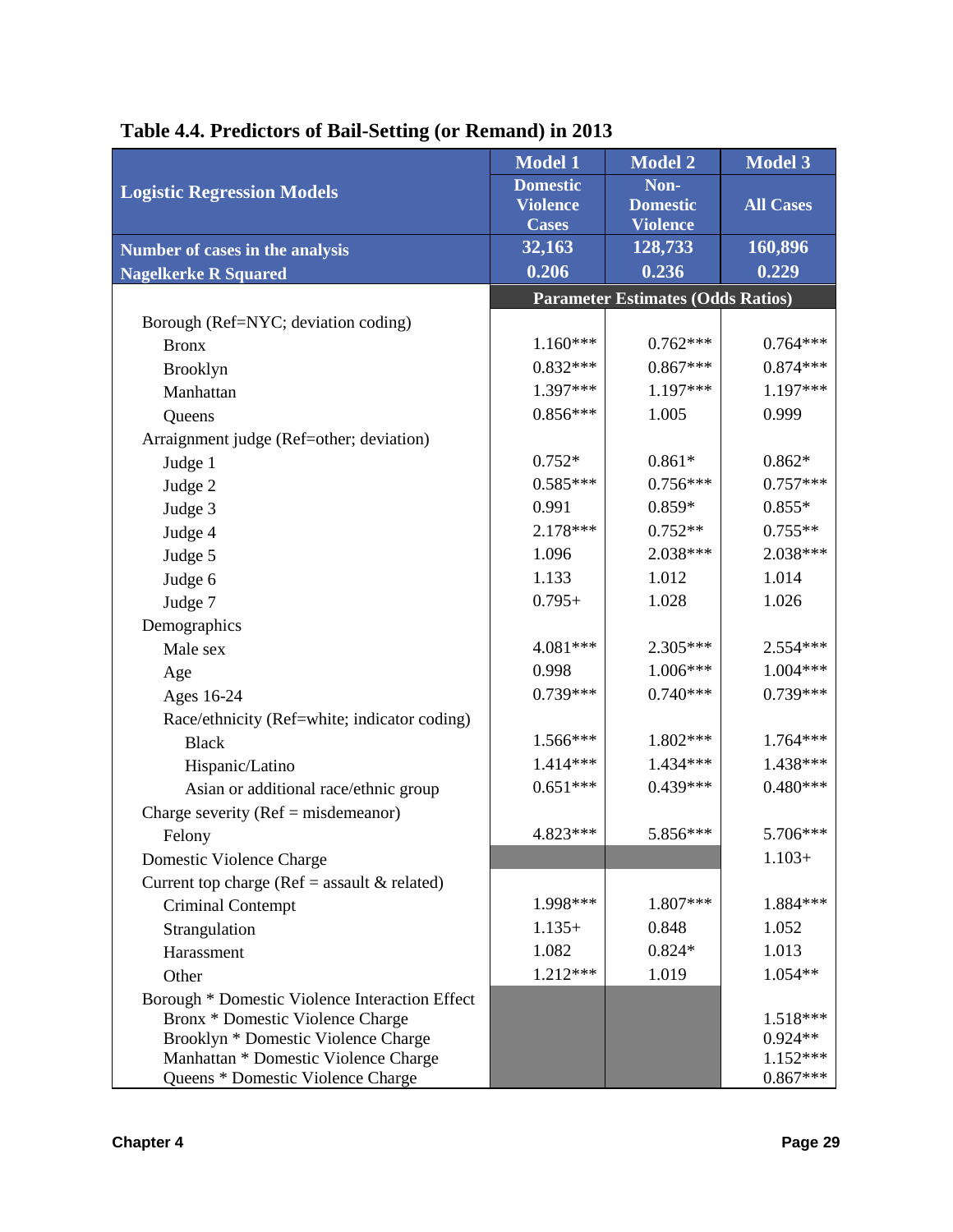|                                       | <b>Model 1</b>                           | <b>Model 2</b>                               | <b>Model 3</b>   |  |
|---------------------------------------|------------------------------------------|----------------------------------------------|------------------|--|
| <b>Logistic Regression Models</b>     | <b>Domestic</b><br><b>Violence Cases</b> | <b>Non-Domestic</b><br><b>Violence Cases</b> | <b>All Cases</b> |  |
| Number of cases in the analysis       | 32,163                                   | 128,733                                      | 160,896          |  |
| <b>Nagelkerke R Squared</b>           | 0.206                                    | 0.236                                        | 0.229            |  |
|                                       | <b>Parameter Estimates (Odds Ratios)</b> |                                              |                  |  |
| Arraignment judge * Domestic Violence |                                          |                                              |                  |  |
| Judge 1 * Domestic Violence           |                                          |                                              | 0.858            |  |
| Judge 2 * Domestic Violence           |                                          |                                              | $0.753*$         |  |
| Judge 3 * Domestic Violence           |                                          |                                              | 1.181            |  |
| Judge 4 * Domestic Violence           |                                          |                                              | $2.852***$       |  |
| Judge 5 * Domestic Violence           |                                          |                                              | $0.551***$       |  |
| Judge 6 * Domestic Violence           |                                          |                                              | 1.121            |  |
| Judge 7 * Domestic Violence           |                                          |                                              | $0.781+$         |  |

#### **Table 4.4. Predictors of Bail-Setting in 2013** *(Continued)*

+p<.10,\* p<.05, \*\* p<.01, \*\*\*p<.001

*Note:* Cases include all criminal cases filed in court and not disposed at arraignment in 2013, as provided by the Unified Court System or the Criminal Justice Agency (CJA). Constant not shown. Cases with missing data (Model 1: N=922; Model 2: N=9,137; Model 3: N=10,059) were excluded from the analysis.

# **Clarifying the Impact of Charge Severity and Risk**

The data in Figure 4.1 and Figure 4.2 further illustrate the respective impacts of charge severity and risk on domestic violence release decisions at arraignment. The results in Figure 4.1 are based on classifying defendants according to their risk of any re-arrest, and the results in Figure 4.2 are based on classifying defendants according to their risk of a domestic violence re-arrest. For misdemeanors and felonies, Figure 4.1 separately shows the percent in each risk category for whom the arraignment judge set bail. For example, the judge set bail in 5% of cases involving low risk misdemeanor defendants, compared to 32% involving low risk felony defendants. Generally, more risky defendants are more likely to have bail set. However, there are clearly deviations from risk-informed decision making when charge severity moves from the misdemeanor to the felony level, evidenced by far higher rates of bail-setting per risk category in felony as opposed to misdemeanor domestic violence cases.

Deviations from straight risk-informed decision-making were also evident when focusing on each defendant's risk of engaging in future domestic violence, specifically. As shown in Figure 4.2, although defendants posing a progressively higher risk of domestic violence were more likely to have bail set, charge severity clearly also influenced bail decisions. For example, the arraignment judge set bail in 45% of misdemeanor domestic violence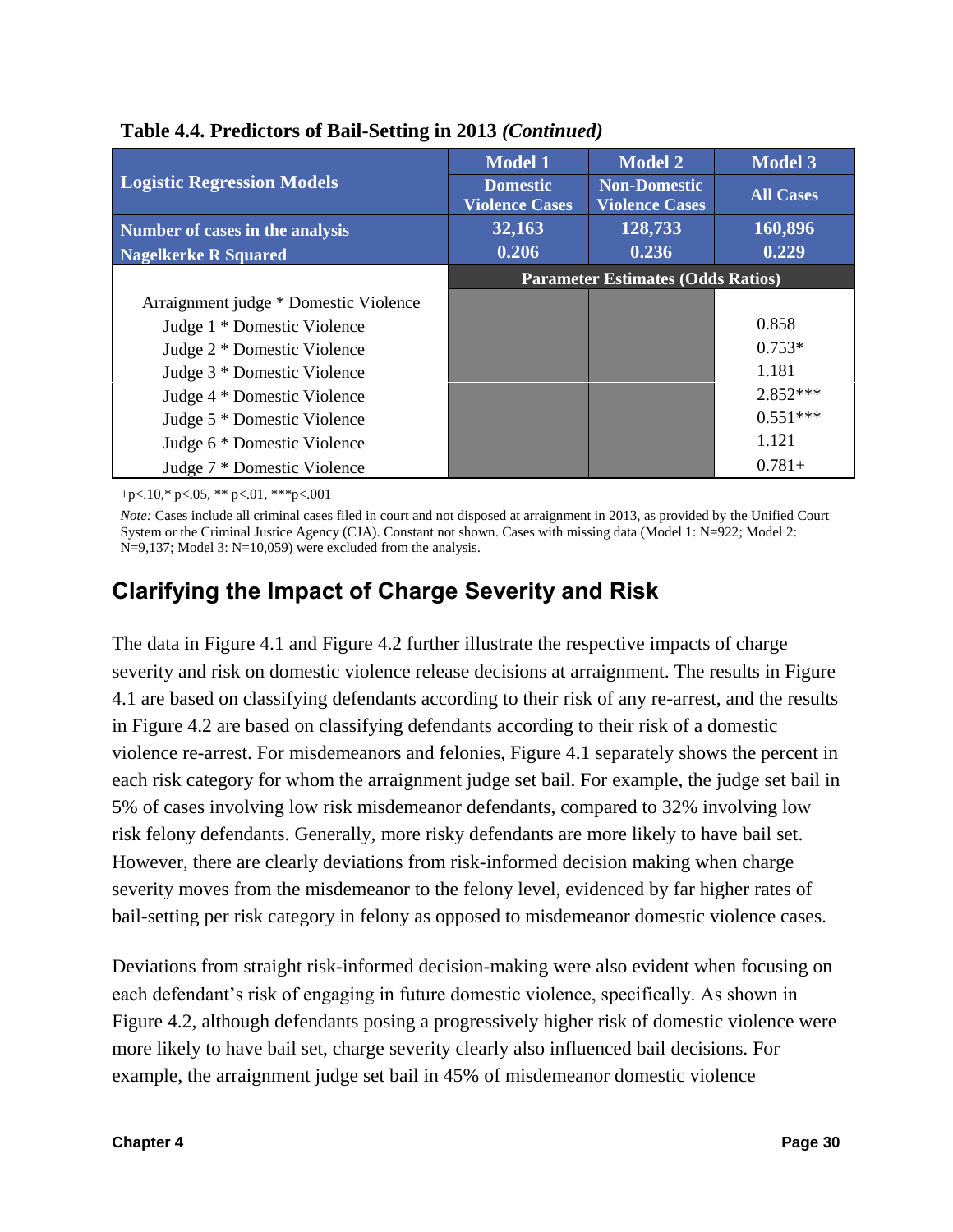defendants who posed a very high future risk of domestic violence, compared to 87% of felony domestic violence defendants who posed a very high risk.

## **The Resulting Risk Profile of Defendants in Pretrial Detention**

Table 4.5 illustrates the implications of current decision-making for the risk distribution of the pretrial detention population, among domestic violence defendants. Of those sent to pretrial detention following arraignment, slightly more than half were in the two highest general risk categories: high (23%) or very high risk (31%).

When focusing specifically on risk of domestic violence (bottom section of Table 4.4), of those sent to pretrial detention, 32% posed a high risk and 15% posed a very high risk of future domestic violence. On the other hand, significant fractions of those who are detained on pretrial pose only a low or low-moderate risk of re-arrest or of domestic violence re-arrest specifically. For example, 11% of those detained pose a low and 16% pose a low-moderate risk of a domestic violence re-arrest.



**Figure 4.1. Impact of Charge Severity and Risk on Bail-Setting at Arraignment**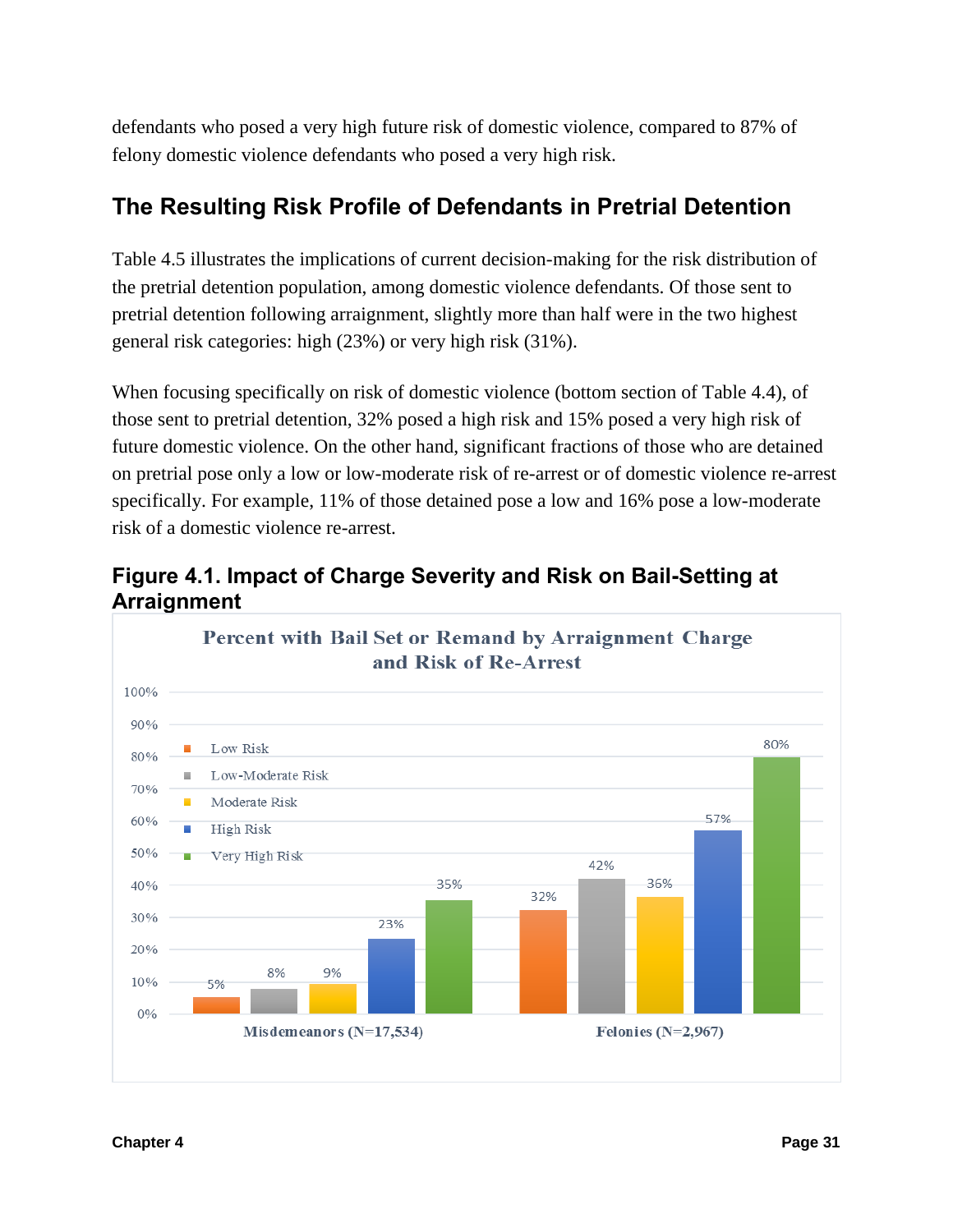### **Figure 4.2. Impact of Charge Severity and Risk of Domestic Violence on Bail-Setting**



# **Bail Amounts**

Table 4.6 provides the distribution of bail amounts among domestic violence cases disposed in 2014 where bail was set. The results indicate that bail was \$2,000 or less in 62% of domestic violence cases overall, although charge severity heavily influenced the bail amount (82% of domestic violence misdemeanors but only 22% of domestic violence felonies faced bail of \$2,000 or less). A similar pattern is found among non-domestic violence cases, with judges more likely to set higher bail amounts in felony cases. However, judges appear to perceive domestic violence misdemeanors as meriting higher bail than their non-domestic violence misdemeanors counterparts, as average bail was more than two times higher for domestic violence misdemeanors, compared to non-domestic violence misdemeanors (\$3,987 vs. \$1,244, respectively). The reverse is true for felonies, where judges set higher bail on average for non-domestic violence cases, including homicides (\$21,256 for domestic violence felonies, compared to \$25,082 for non-domestic violence felonies).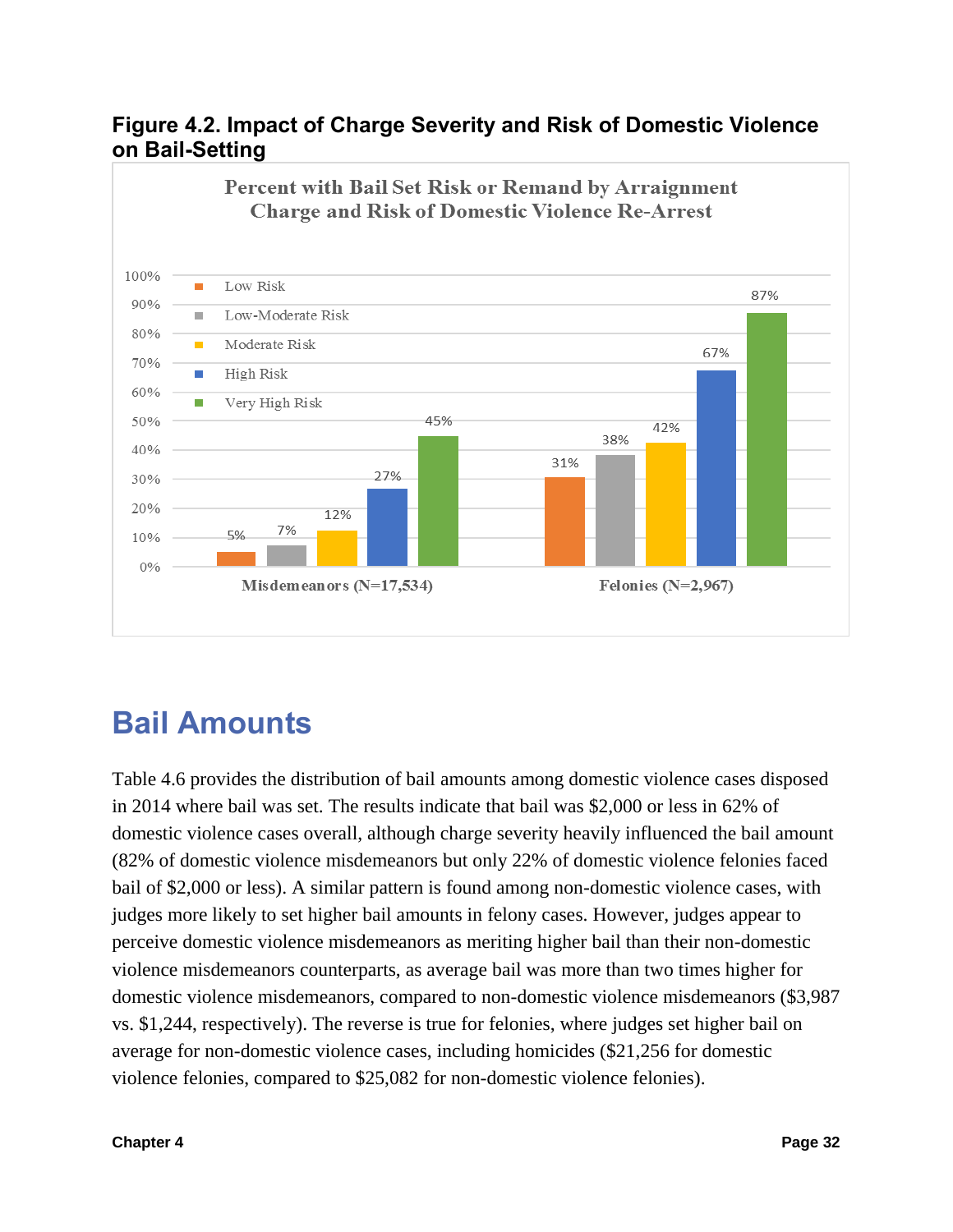| <b>Charge Severity</b>                                                                                                                                                              | <b>Misdemeanor</b><br><b>Domestic</b><br><b>Violence</b> | <b>Felony</b><br><b>Domestic</b><br><b>Violence</b> | <b>All Domestic</b><br>Violence<br><b>Cases</b> |
|-------------------------------------------------------------------------------------------------------------------------------------------------------------------------------------|----------------------------------------------------------|-----------------------------------------------------|-------------------------------------------------|
| <b>GENERAL RISK (Any Re-</b><br>Arrest)<br>Low Risk<br>Low-Moderate Risk<br><b>Moderate Risk</b>                                                                                    | 8%<br>16%<br>22%                                         | 11%<br>15%<br>20%                                   | 9%<br>16%<br>21%                                |
| <b>High Risk</b><br>Very High Risk<br><b>Highest Two Risk Categories</b>                                                                                                            | 25%<br>29%<br>100%<br>54%                                | 20%<br>33%<br>100%<br>53%                           | 23%<br>31%<br>100%<br>54%                       |
| <b>Risk of Domestic Violence Re-</b><br><b>Arrest</b><br>Low Risk<br>Low-Moderate Risk<br>Moderate Risk<br><b>High Risk</b><br>Very High Risk<br><b>Highest Two Risk Categories</b> | 9%<br>17%<br>28%<br>33%<br>14%<br>100%<br>47%            | 13%<br>16%<br>25%<br>30%<br>16%<br>100%<br>46%      | 11%<br>16%<br>27%<br>32%<br>15%<br>100%<br>46%  |

### **Table 4.5. Risk Distribution of Defendants with 2012 Domestic Violence Cases Detained at Arraignment**

*Note*: Data presented for defendants arraigned on a Domestic Violence misdemeanor or felony in 2012, as provided by the UCS and DCJS.

# **Case Processing Time**

The results in Table 4.7 show, of cases resolved in 2014, domestic violence misdemeanors averaged 107 days to disposition, whereas felonies averaged 180 days. Only 0.3% of the misdemeanors and 0.9% of the felonies were disposed by trial verdict.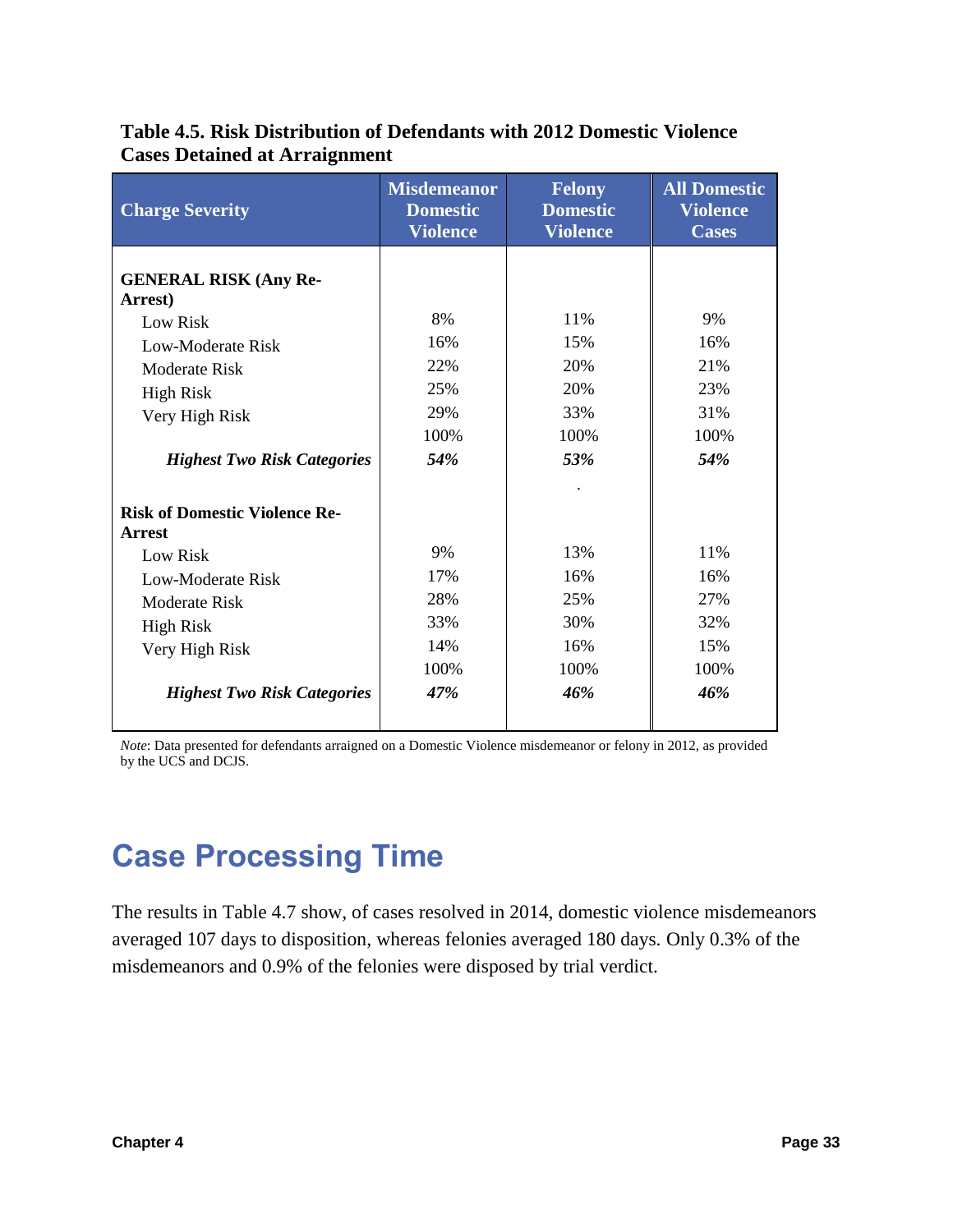# **Domestic Violence Felony Case Processing**

Felonies can be resolved in criminal court through a dismissal or plea agreement to a misdemeanor or lesser charge; a felony plea agreement reached through a Superior Court Information (SCI), where the defendant waives the grand jury process; or an indictment, where cases are transferred from the New York City Criminal Court, where they were first arraigned, to the Supreme Court for continued adjudication. Although only 16% of domestic violence felonies were indicted, an indictment almost doubled the case processing time (155 days to disposition for unindicted felonies v. 318 days for indicted felonies). Felony cases required an average of more than 16 months to resolve if the domestic violence defendant opted for a jury trial (506 days) and more than 14 months for a bench trial (432 days).

## **Case Processing for Domestic Violence vs. Non-Domestic Violence Cases**

Table 4.8 compares case processing time for domestic violence and non-domestic violence cases disposed in 2014. Domestic violence misdemeanor cases required almost twice the processing time on average, compared to non-domestic violence cases (107 days vs. 56 days to disposition). For misdemeanor cases, more than half of non-domestic violence cases were disposed at arraignment, while fewer than 2 percent of domestic violence misdemeanors were disposed at arraignment. For felony cases, a dismissal or plea agreement to a misdemeanor or lesser charge in the lower Criminal Court was much more common for domestic violence than non-domestic violence felonies  $(81\% \text{ vs. } 58\%)$ .<sup>13</sup>

<sup>&</sup>lt;sup>13</sup> There were borough differences in lower Criminal Court disposition rates of felony cases for both domestic violence (63% in Staten Island as opposed to 74%-85% in the other four boroughs) and non-domestic violence felonies (ranging from a low of 51% in Manhattan and 54% in the Bronx to 60%-65% in the other three boroughs). The rate of cases initially arraigned on felony charges and eventually disposed in the lower Criminal Court was consistently (and significantly) higher for domestic violence than non-domestic violence cases, except for Staten Island, which had slightly higher rates for non-domestic violence (65% vs. 63%) cases.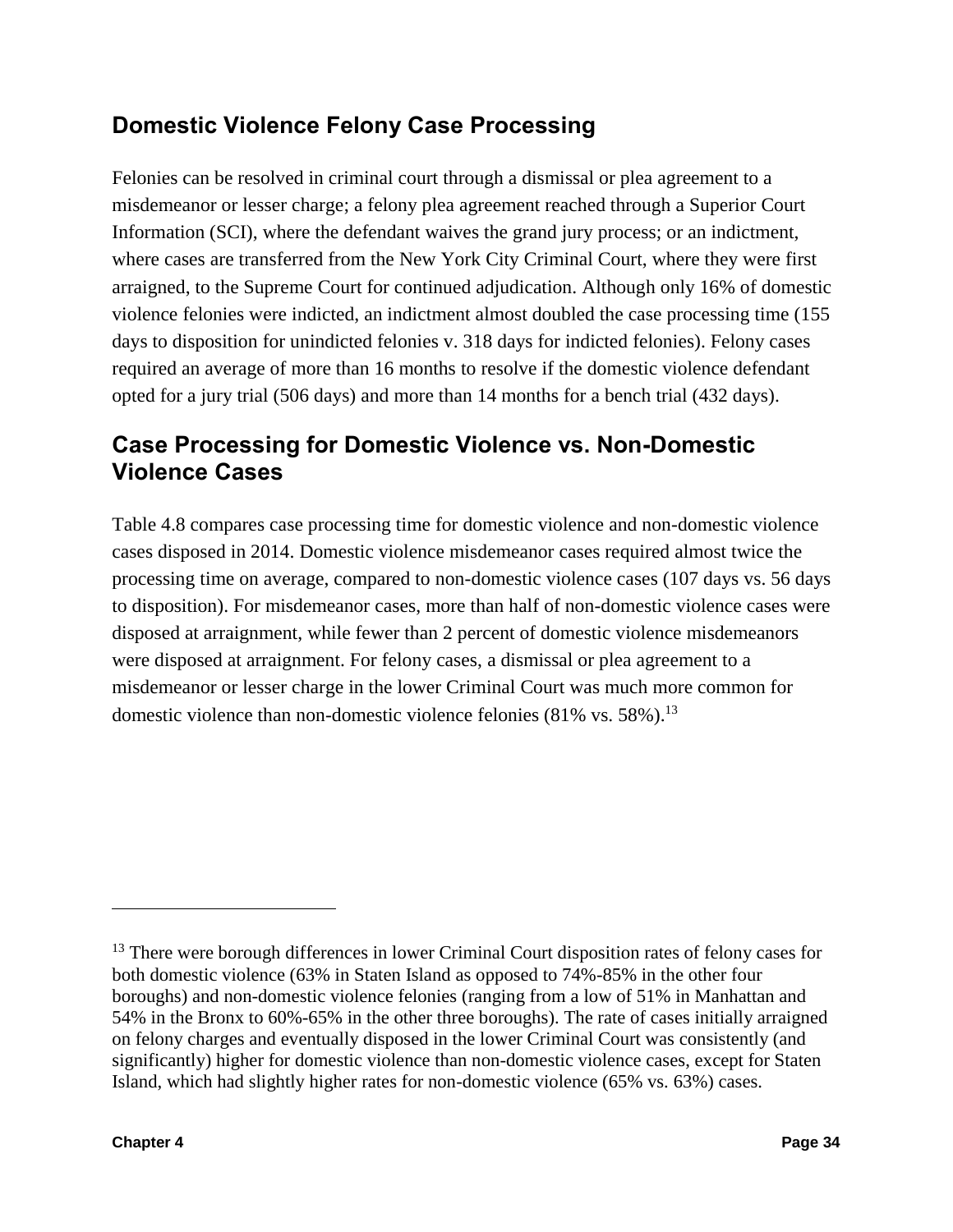| <b>Top Arraignment</b><br><b>Charge Severity</b> | <b>Domestic</b><br><b>Violence</b><br><b>Misdemeanors</b> | <b>Non-Domestic</b><br><b>Violence</b><br><b>Misdemeanors</b> | <b>Domestic</b><br><b>Violence</b><br><b>Felonies</b> | Non-<br><b>Domestic</b><br>Violence<br><b>Felonies</b> | <b>All</b><br><b>Domestic</b><br><b>Violence</b><br><b>Cases</b> | <b>All Non-</b><br><b>Domestic</b><br><b>Violence</b><br><b>Cases</b> | <b>New</b><br><b>York</b><br><b>City</b> |
|--------------------------------------------------|-----------------------------------------------------------|---------------------------------------------------------------|-------------------------------------------------------|--------------------------------------------------------|------------------------------------------------------------------|-----------------------------------------------------------------------|------------------------------------------|
| <b>Cases in the Analysis</b>                     | 6,635                                                     | 16,320                                                        | 3,414                                                 | 22,122                                                 | 10,049                                                           | 38,442                                                                | 48,491                                   |
| <b>BAIL AMOUNT</b>                               |                                                           |                                                               |                                                       |                                                        |                                                                  |                                                                       |                                          |
| $$1$ through $$500$                              | 34%                                                       | 43%                                                           | 3%                                                    | 5%                                                     | 23%                                                              | 21%                                                                   | 22%                                      |
| \$501 through \$1,000                            | 34%                                                       | 33%                                                           | 8%                                                    | 9%                                                     | 25%                                                              | 19%                                                                   | 21%                                      |
| $$1,001$ through $$2,000$                        | 14%                                                       | 12%                                                           | 11%                                                   | 9%                                                     | 13%                                                              | 11%                                                                   | 11%                                      |
| \$2,001 through $$5,000$                         | 16%                                                       | 10%                                                           | 40%                                                   | 37%                                                    | 24%                                                              | 25%                                                                   | 25%                                      |
| \$5,001 through \$10,000                         | 2%                                                        | 1%                                                            | 18%                                                   | 18%                                                    | 7%                                                               | 11%                                                                   | 10%                                      |
| More than $$10,000$                              | 1%                                                        | $0\%$                                                         | 20%                                                   | 22%                                                    | 7%                                                               | 13%                                                                   | 11%                                      |
| $$2,000$ or fewer                                | 82%                                                       | 89%                                                           | 22%                                                   | 24%                                                    | 62%                                                              | 51%                                                                   | 54%                                      |
| <b>Average Bail Amount</b>                       | \$3,987                                                   | \$1,244                                                       | \$21,526                                              | \$25,082                                               | \$9,946                                                          | \$14,961                                                              | \$13,922                                 |
| Median Bail Amount                               | \$1,000                                                   | \$750                                                         | \$5,000                                               | \$5,000                                                | \$1,500                                                          | \$2,000                                                               | \$1,500                                  |

**Table 4.6. Bail Amounts by Charge Severity: Comparison of Domestic Violence and Non-Domestic Violence Cases**

 $+p<.10$  \*p<.05 \*\*p<.01

\*\*\*p<.001

*Note:* Cases include misdemeanor and felony cases with bail set of \$1.00 or more that were disposed in 2014 (regardless of filing date), as provided by UCS.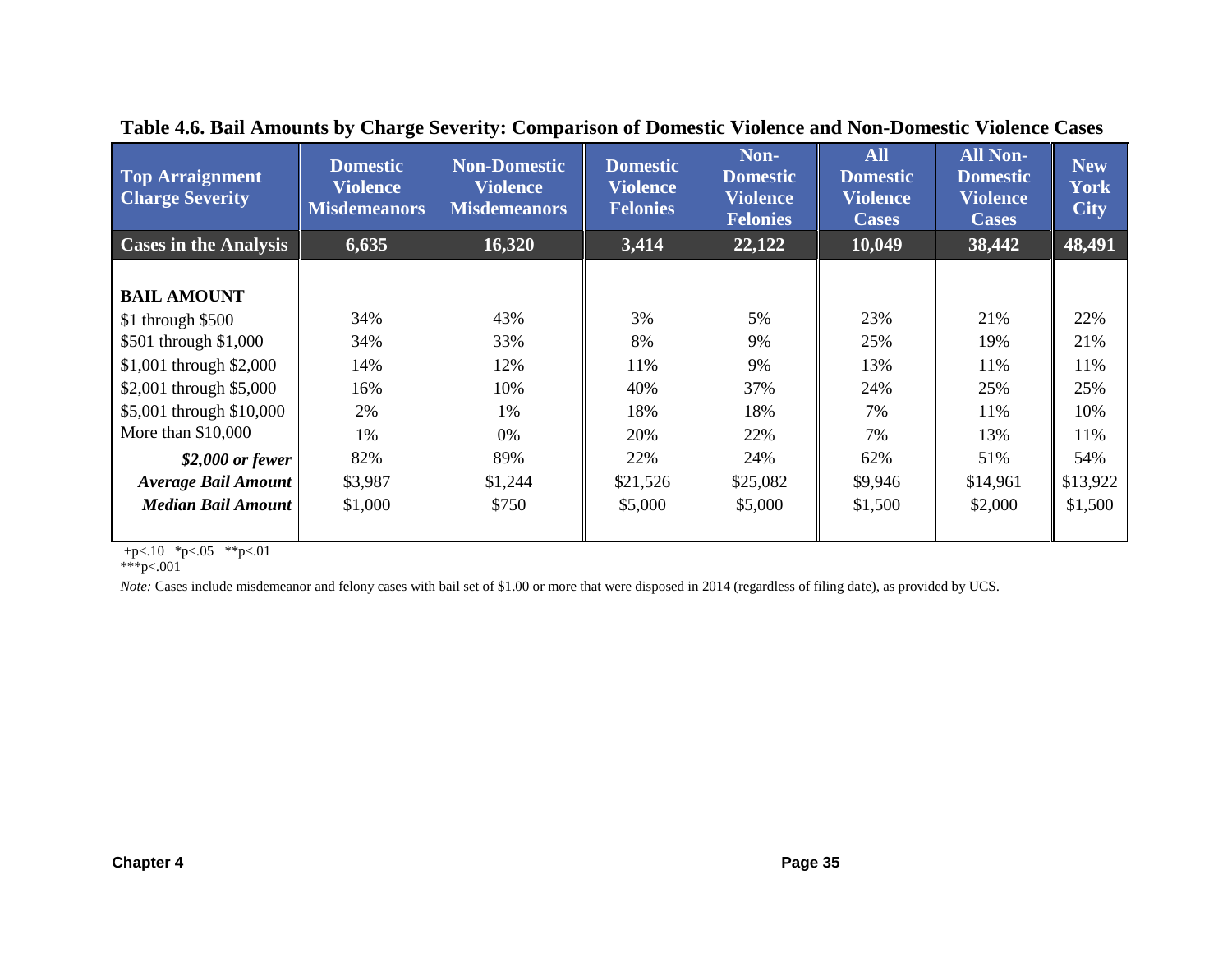|                                           | <b>Bronx</b> | <b>Brooklyn</b> | Man-<br>hattan | <b>Queens</b> | <b>Staten</b><br><b>Island</b> | <b>New</b><br><b>York</b><br><b>City</b> |
|-------------------------------------------|--------------|-----------------|----------------|---------------|--------------------------------|------------------------------------------|
| <b>Total Number of Arraignments</b>       | 5,907        | 11,447          | $7,\!618$      | 10,418        | 1,469                          | 36,859                                   |
| <b>Percent of Citywide Total</b>          | 23%          | 27%             | 28%            | 18%           | 4%                             | 100%                                     |
|                                           |              |                 |                |               |                                |                                          |
| <b>MISDEMEANOR CASE PROCESSING</b>        |              |                 |                |               |                                |                                          |
| <b>Disposed at Arraignment</b>            | $1\%$        | $1\%$           | $1\%$          | 5%            | $1\%$                          | 2%                                       |
| <b>Days to Disposition</b>                |              |                 |                |               |                                |                                          |
| Mean                                      | 135          | 103             | 128            | 81            | 108                            | 107                                      |
| Median                                    | 113          | 94              | 96             | 57            | 83                             | 93                                       |
| <b>Court Appearances</b>                  |              |                 |                |               |                                |                                          |
| Mean                                      | 4.7          | 3.8             | 4.3            | 3.0           | 3.5                            | 3.8                                      |
| Median                                    | 4.0          | 3.0             | 3.0            | 2.0           | 3.0                            | 3.0                                      |
| <b>Trials</b>                             |              |                 |                |               |                                |                                          |
| Number of trials                          | 24           | 17              | 24             | 20            | 1                              | 86                                       |
| Percent of cases disposed at trial        | 0.5%         | 0.2%            | 0.4%           | 0.2%          | 0.1%                           | 0.3%                                     |
| Percent of found guilty verdicts          | 58%          | 47%             | 42%            | 55%           | 100%                           | 51%                                      |
| Mean days to disposition for trial cases  | 312          | 194             | 415            | 413           | 1,460                          | 354                                      |
| Mean days to disposition for jury trials  | 195          | 365             | 366            | 245           |                                | 311                                      |
| Mean days to disposition for bench trials | 342          | 171             | 456            | 432           | 1460                           | 367                                      |
| FELONY CASE PROCESSING                    |              |                 |                |               |                                |                                          |
| <b>Disposed at Arraignment</b>            | $1\%$        | 0%              | $1\%$          | $0\%$         | 3%                             | $1\%$                                    |
| Days to Disposition: All Felony Arraigns. |              |                 |                |               |                                |                                          |
| Mean                                      | 222          | 178             | 167            | 164           | 175                            | 180                                      |
| Median                                    | 173          | 187             | 133            | 134           | 133                            | 161                                      |
| <b>Indictment Status</b>                  |              |                 |                |               |                                |                                          |
| Indicted                                  | 24%          | 17%             | 17%            | 5%            | 33%                            | 16%                                      |
| <b>SCI</b>                                | 2%           | 1%              | 3%             | 10%           | 5%                             | 4%                                       |
| Resolved in criminal court                | 74%          | 82%             | 81%            | 85%           | 63%                            | 81%                                      |
| Mean days to disposition for unindicted   | 155          | 160             | 151            | 153           | 168                            | 155                                      |
| Mean days to disposition for indicted     | 437          | 265             | 249            | 363           | 191                            | 318                                      |
| Days in Supreme Court (Post-Indictment)   |              |                 |                |               |                                |                                          |
| Mean days in Supreme Court (indicted)     | 412          | 238             | 227            | 284           | 168                            | 289                                      |
| Median days in Supreme Court (indicted)   | 377          | 212             | 191            | 258           | 113                            | 232                                      |
| Disposed within 6 months in Supreme Ct.   | 26%          | 44%             | 49%            | 37%           | 79%                            | 40%                                      |
| Disposed within 1 year in Supreme Ct.     | 48%          | 77%             | 83%            | 70%           | 84%                            | 70%                                      |
| <b>Court Appearances in Supreme Court</b> |              |                 |                |               |                                |                                          |
| Mean appearances                          | 11.3         | 9.0             | 8.7            | 12.1          | 8.5                            | 9.9                                      |
| Median appearances                        | 9.0          | 8.0             | 7.0            | 10.0          | 6.0                            | 8.0                                      |

# **Table 4.7. Case Processing in New York City: Domestic Violence Cases Disposed in 2014**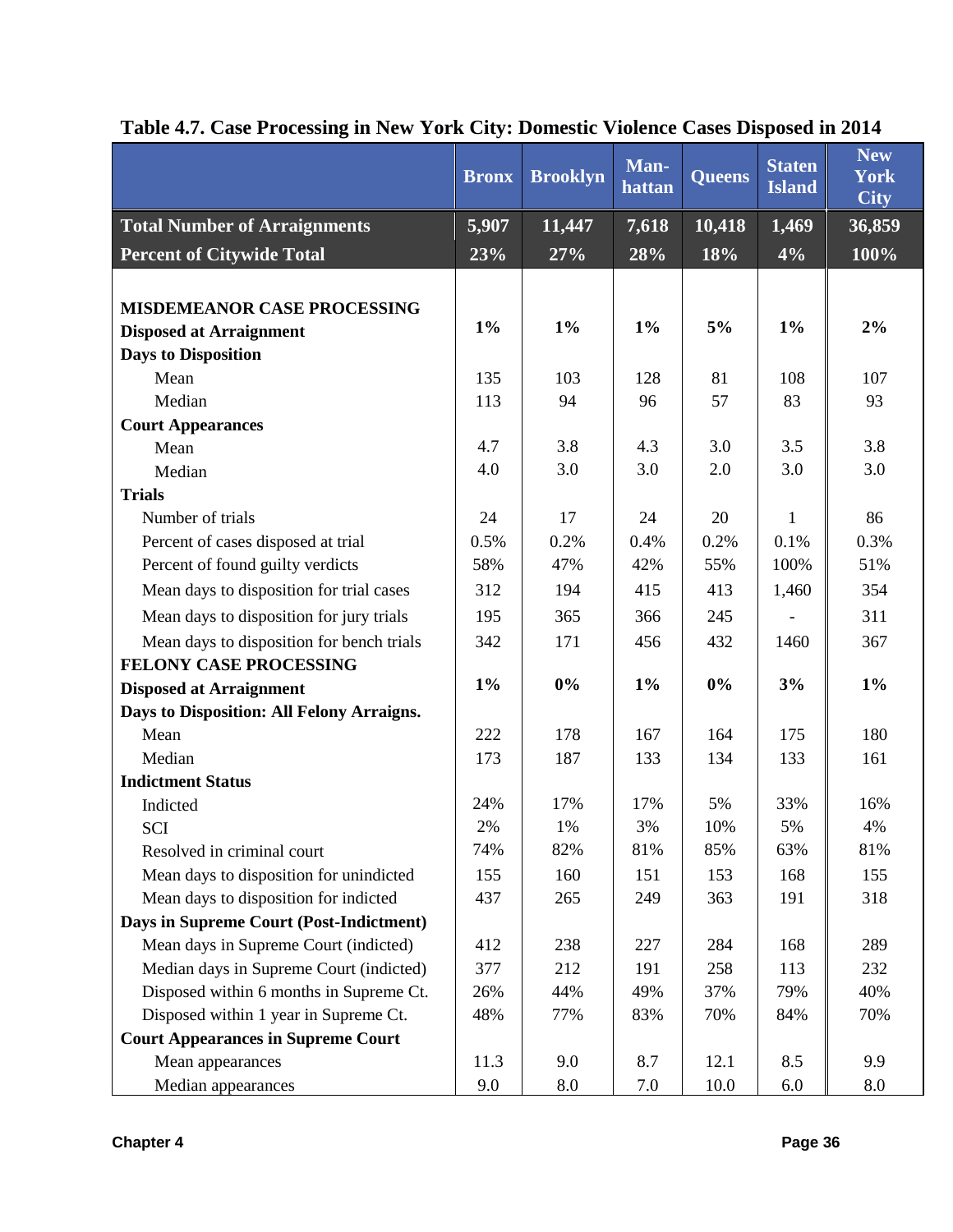|                                       | <b>Bronx</b> | <b>Brooklyn</b> | Man-<br>hattan | <b>Queens</b> | <b>Staten</b><br><b>Island</b> | <b>New</b><br><b>York</b><br><b>City</b> |
|---------------------------------------|--------------|-----------------|----------------|---------------|--------------------------------|------------------------------------------|
| FELONY CASE PRODESSING (Cont.)        |              |                 |                |               |                                |                                          |
| <b>Trials</b>                         |              |                 |                |               |                                |                                          |
| Number of trials                      | 16           | 10              | 18             | 8             | 0                              | 52                                       |
| Percent of cases disposed at trial    | 1.4%         | 0.6%            | 1.2%           | $0.6\%$       | 0.0%                           | 0.9%                                     |
| Percent of found guilty verdicts      | 38%          | 80%             | 67%            | 88%           | $0\%$                          | 63%                                      |
| Mean days to verdict                  | 508          | 445             | 409            | 676           |                                | 487                                      |
| Mean days to verdict for jury trials  | 569          | 420             | 424            | 676           |                                | 506                                      |
| Mean days to verdict for bench trials | 453          | 665             | 285            |               |                                | 432                                      |

### **Table 4.7. Case Processing in New York City: Cases Disposed in 2014** *(Continued)*

*Note:* Cases included all domestic violence criminal cases disposed in 2014, as provided by the Unified Court System.

### **Table 4.8. Domestic Violence vs. Non-Domestic Violence Case Processing in New York City: Cases Disposed in 2014**

|                                              | <b>Domestic</b><br><b>Violence Cases</b> | <b>Non-Domestic</b><br><b>Violence Cases</b> |
|----------------------------------------------|------------------------------------------|----------------------------------------------|
| <b>Number of Arraignments</b>                | 36,859                                   | 271,928                                      |
| <b>Percent of Citywide Total</b>             | 12%                                      | 88%                                          |
| <b>MISDEMEANOR CASE PROCESSING</b>           |                                          |                                              |
| <b>Disposed at Arraignment</b>               | 2%                                       | 57%                                          |
| <b>Days to Disposition</b>                   |                                          |                                              |
| Mean                                         | 107                                      | 56                                           |
| Median                                       | 93                                       | $\Omega$                                     |
| <b>FELONY CASE PROCESSING</b>                |                                          |                                              |
| <b>Disposed at Arraignment</b>               | $1\%$                                    | 2%                                           |
| Days to Disposition: All Felony Arraignments |                                          |                                              |
| Mean                                         | 180                                      | 198                                          |
| Median                                       | 161                                      | 141                                          |
| <b>Indictment Status</b>                     |                                          |                                              |
| Indicted                                     | 16%                                      | 35%                                          |
| <b>SCI</b>                                   | 4%                                       | 8%                                           |
| Resolved in Criminal Court                   | 81%                                      | 58%                                          |

*Note:* Cases included all criminal cases filed disposed in 2014, as provided by the Unified Court System.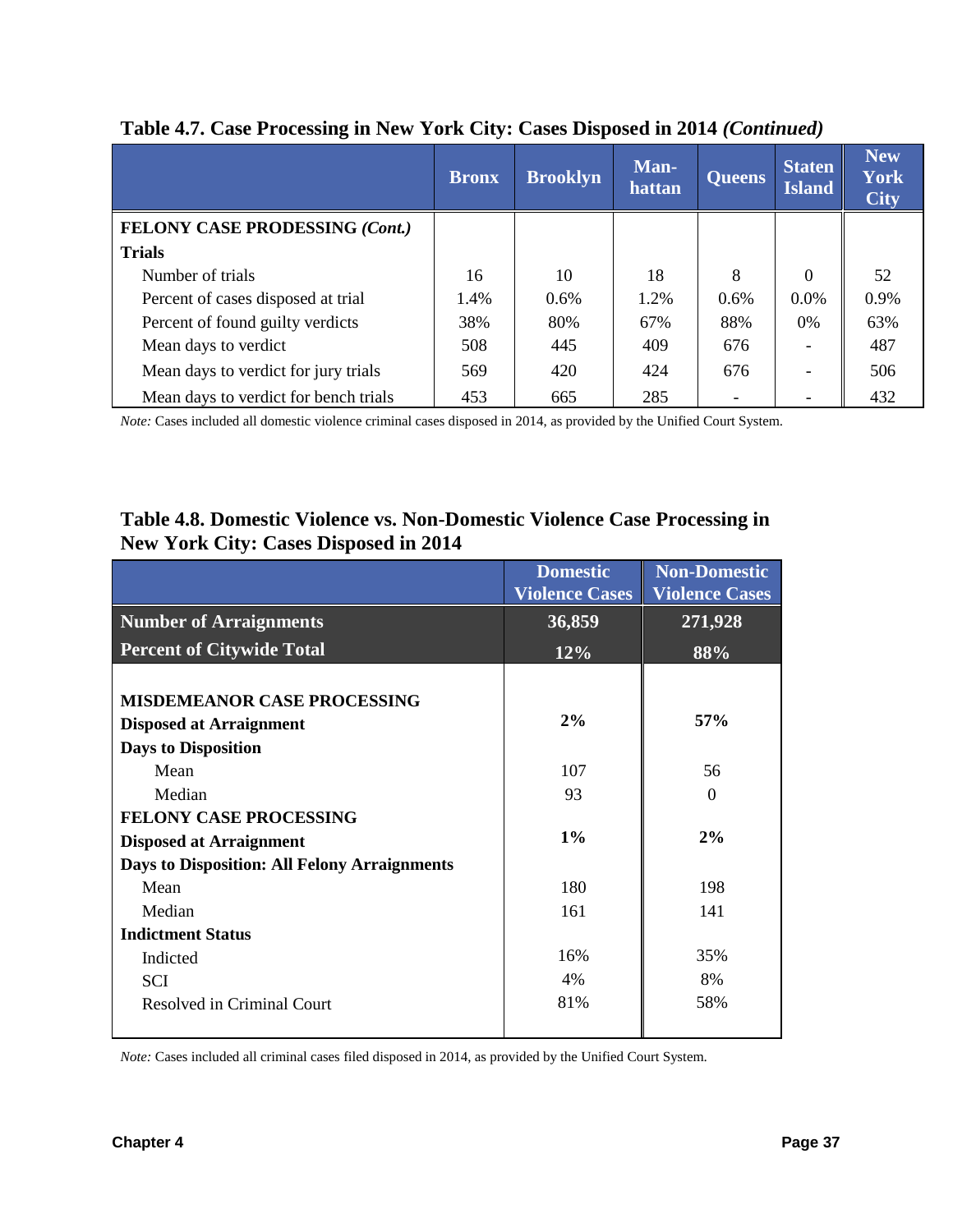# **Chapter 5 Dispositions and Sentencing**

This chapter presents information on the final dispositions and sentences of domestic violence cases in New York City and compares the outcomes to non-domestic violence cases. All results are based on cases resolved in 2014.

# **Case Dispositions**

Shown in Table 5.1, 35,428 domestic violence cases arraigned on misdemeanor or felony charges were resolved in 2014. Slightly over a third (37%) ended in a guilty plea/conviction, with 13% receiving a criminal conviction (i.e., a misdemeanor or felony conviction that creates a permanent criminal record), and 24% pleading to a violation or lesser charge. In addition, 14% of the cases ended in an adjournment in contemplation of dismissal (ACD), and almost half (49%) received a straight dismissal. Guilty/plea conviction outcomes were more prevalent among felony (57%) than misdemeanor (33%) cases; and straight dismissals were primarily seen among misdemeanors (51% for misdemeanors vs. 39% for felonies).

Case dispositions varied by borough. The Bronx, Brooklyn, and Staten Island all resolved more than six in ten domestic violence misdemeanors with a straight dismissal. By contrast, Queens resolved only 22% of domestic violence misdemeanors with a dismissal; instead, Queens convicted 51% of domestic violence misdemeanors (mostly through a plea agreement to a non-criminal violation-level charge) and saw an additional 27% of the cases resolved through an ACD (see Table 5.1).

Among domestic violence felonies, higher conviction rates were found in Queens (82%) and Staten Island (71%), with the other boroughs ranging from 41-55%. When isolating cases that ended in a guilty plea/conviction<sup>14</sup> (i.e., not including ACD, declined by prosecutor, dismissal after assignment or other disposition), Staten Island had the highest conviction rate

 $\overline{a}$ 

 $14$  Guilty plea/conviction dispositions included cases disposed with a criminal conviction (at the felony or misdemeanor level) or violation, as well as a small number of youthful offender findings.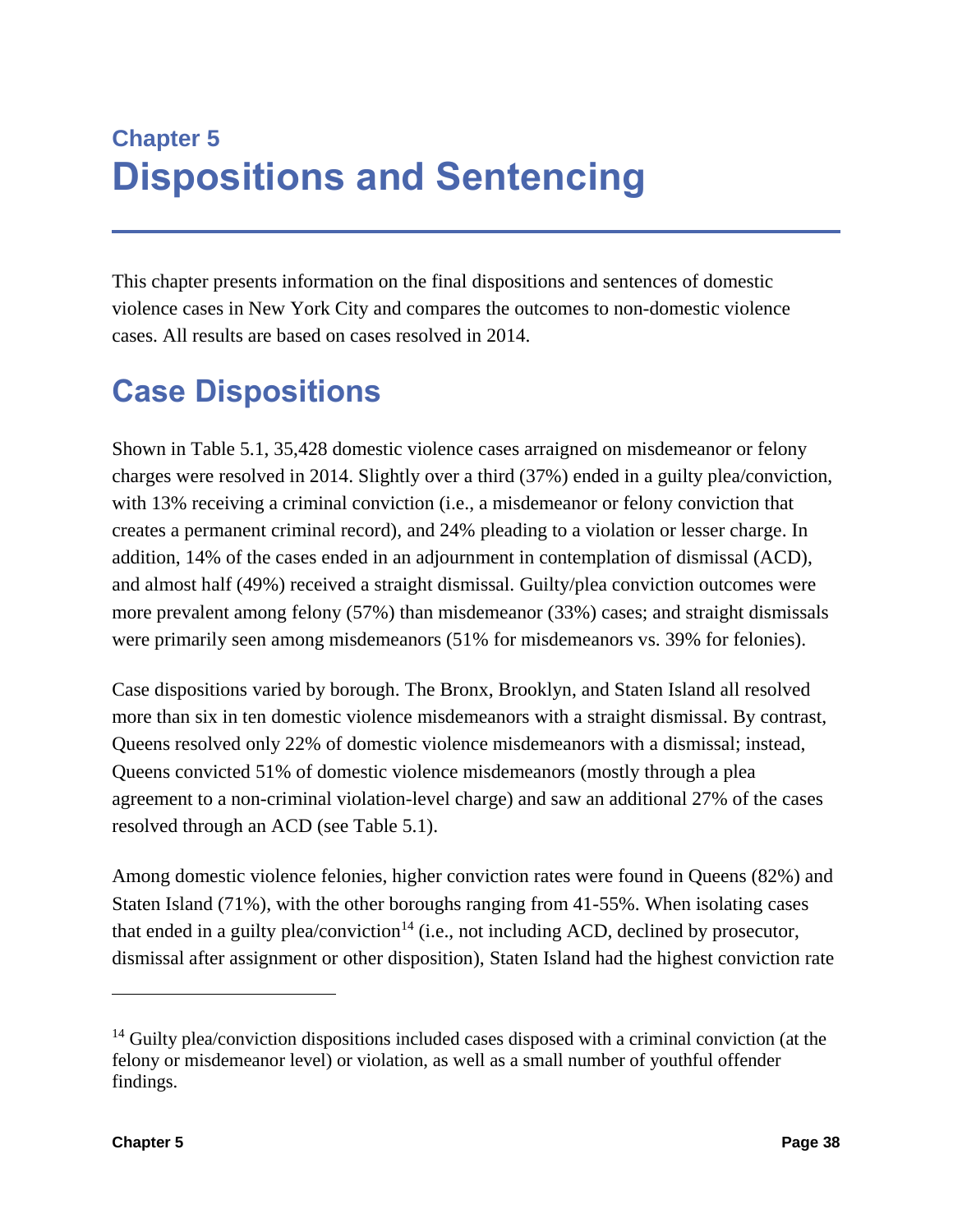among cases initially arraigned on a felony (57% compared to 28-44% in the other four boroughs).

# **Sentencing**

## **Use of Jail in Misdemeanor Cases**

Citywide, 6% of all domestic violence cases initially arraigned on misdemeanor charges were sentenced to jail (see Table 5.1). When isolating misdemeanors that ended in a guilty plea/conviction, 16% of convicted cases were sentenced to jail, 2% to probation, and the remaining 80% to fines, conditional discharges, community service, or other non-custodial sentences. The Bronx sentenced 34% to jail, compared to a range of 7-24% in the other boroughs. Close to half (45%) of the jail sentences were 30 days or less. Median length was 45 days, which translated to 30 days served in jail (or two-thirds of the total, given standard "good time" credit).

# **Use of Jail and Prison in Felony Cases**

Citywide, 4% of cases initially arraigned on domestic violence felony charges were sentenced to prison (at least one year) and 16% were sentenced to jail (also in Table 5.1). When isolating cases that ended in a guilty plea/conviction, Staten Island was the heaviest user of prison sentences in relative terms (21% v. 4-11% in the other boroughs), Bronx was the heaviest user of jail sentences (40%), and the other boroughs used jail moderately (18- 29%). The citywide median was 90 days, which ranged from a high of nine months in Staten Island to a low of two months in Bronx and Brooklyn.

## **Sentencing Practices for Domestic Violence vs. Non-domestic violence Cases**

As shown in Appendix F, fewer domestic violence cases (37%) ended in a guilty plea/conviction, compared to non-domestic violence cases (58%). This difference occurred for both misdemeanor cases (33% of domestic violence vs. 55% of non-domestic violence cases were convicted) and felonies (57% vs. 74% convicted). Furthermore, almost half of domestic violence cases ended in a straight dismissal, while only 13% of non-domestic violence cases ended in a dismissal.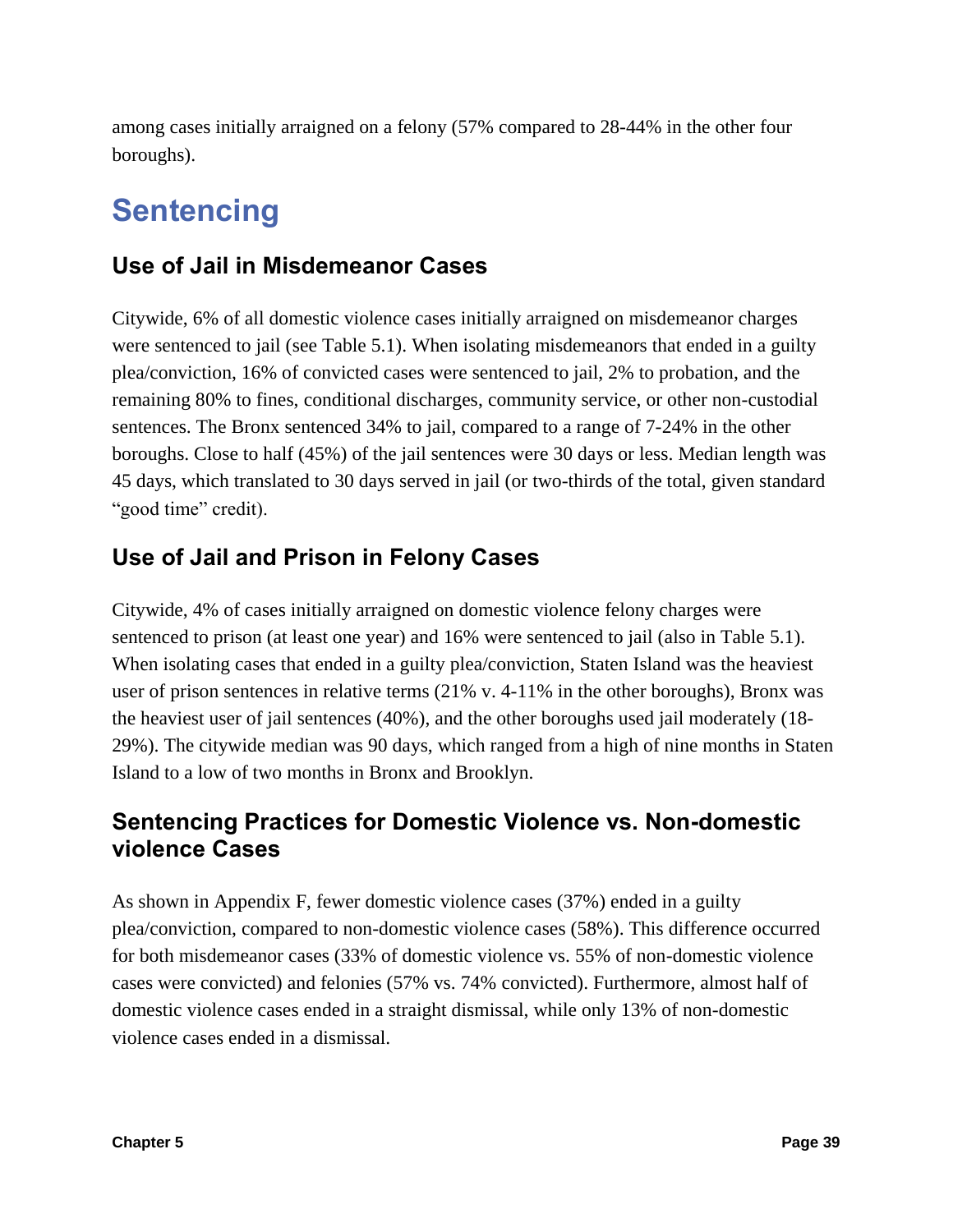When focusing on misdemeanors, 51% of domestic violence misdemeanor cases as compared to 11% of non-domestic violence misdemeanor cases ended in a straight dismissal. When isolating cases that ended in a guilty plea/conviction, jail sentences were significantly longer for domestic violence than non-domestic violence misdemeanors (55 days v. 28 days). In short, conviction is far less likely in domestic violence than non-domestic violence misdemeanors, but when convicted, domestic violence cases face more exposure to jail time.

# **Factors Associated with a Criminal Conviction**

Table 5.2 shows factors associated with a criminal conviction (a conviction at the felony or misdemeanor level) among domestic violence cases disposed in 2014. Overall, *male* gender and *older age* significantly increased the likelihood of a criminal conviction. Other significant predictors of a criminal conviction in domestic violence cases were: *charge severity* (felony level); *detained pretrial* and *at time of disposition*; *prior conviction*  (domestic violence defendants with any prior conviction or violent felony conviction were more likely receive a criminal conviction); and *borough* (e.g., Manhattan was more likely to convict domestic violence defendants, compared to citywide disposition outcomes).

# **Factors Associated with a Sentence to Incarceration**

## **Predictors of Incarceration in Felony Cases**

In felony domestic violence cases, shown in Table 5.3, first results column, the strongest predictors of an incarceration sentence—prison, jail or jail/probation split sentences—among convicted cases were (in rough order of importance): *prior conviction* (any prior, prior violent felony, and/or prior felony conviction); *male gender*; and *borough* (Bronx cases had higher incarceration sentence rates than other boroughs, whereas cases heard in Manhattan and Queens had lower incarceration sentence rates than other boroughs in felony cases).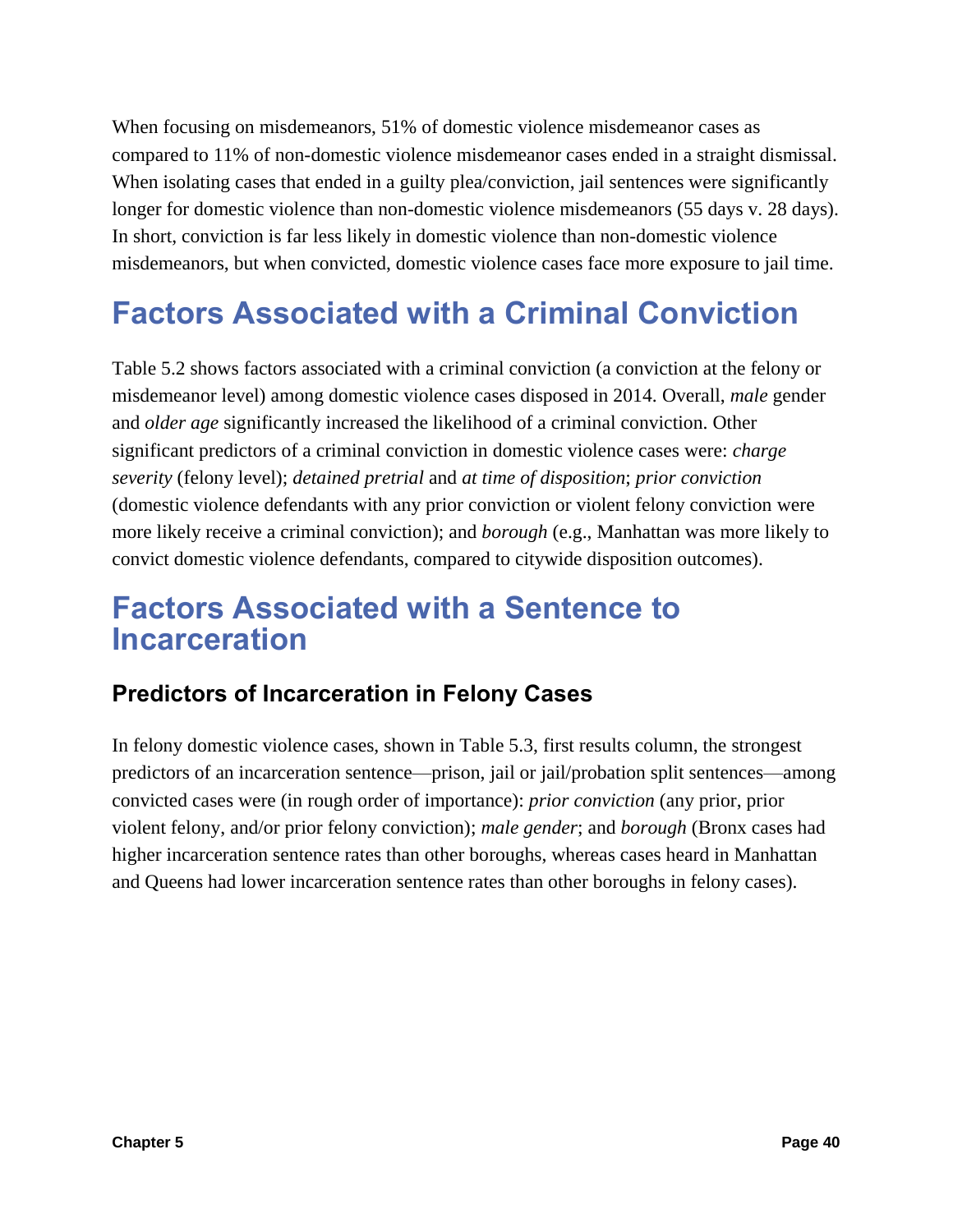|                                               | <b>Bronx</b> | <b>Brook-</b><br>lyn | Man-<br>hattan | <b>Queens</b> | <b>Staten</b><br><b>Island</b> | <b>NYC</b> |
|-----------------------------------------------|--------------|----------------------|----------------|---------------|--------------------------------|------------|
| <b>Number of Dispositions</b>                 | 5,820        | 10,294               | 7,782          | 10,427        | 1,105                          | 35,428     |
| <b>Percent of Citywide Total</b>              | 16%          | 29%                  | 22%            | 29%           | 3%                             | 100%       |
| <b>CASE OUTCOMES (ALL DV CASES)</b>           |              |                      |                |               |                                |            |
| Pled guilty/convicted                         | 28%          | 33%                  | 33%            | 51%           | 31%                            | 37%        |
| Criminal conviction <sup>1</sup>              | 17%          | 11%                  | 19%            | 8%            | 13%                            | 13%        |
| Violation or lesser conviction                | 11%          | 22%                  | 14%            | 42%           | 17%                            | 24%        |
| <b>ACD</b>                                    | 4%           | 6%                   | 14%            | 27%           | 5%                             | 14%        |
| Straight dismissal                            | 68%          | 61%                  | 53%            | 22%           | 64%                            | 49%        |
| <b>Sentenced to Corrections: Includes all</b> |              |                      |                |               |                                |            |
| <b>Cases</b>                                  |              |                      |                |               |                                |            |
| Prison sentence                               | 1%           | 1%                   | 1%             | 0%            | 1%                             | 1%         |
| Jail or jail/probation split sentence         | 10%          | 6%                   | 8%             | 4%            | 4%                             | 6%         |
| Straight probation sentence                   | 1%           | 1%                   | 1%             | 0%            | 2%                             | 1%         |
| <b>Sentencing: Pled Guilty/Convicted</b>      | 1,401        | 3,201                | 2,400          | 5,147         | 316                            | 12,465     |
| Prison sentence                               | 4%           | 2%                   | 4%             | 1%            | 3%                             | 2%         |
| Distribution of prison sentences:             |              |                      |                |               |                                |            |
| One year or fewer days                        | 7%           | 3%                   | 12%            | 6%            | 0%                             | 8%         |
| More than one year to three years             | 38%          | 69%                  | 57%            | 56%           | 43%                            | 55%        |
| More than three years                         | 55%          | 28%                  | 31%            | 39%           | 57%                            | 37%        |
| Average prison sentence length (months)       | 60           | 87                   | 61             | 74            | 56                             | 69         |
| Jail or jail/probation split sentence         | 39%          | 18%                  | 25%            | 7%            | 12%                            | 17%        |
| Split sentence                                | 3%           | 1%                   | 2%             | 1%            | 0%                             | 1%         |
| Distribution of jail sentences:               |              |                      |                |               |                                |            |
| 30 days or fewer                              | 52%          | 49%                  | 41%            | 37%           | 49%                            | 45%        |
| 31-90 days                                    | 29%          | 28%                  | 24%            | 22%           | 32%                            | 26%        |
| 91-182 days                                   | 4%           | 5%                   | 8%             | 5%            | 3%                             | 6%         |
| 183-364 days                                  | 8%           | 9%                   | 17%            | 25%           | 5%                             | 14%        |
| One year (365 days)                           | 7%           | 11%                  | 10%            | 12%           | 11%                            | 10%        |
| Average jail sentence length (days)           | 71           | 87                   | 103            | 124           | 79                             | 94         |
| Median jail sentence length (days)            | 30           | 30                   | 45             | 60            | 30                             | 45         |
| Straight probation sentence                   | 5%           | 2%                   | 2%             | 1%            | 5%                             | 2%         |
| Other sentence                                | 52%          | 78%                  | 68%            | 91%           | 79%                            | 79%        |
| FELONY DV ARRAIGNMENT                         | 1,193        | 1,755                | 1,658          | 1,267         | 62                             | 5,935      |
| Pled guilty/convicted (any charge)            | 41%          | 50%                  | 55%            | 82%           | 71%                            | 57%        |
| Criminal conviction <sup>1</sup>              | 34%          | 28%                  | 44%            | 44%           | 57%                            | 37%        |
| Violation or lesser conviction                | 7%           | 23%                  | 12%            | 38%           | 15%                            | 20%        |
| <b>ACD</b>                                    | 3%           | 3%                   | 6%             | 8%            | 2%                             | 5%         |
| Straight dismissal                            | 56%          | 47%                  | 39%            | 10%           | 27%                            | 39%        |

# **Table 5.1. Domestic Violence Case Dispositions and Sentences: Cases Disposed in 2014**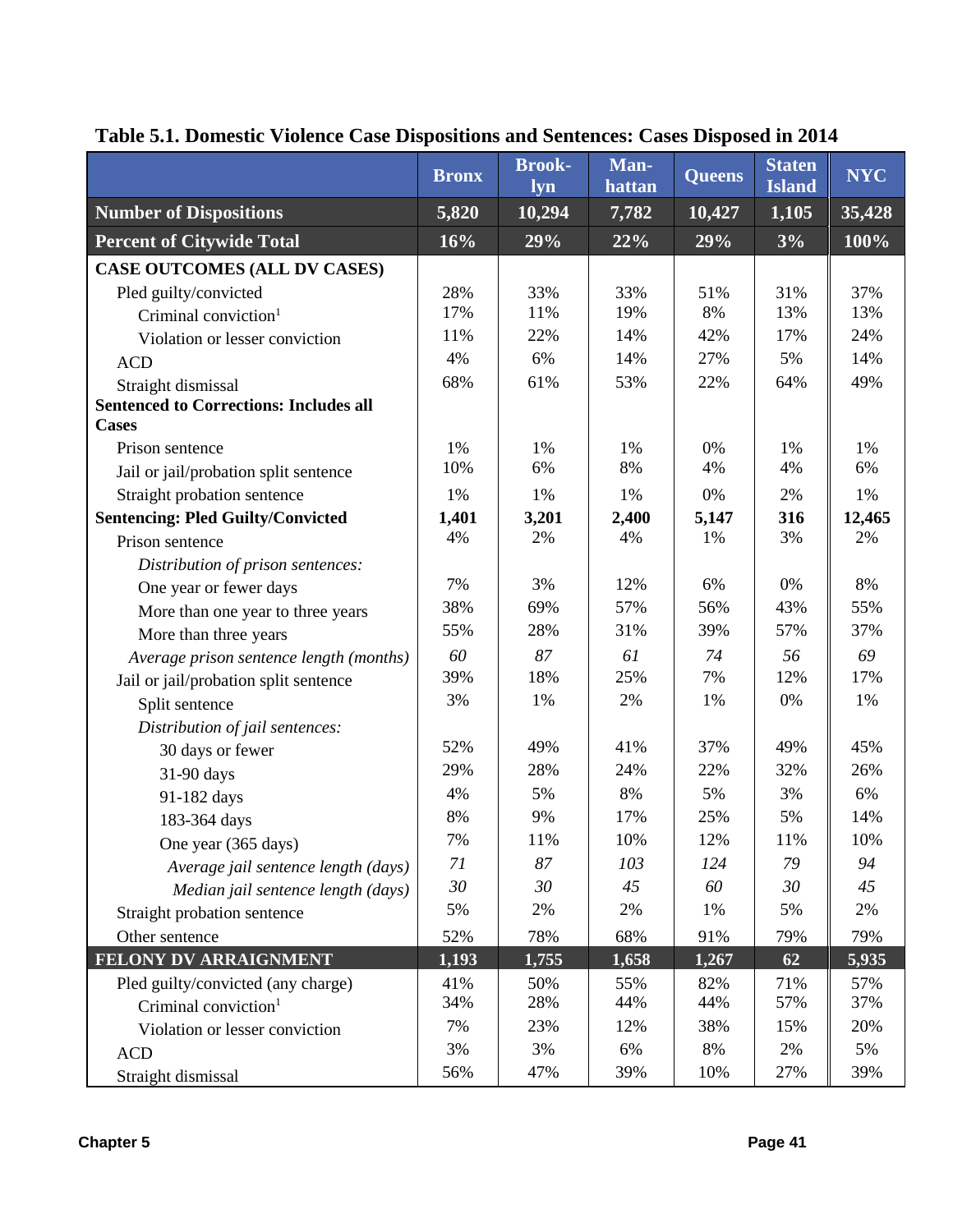|                                               | <b>Bronx</b> | <b>Brookly</b><br>$\mathbf n$ | Manhat<br>-tan | <b>Queens</b> | <b>Staten</b><br><b>Island</b> | <b>New</b><br><b>York</b><br>$\overline{\text{City}}$ |
|-----------------------------------------------|--------------|-------------------------------|----------------|---------------|--------------------------------|-------------------------------------------------------|
| FELONY DV ARRAIGNMENT                         |              |                               |                |               |                                |                                                       |
| (continued)                                   |              |                               |                |               |                                |                                                       |
| <b>Sentenced to Corrections: Includes all</b> |              |                               |                |               |                                |                                                       |
| <b>Cases</b>                                  | 1,193        | 1,755                         | 1,658          | 1,267         | 62                             | 5,935                                                 |
| Prison sentence                               | 5%           | 4%                            | 6%             | 3%            | 15%                            | 4%                                                    |
| Jail or jail/probation split sentence         | 17%          | 13%                           | 16%            | 18%           | 14%                            | 16%                                                   |
| Straight probation sentence                   | 4%           | 2%                            | 2%             | 3%            | 9%                             | 3%                                                    |
| <b>Sentencing: Pled Guilty/Convicted</b>      | 464          | 833                           | 878            | 1,016         | 41                             | 3,232                                                 |
| Prison sentence                               | 12%          | 7%                            | 10%            | 4%            | 22%                            | 8%                                                    |
| Average prison sentence length (months)       | 61           | 86                            | 67             | 74            | 60                             | 71                                                    |
| Jail or jail/probation split sentence         | 42%          | 28%                           | 30%            | 22%           | 20%                            | 28%                                                   |
| Split sentence                                | 6%           | 2%                            | 4%             | 2%            | 2%                             | 3%                                                    |
| Distribution of jail sentences:               |              |                               |                |               |                                |                                                       |
| 30 days or fewer                              | 27%          | 36%                           | 28%            | 18%           | 0%                             | 27%                                                   |
| 31-90 days                                    | 32%          | 26%                           | 17%            | 24%           | 0%                             | 24%                                                   |
| 91-182 days                                   | 6%           | 5%                            | 11%            | 6%            | 17%                            | 7%                                                    |
| 183-364 days                                  | 18%          | 14%                           | 25%            | 33%           | 17%                            | 23%                                                   |
| One year (365 days)                           | 17%          | 19%                           | 19%            | 19%           | 67%                            | 19%                                                   |
| Average jail sentence length (days)           | 128          | 129                           | 150            | 172           | 221                            | 146                                                   |
| Median jail sentence length (days)            | 60           | 60                            | 91             | 183           | 274                            | 90                                                    |
| Straight probation sentence                   | 9%           | 4%                            | 4%             | 3%            | 12%                            | 5%                                                    |
| Other sentence                                | 37%          | 61%                           | 56%            | 71%           | 46%                            | 59%                                                   |
| MISDEMEANOR DV ARRAIGNMENT                    | 4,627        | 8,539                         | 6,124          | 9,160         | 1,043                          | 29,493                                                |
| Pled guilty/convicted (any charge)            | 24%          | 29%                           | 26%            | 46%           | 28%                            | 33%                                                   |
| Criminal conviction $1$                       | 13%          | 8%                            | 12%            | 3%            | 11%                            | 8%                                                    |
| Violation or lesser conviction                | 11%          | 21%                           | 15%            | 43%           | 17%                            | 25%                                                   |
| <b>ACD</b>                                    | 5%           | 7%                            | 17%            | 30%           | 5%                             | 16%                                                   |
| Straight dismissal                            | 71%          | 64%                           | 57%            | 24%           | 67%                            | 51%                                                   |
| <b>Sentenced to Corrections: Includes all</b> |              |                               |                |               |                                |                                                       |
| <b>Cases</b>                                  |              |                               |                |               |                                |                                                       |
| Jail or jail/probation split sentence         | 8%           | 4%                            | 6%             | 2%            | 3%                             | 4%                                                    |
| Probation sentence                            | 1%           | 0%                            | 0%             | 0%            | 1%                             | 0%                                                    |
| <b>Sentencing: Pled Guilty/Convicted</b>      | 937          | 2,368                         | 1,522          | 4,131         | 275                            | 9,233                                                 |
| Jail or jail/probation split sentence         | 38%          | 15%                           | 23%            | 4%            | 11%                            | 13%                                                   |
| Split sentence                                | 1.3%         | 0.2%                          | 1.1%           | 0.1%          | 0.0%                           | 0.4%                                                  |
| Distribution of jail sentences:               |              |                               |                |               |                                |                                                       |
| 30 days or fewer                              | 67%          | 57%                           | 50%            | 66%           | 58%                            | 59%                                                   |
| 31-90 days                                    | 27%          | 29%                           | 31%            | 17%           | 39%                            | 28%                                                   |
| 91-182 days                                   | 2%           | 4%                            | 6%             | 4%            | 0%                             | 4%                                                    |
| 183-364 days                                  | 2%           | 5%                            | 11%            | 12%           | 3%                             | 7%                                                    |
| One year (365 days)                           | 2%           | 5%                            | 3%             | 1%            | 0%                             | 3%                                                    |

## **Table 5.1. Domestic Violence Case Dispositions and Sentences** *(Continued)*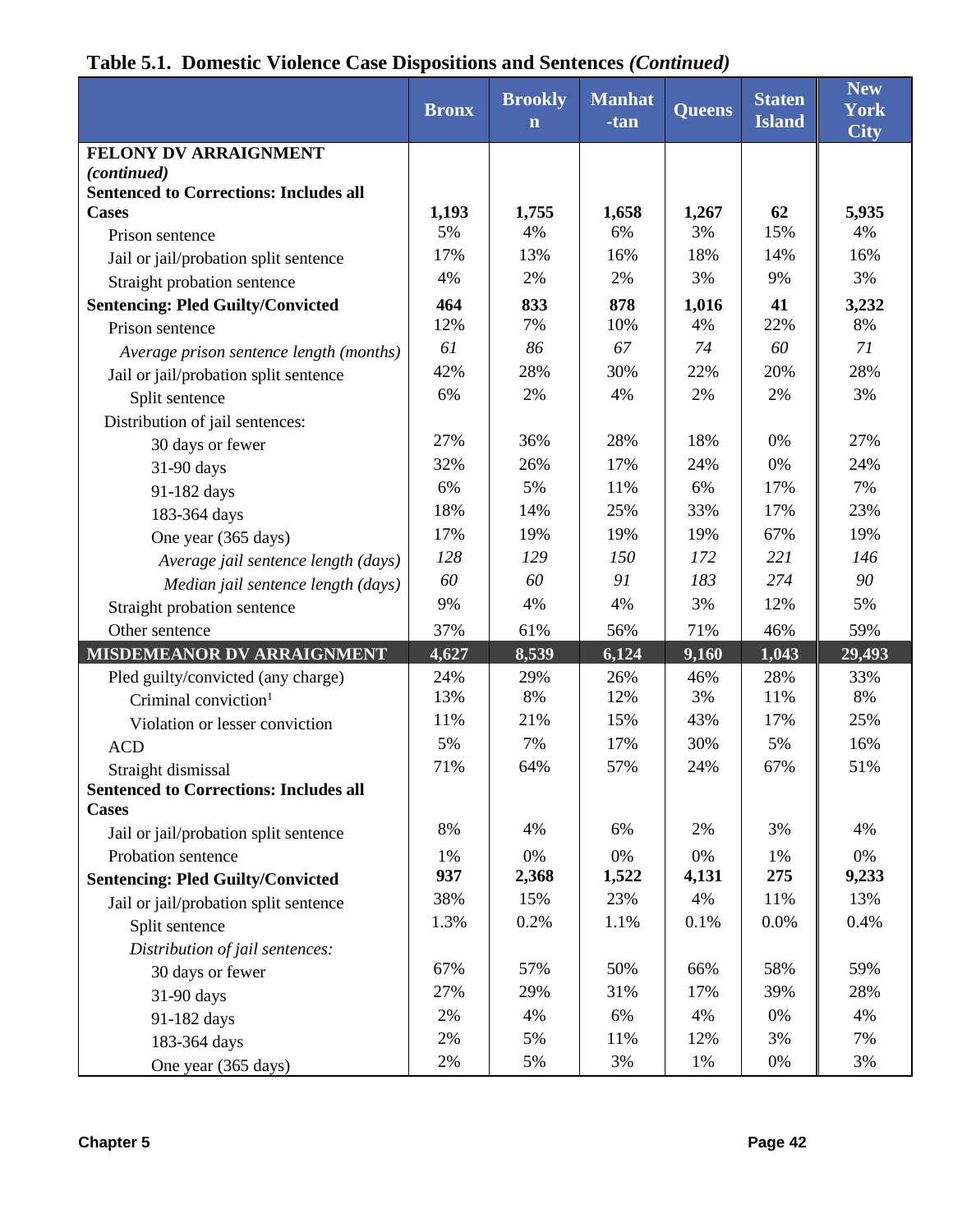|                                     | <b>Bronx</b> | <b>Brooklyn</b> | <b>Manhat-</b><br>tan | <b>Queens</b> | <b>Staten</b><br><b>Island</b> | <b>New York</b><br><b>City</b> |
|-------------------------------------|--------------|-----------------|-----------------------|---------------|--------------------------------|--------------------------------|
| Average jail sentence length (days) | 40           | 61              | 66                    | 54            | 42                             | 55                             |
| Median jail sentence length (days)  | 30           | 30              | 30                    | 30            | 30                             | 30                             |
| Straight probation sentence         | 2%           | 1%              | 1%                    | 0%            | 4%                             | 1%                             |
| Other sentence                      | 60%          | 83%             | 76%                   | 96%           | 84%                            | 86%                            |

#### **Table 5.1. Domestic Violence Case Dispositions and Sentences** *(Continued)*

Note: Cases include misdemeanor and felony cases that were disposed in 2014 (regardless of filing date), as provided by DCJS. Omits disposed cases pending sentencing from pled guilty/convicted sentencing figures.

<sup>1</sup> Criminal Convictions includes Youthful Offender finding (less than 1% of case outcomes).

## **Predictors of a Jail Sentence in Misdemeanor Cases**

For misdemeanor domestic violence cases, shown in Table 5.3, second column, the strongest predictors of a jail (or jail/probation split) sentence were: *borough* (domestic violence defendants in the Bronx were more likely to be sentenced to jail and domestic violence defendants in Queens were less likely to be sentenced to jail); *prior criminal history* (prior arrest, conviction and felony conviction increased defendants' chances of a jail sentence); *male gender; race* (Asian defendants convicted of a misdemeanor domestic violence charge were less likely to receive a jail sentence compared to white defendants convicted of a similar charge); and *younger age*.

Similar to the model predicting incarceration sentences for felony domestic violence cases, the predictive power of the model predicting incarceration sentences for misdemeanor domestic violence cases was also weak  $(R^2=146)$ .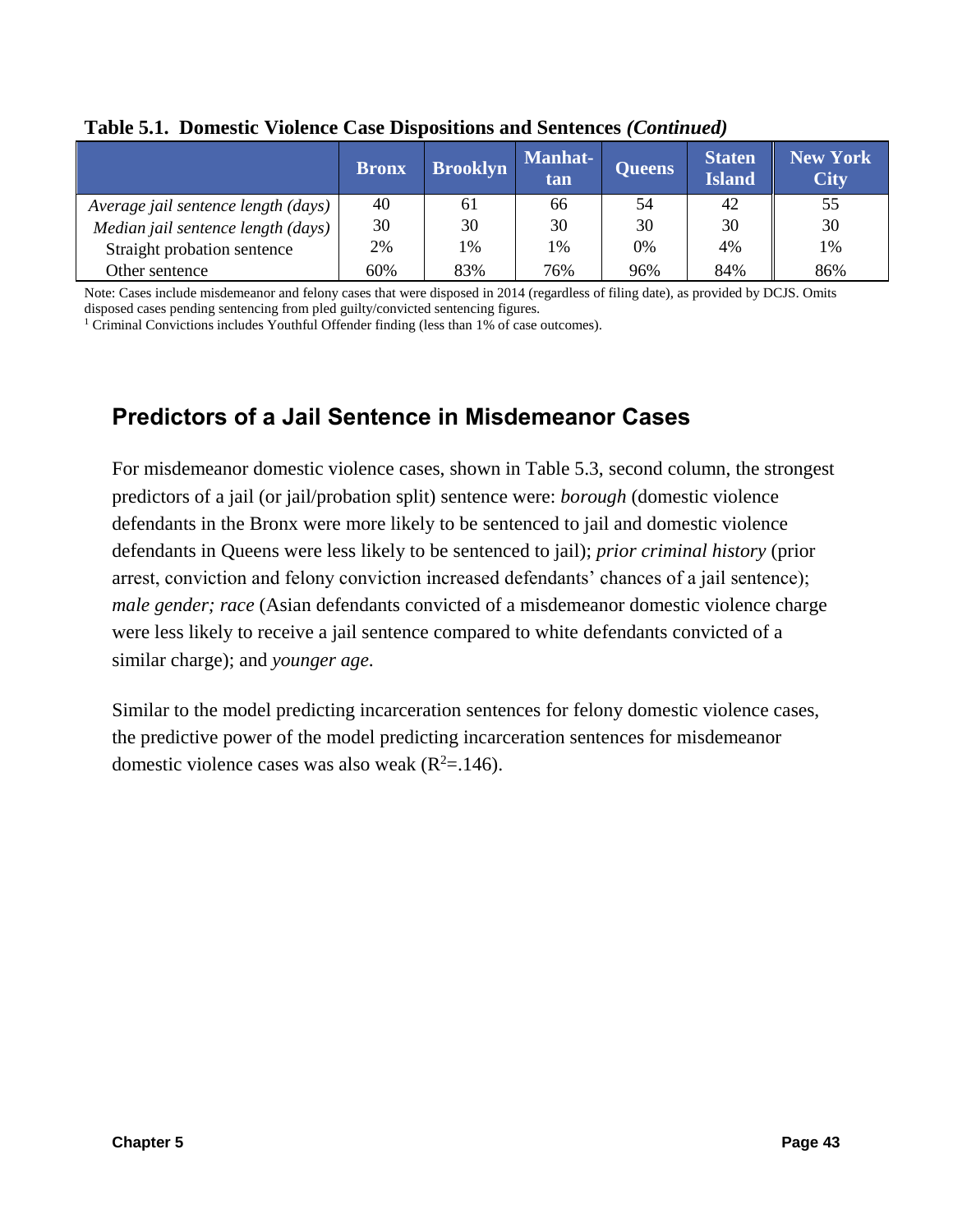|                                                          | <b>Criminal Conviction</b>                  |
|----------------------------------------------------------|---------------------------------------------|
| Number of cases in the analysis                          | 19,162                                      |
| <b>Nagelkerke R Squared</b>                              | $0.296***$                                  |
|                                                          | <b>Parameter Estimates</b><br>(Odds Ratios) |
| Borough (Ref=NYC; deviation coding)                      |                                             |
| <b>Bronx</b>                                             | $0.796*$                                    |
| <b>Brooklyn</b>                                          | 1.006                                       |
| Manhattan                                                | 1.378***                                    |
| Queens                                                   | $0.716***$                                  |
| Demographics                                             |                                             |
| Male sex                                                 | $1.570***$                                  |
| Age                                                      | $1.016***$                                  |
| Ages 16-24                                               | 0.900                                       |
| Race/Ethnicity (Ref=white; indicator coding)             |                                             |
| <b>Black</b>                                             | 0.879                                       |
| Hispanic/Latino                                          | 0.899                                       |
| Asian or additional race/ethnic group                    | 0.962                                       |
| Charge Severity ( $Ref = misdemeanor$ )                  |                                             |
| Felony                                                   | 4.677***                                    |
| Domestic Violence Related Charge                         |                                             |
| Current Top Charge (Ref= Assault & Related)              |                                             |
| Criminal Contempt                                        | 1.115                                       |
| Strangulation                                            | $0.742+$                                    |
| Harassment                                               | 0.929                                       |
| Other Charge                                             | 1.124                                       |
| Prior Criminal History                                   |                                             |
| Prior arrest                                             | 1.145                                       |
| Prior conviction                                         | 1.709*                                      |
| Prior felony conviction                                  | $0.767*$                                    |
| Prior violent felony conviction                          | 1.327*                                      |
| Detained at Arraignment                                  | 3.278***                                    |
| Detained at Disposition                                  | $2.622***$                                  |
| Prior Conviction * Race Interaction Effect               |                                             |
| Prior conviction * Black                                 | 0.972                                       |
| Prior conviction * Hispanic/Latino                       | 0.887                                       |
| Prior conviction * Asian or additional race/ethnic group | 1.703                                       |

### **Table 5.2. Predictors of Criminal Conviction for Domestic Violence Cases Disposed in 2014**

+p<.10 \*p<.05 \*\*p<.01 \*\*\*p<.001

*Note:* For the outcome variable, criminal conviction disposition is coded as 1; young offender finding, violation conviction, ACD, declined by prosecutor, dismissal after assignment or other disposition are classified as non-criminal convictions and coded as 0. Cases pending disposition are excluded from the analysis. Cases include misdemeanor and felony cases disposed in 2014 (regardless of filing date), as provided by DCJS. Parameter statistics are odds ratios.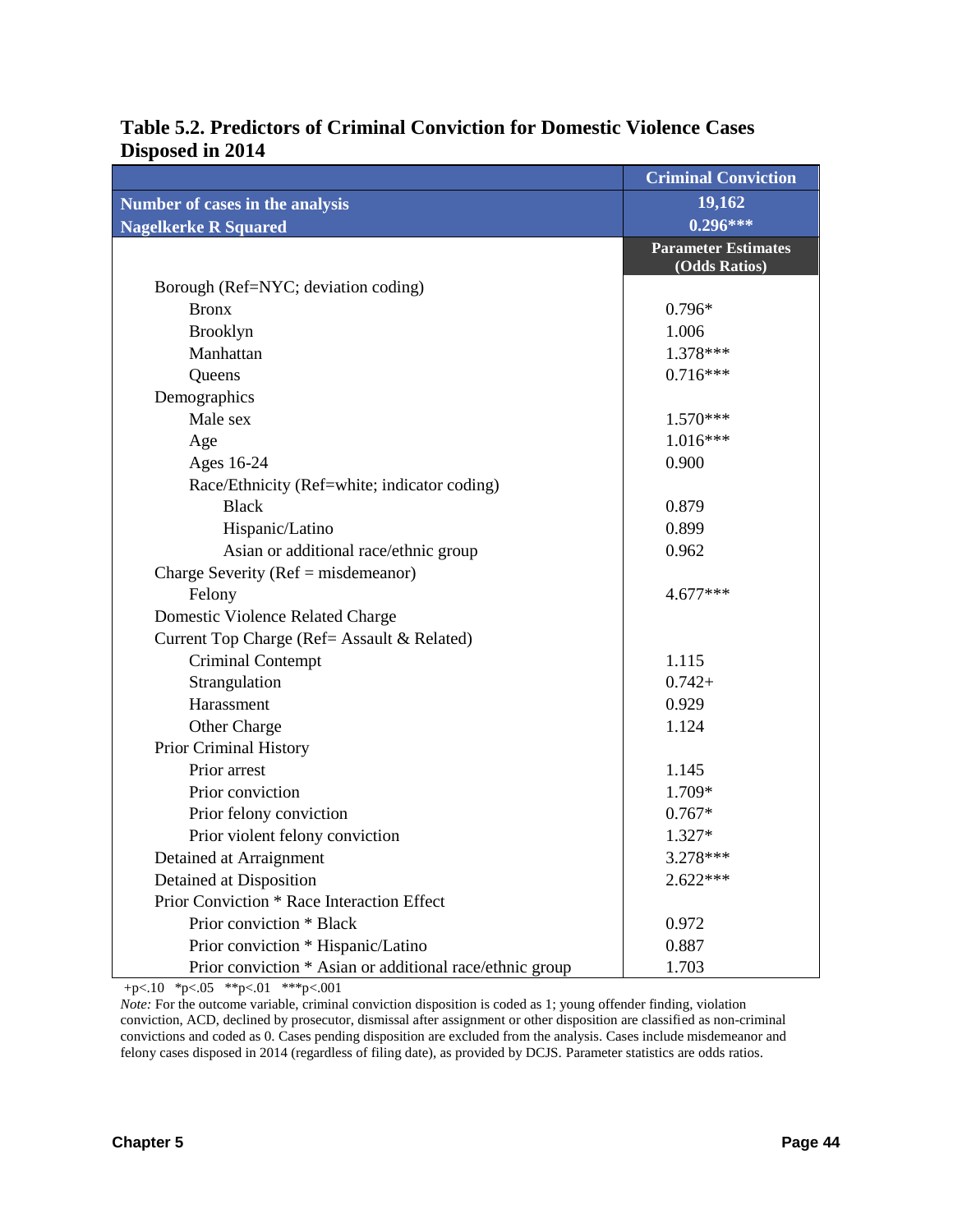| <b>Logistic Regression Models</b>            | <b>Model 1</b>      | <b>Model 2</b>                           |
|----------------------------------------------|---------------------|------------------------------------------|
|                                              | <b>Felony Cases</b> | <b>Misdemeanor</b><br><b>Cases</b>       |
| Number of cases in the analysis              | 2,062               | $\sqrt{2,140}$                           |
| <b>Nagelkerke R Squared</b>                  | $0.153**$           | $0.146***$                               |
|                                              |                     | <b>Parameter Estimates (Odds Ratios)</b> |
| Borough (Ref=NYC; deviation coding)          |                     |                                          |
| <b>Bronx</b>                                 | 1.457**             | 2.585***                                 |
| Brooklyn                                     | 1.104               | 0.957                                    |
| Manhattan                                    | $0.837+$            | 1.071                                    |
| Queens                                       | $0.752*$            | $0.689**$                                |
| Demographics                                 |                     |                                          |
| Male sex                                     | 1.932***            | 1.895**                                  |
| Age                                          | 0.994               | $0.985**$                                |
| Ages 16-24                                   | 1.005               | 0.992                                    |
| Race/Ethnicity (Ref=white; indicator coding) |                     |                                          |
| <b>Black</b>                                 | 1.266               | 1.295                                    |
| Hispanic/Latino                              | $1.411+$            | 1.081                                    |
| Asian or additional race/ethnic group        | 1.116               | $0.306*$                                 |
| Domestic Violence Related Charge             |                     |                                          |
| Current Top Charge (Ref= Assault & Related)  |                     |                                          |
| <b>Criminal Contempt</b>                     | 1.514               | 0.969                                    |
| Strangulation                                | 1.070               | 1.468                                    |
| Harassment                                   |                     | 0.741                                    |
| Other Charge                                 | $1.723**$           | 1.081                                    |
| <b>Prior Criminal History</b>                |                     |                                          |
| Prior arrest                                 | 1.241               | 1.914**                                  |
| Prior conviction                             | 1.941***            | 1.787***                                 |
| Prior felony conviction                      | 1.365*              | 1.292*                                   |
| Prior violent felony conviction              | 1.402*              | 1.023                                    |
| Constant                                     | $0.183***$          | $0.179***$                               |

#### **Table 5.3. Predictors of Incarceration Sentence: Felony and Misdemeanor Domestic Violence Cases Disposed in 2014 with a Criminal Conviction**

+p<.10 \*p<.05 \*\*p<.01 \*\*\*p<.001

Note: Models include cases disposed with a criminal conviction; young offender finding, violation conviction, ACD, declined by prosecutor, dismissal after assignment or other disposition and cases pending disposition are excluded from the analysis. Model 1 includes felony domestic violence cases disposed in 2014 with a criminal conviction and predicts any incarceration sentence (prison, jail or jail/probation split); Model 2 includes misdemeanor domestic violence cases disposed in 2014 with a criminal conviction and predicts jail or jail/probation split sentences (regardless of filing date), as provided by DCJS. Parameter statistics are odds ratios. Constant not shown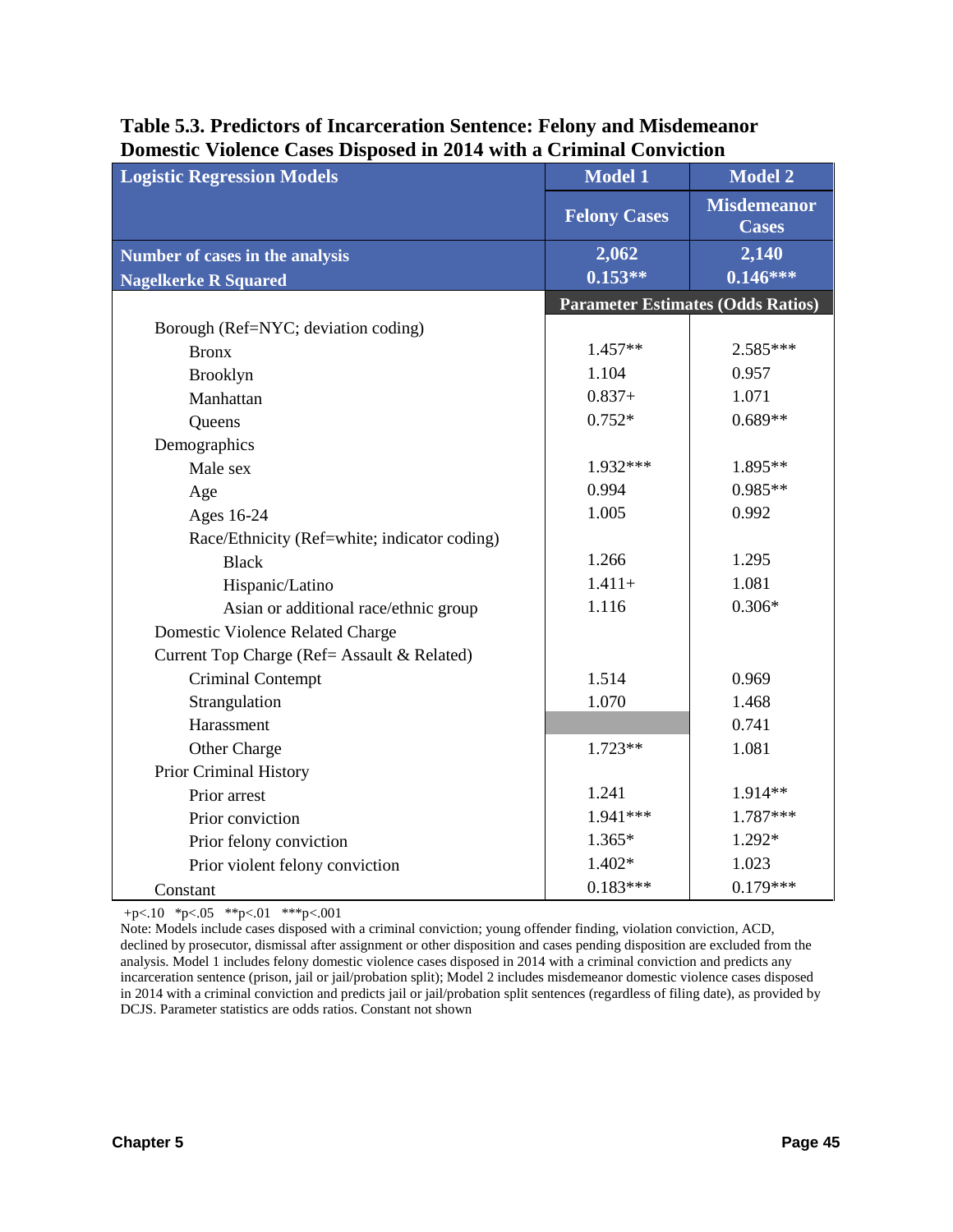# **Racial/Ethnic Disproportionalities in Sentencing**

As shown in Table 5.2, there were no racial and ethnic disproportionalities in criminal conviction chances among domestic violence cases, after controlling for borough, age, gender, charge severity, and criminal history. Shown in Table 5.3, among defendants convicted of a felony domestic violence charge, Hispanic/Latino defendants were modestly, but not significantly, more likely to receive an incarceration sentence, when compared to whites  $(p < .10)$ . Among defendants convicted of a misdemeanor domestic violence charge, Asian or additional race (nonwhite and non-Hispanic) defendants were significantly less likely to receive an incarceration sentence, when compared to whites.

Overall, it is notable that racial/ethnic differences in both case dispositions (convicted or not) and in sentencing (incarceration or not) were not statistically significant at the traditional .05 significance standard when comparing white, black, and Hispanic defendants.

# **Are Case Dispositions and Sentences Risk Informed?**

Shown in Table 5.4, of all cases disposed in 2012, domestic violence defendants sentenced to jail or prison tended to cluster towards higher risk levels for both misdemeanors (e.g., 74% of misdemeanants sentenced to jail were classified as high or very high domestic violence rearrest risk) and felonies (more than 80% of felony defendants sentenced to prison or jail were classified as moderate to very high domestic violence re-arrest risk).

Table 5.5 provides an alternative means of understanding the relationship between risk and sentencing. The table shows that only 1% of defendants posing a low risk of future domestic violence but 21% posing a very high risk were sentenced to jail or prison. These results demonstrate that while severely punitive sentences are not the norm in domestic violence cases (for myriad legal and other reasons), sentencing significantly varies by risk.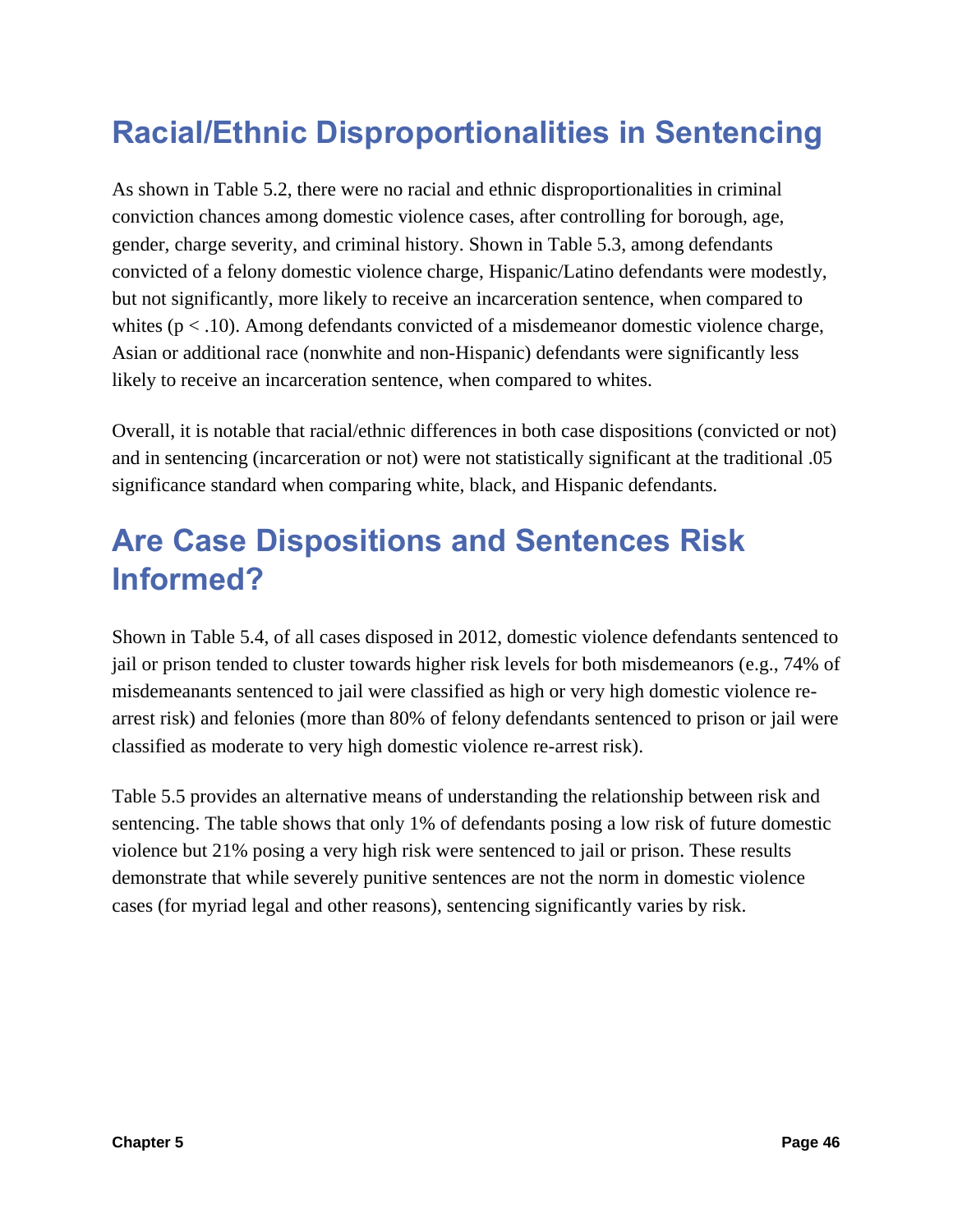|                                                       | <b>Prison</b> | Jail / Jail-<br><b>Probation</b><br><b>Split</b> | <b>Straight</b><br><b>Probation</b> | <b>Conditional</b><br><b>Discharge</b> | <b>Other</b><br><b>Sentence</b> | Dismissed/ACD |
|-------------------------------------------------------|---------------|--------------------------------------------------|-------------------------------------|----------------------------------------|---------------------------------|---------------|
| <b>Cases in the Analysis</b>                          | 144           | 1,024                                            | 176                                 | 5,001                                  | 680                             | 12,365        |
| <b>Percent Sentence Type</b>                          | $1\%$         | $5\%$                                            | $1\%$                               | 26%                                    | 4%                              | 64%           |
| <b>GENERAL RISK (Any Re-</b><br>Arrest)               |               |                                                  |                                     |                                        |                                 |               |
| Low Risk                                              | 7%            | 3%                                               | 11%                                 | 17%                                    | 15%                             | 18%           |
| <b>Low-Moderate Risk</b><br><b>Moderate Risk</b>      | 8%<br>20%     | 7%<br>11%                                        | 10%<br>27%                          | 23%<br>25%                             | 19%<br>22%                      | 20%<br>29%    |
| <b>High Risk</b>                                      | 19%           | 20%                                              | 24%                                 | 19%                                    | 19%                             | 16%           |
| Very High Risk                                        | 45%           | 59%                                              | 28%                                 | 17%                                    | 25%                             | 17%           |
|                                                       | 100%          | 100%                                             | 100%                                | 100%                                   | 100%                            | 100%          |
| <b>Cases in the Analysis</b>                          | 129           | 934                                              | 171                                 | 4,963                                  | 677                             | 12,288        |
| <b>Percent Sentence Type</b>                          | $1\%$         | 5%                                               | $1\%$                               | 26%                                    | 4%                              | 64%           |
| <b>Risk of Domestic Violence Re-</b><br><b>Arrest</b> |               |                                                  |                                     |                                        |                                 |               |
| <b>Low Risk</b>                                       | 9%            | 3%                                               | 12%                                 | 19%                                    | 16%                             | 22%           |
| Low-Moderate Risk                                     | 9%            | 9%                                               | 11%                                 | 24%                                    | 21%                             | 24%           |
| <b>Moderate Risk</b>                                  | 28%           | 17%                                              | 30%                                 | 28%                                    | 25%                             | 27%           |
| <b>High Risk</b>                                      | 31%           | 35%                                              | 29%                                 | 22%                                    | 25%                             | 20%           |
| Very High Risk                                        | 24%           | 36%                                              | 17%                                 | 7%                                     | 13%                             | 7%            |
|                                                       | 100%          | 100%                                             | 100%                                | 100%                                   | 100%                            | 100%          |

## **Table 5.4. Risk Distribution of Defendants by Sentence and Disposition Type: Domestic Violence Cases Arraigned and Disposed in 2012**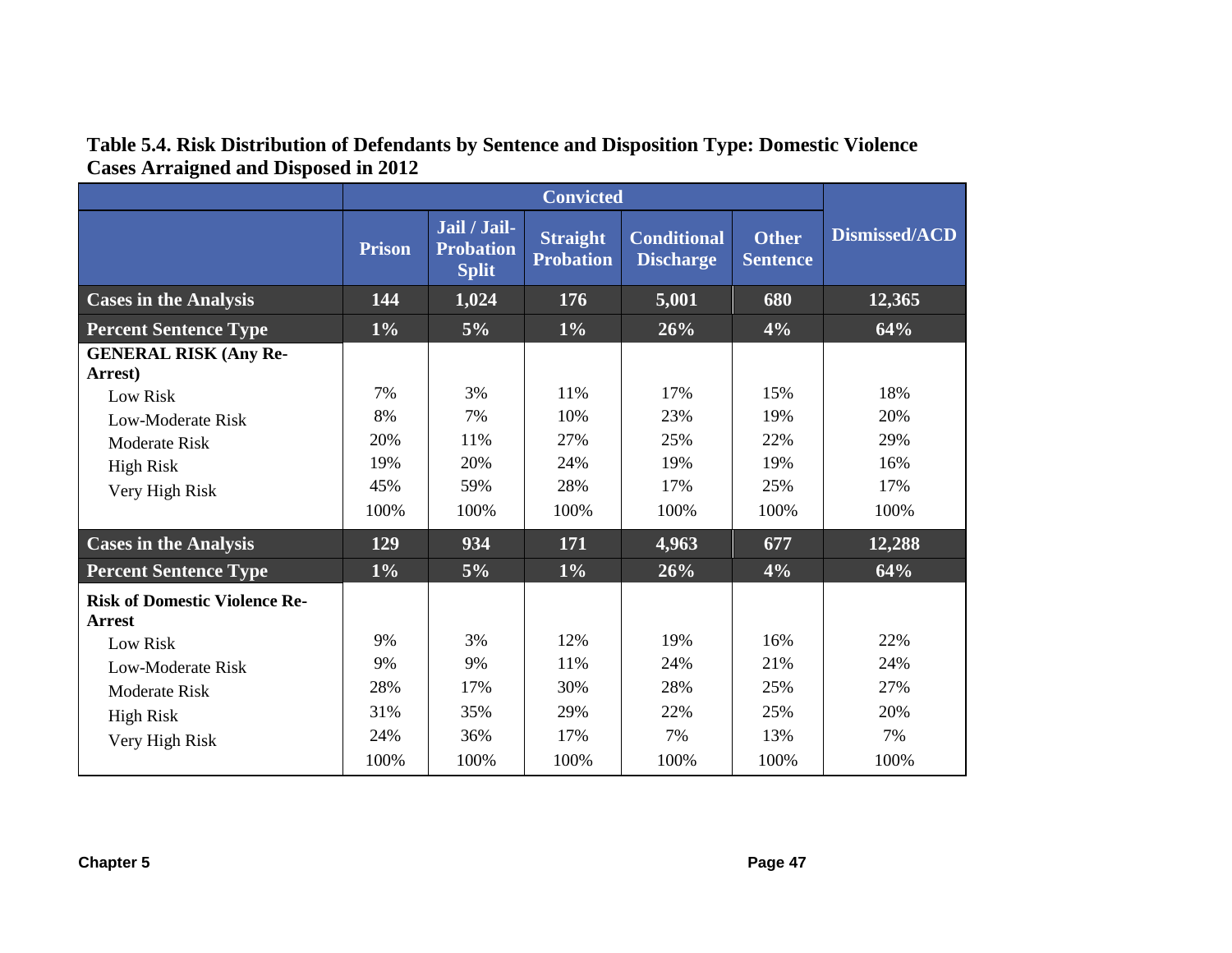| <b>Risk of Domestic Violence</b><br><b>Re-Arrest</b> | <b>Prison</b> | Jail / Jail-<br><b>Probation</b><br><b>Split</b> | <b>Straight</b><br><b>Probation</b> | <b>Conditional</b><br><b>Discharge</b> | <b>Other</b><br><b>Sentence</b> | Dismissed/ACD |
|------------------------------------------------------|---------------|--------------------------------------------------|-------------------------------------|----------------------------------------|---------------------------------|---------------|
| <b>Misdemeanor Cases</b>                             | 11            | 623                                              | 54                                  | 4,297                                  | 552                             | 11,043        |
| <b>Percent Sentence Type</b>                         | $0\%$         | 4%                                               | $0\%$                               | $2\%$                                  | 3%                              | 67%           |
| Low Risk                                             | 9%            | 3%                                               | 9%                                  | 18%                                    | 16%                             | 22%           |
| Low-Moderate Risk                                    | 0%            | 6%                                               | 9%                                  | 25%                                    | 23%                             | 24%           |
| Moderate Risk                                        | 9%            | 17%                                              | 30%                                 | 29%                                    | 24%                             | 27%           |
| <b>High Risk</b>                                     | 45%           | 37%                                              | 28%                                 | 21%                                    | 24%                             | 19%           |
| Very High Risk                                       | 36%           | 37%                                              | 24%                                 | 7%                                     | 12%                             | 7%            |
|                                                      | 100%          | 100%                                             | 100%                                | 100%                                   | 100%                            | 100%          |
| <b>Felony Cases</b>                                  | 118           | 311                                              | <b>117</b>                          | 666                                    | 125                             | 1,245         |
| <b>Percent Sentence Type</b>                         | 5%            | 12%                                              | $5\%$                               | 3%                                     | 5%                              | 48%           |
| Low Risk                                             | 8%            | 5%                                               | 14%                                 | 20%                                    | 14%                             | 18%           |
| Low-Moderate Risk                                    | 9%            | 13%                                              | 12%                                 | 19%                                    | 14%                             | 20%           |
| Moderate Risk                                        | 30%           | 18%                                              | 31%                                 | 27%                                    | 27%                             | 26%           |
| High Risk                                            | 30%           | 31%                                              | 30%                                 | 25%                                    | 29%                             | 24%           |
| Very High Risk                                       | 23%           | 33%                                              | 14%                                 | 9%                                     | 16%                             | 12%           |
|                                                      | 100%          | 100%                                             | 100%                                | 100%                                   | 100%                            | 100%          |

## **Table 5.4. Risk Distribution of Defendants by Sentence and Disposition Type** *(Continued)*

*Note*: Data presented for defendants arraigned on a Domestic Violence misdemeanor or felony in 2012, as provided by the UCS and DCJS.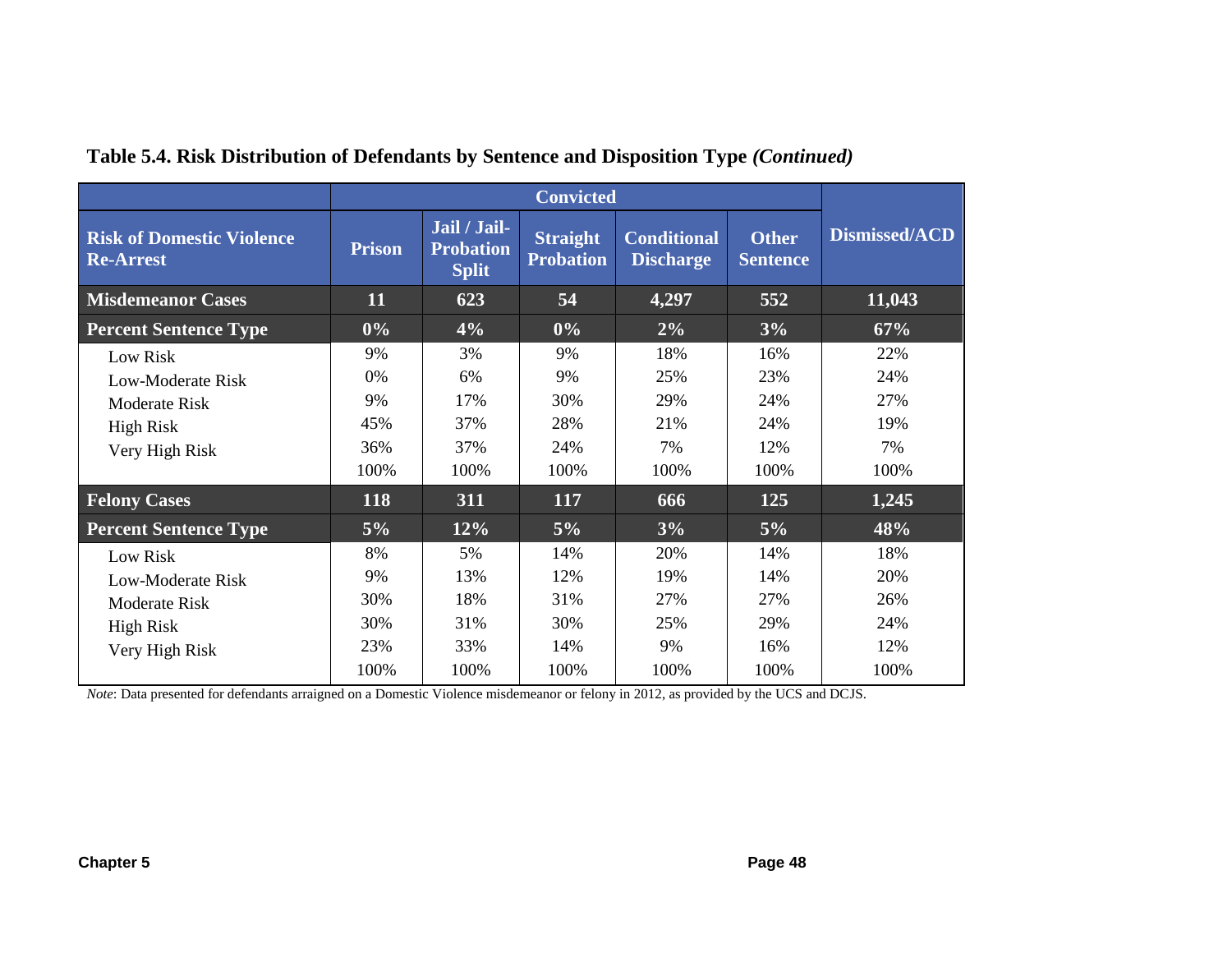| <b>Case Outcome</b>          | <b>Low Risk</b> | Low-<br><b>Moderate</b><br><b>Risk</b>     | <b>Moderate</b><br><b>Risk</b>      | <b>High Risk</b> | <b>Very</b><br><b>High Risk</b> |
|------------------------------|-----------------|--------------------------------------------|-------------------------------------|------------------|---------------------------------|
|                              |                 |                                            | <b>GENERAL RISK (Any Re-Arrest)</b> |                  |                                 |
| <b>Cases in the Analysis</b> | 3,202           | 3,811                                      | 5,183                               | 3,354            | 3,840                           |
| Prison                       | $0\%$           | 0%                                         | 1%                                  | 1%               | 2%                              |
| Jail / Jail-Probation Split  | 1%              | 2%                                         | 2%                                  | 6%               | 16%                             |
| <b>Straight Probation</b>    | 1%              | 0%                                         | 1%                                  | 1%               | 1%                              |
| <b>Conditional Discharge</b> | 26%             | 30%                                        | 24%                                 | 28%              | 22%                             |
| <b>Other Sentence</b>        | 3%              | 3%                                         | 3%                                  | 4%               | 4%                              |
| Dismissed/ACD                | 69%             | 64%                                        | 69%                                 | 60%              | 55%                             |
|                              | 100%            | 100%                                       | 100%                                | 100%             | 100%                            |
|                              |                 | <b>Risk of Domestic Violence Re-Arrest</b> |                                     |                  |                                 |
| <b>Cases in the Analysis</b> | 3,800           | 4,375                                      | 5,158                               | 4,116            | 1,713                           |
| Prison                       | $0\%$           | $0\%$                                      | $1\%$                               | 1%               | 2%                              |
| Jail / Jail-Probation Split  | 1%              | 2%                                         | 3%                                  | 8%               | 19%                             |
| <b>Straight Probation</b>    | $1\%$           | 0%                                         | $1\%$                               | $1\%$            | 2%                              |
| <b>Conditional Discharge</b> | 24%             | 27%                                        | 27%                                 | 26%              | 20%                             |
| Other Sentence               | 3%              | 3%                                         | 3%                                  | 4%               | 5%                              |
| Dismissed/ACD                | 71%             | 67%                                        | 65%                                 | 59%              | 52%                             |
|                              | 100%            | 100%                                       | 100%                                | 100%             | 100%                            |

### **Table 5.5. Case Outcome Distribution of Defendants by Risk Level: Domestic Violence Cases Arraigned and Disposed in 2012**

*Note*: Data presented for defendants arraigned on a Domestic Violence misdemeanor or felony in 2012, as provided by the UCS and DCJS.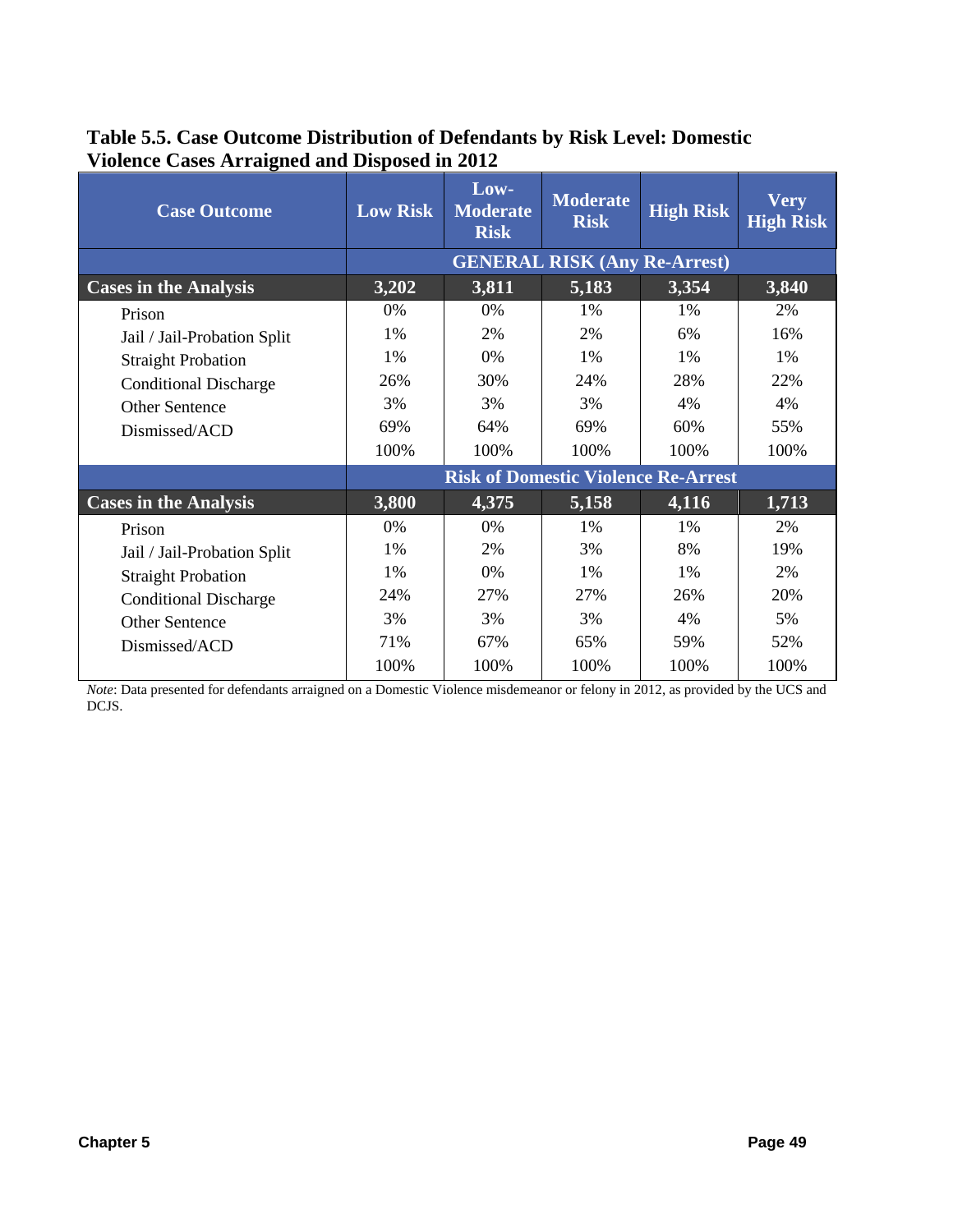# **References**

Center for Court Innovation. N.D. *Integrated Domestic Violence Courts: Key Principles*. Available at: [https://www.courtinnovation.org/publications/integrated-domestic-violence](https://www.courtinnovation.org/publications/integrated-domestic-violence-courts-key-principles)[courts-key-principles.](https://www.courtinnovation.org/publications/integrated-domestic-violence-courts-key-principles)

Cissner, A., Labriola, M., and Rempel, M. (2013). *Testing the Effects of New York's Domestic Violence Courts*. New York, NY: Center for Court Innovation.

Cissner, A. B., Fritsche, S., and Rempel, M. (2014). "New York State's Integrated Domestic Violence Court Model: Results from Four Recent Studies." *Domestic Violence Report* 19: 4 (April/May): 51-52, 62-63.

Davis, R. C., O'Sullivan, C. S., Farole, D. J., and Rempel, M. (2008). "A Comparison of Two Prosecution Policies in Cases of Intimate Partner Violence: Mandatory Case Filing Versus Following the Victim's Lead." *Criminology and Public Policy* 7:4 (November): 633- 662.

Domestic Violence (2012). *Senate Passes Domestic Violence Legislation*. The New York State Senate. Available at: https://www.nysenate.gov/newsroom/press-releases/senatepasses-domestic-violence-legislation

Erez, E., and King, T. A. (2000). Patriarchal Terrorism or Common Couple Violence: Attorneys' views of Prosecuting and Defending Woman Batters. In *Domestic Violence: Global Responses*, edited by E. Erez and T.A. King. Bicester, Oxfordshire, UK: A B Academic Publishers, pp 207-226.

Hartman, J. L., and Belknap, J. (2003). Beyond the Gatekeepers: Court Professionals' Self-Reported Attitudes About and Experiences with Misdemeanor Domestic Violence Cases. *Criminal Justice and Behavior* 30(3): 349-373.

Hirschel, D., and Hutchison, I. W. (2001). The Relative Effects of Offense, Offender, and Victim Variables on the Decision to Prosecute Domestic Violence Cases. *Violence Against Women* 7(1): 46-59.

Gavin, C., and Puffett, N. (2006). *Criminal Domestic Violence Case Processing: A Case Study of the Five Boroughs of New York City*. New York, NY: Center for Court Innovation.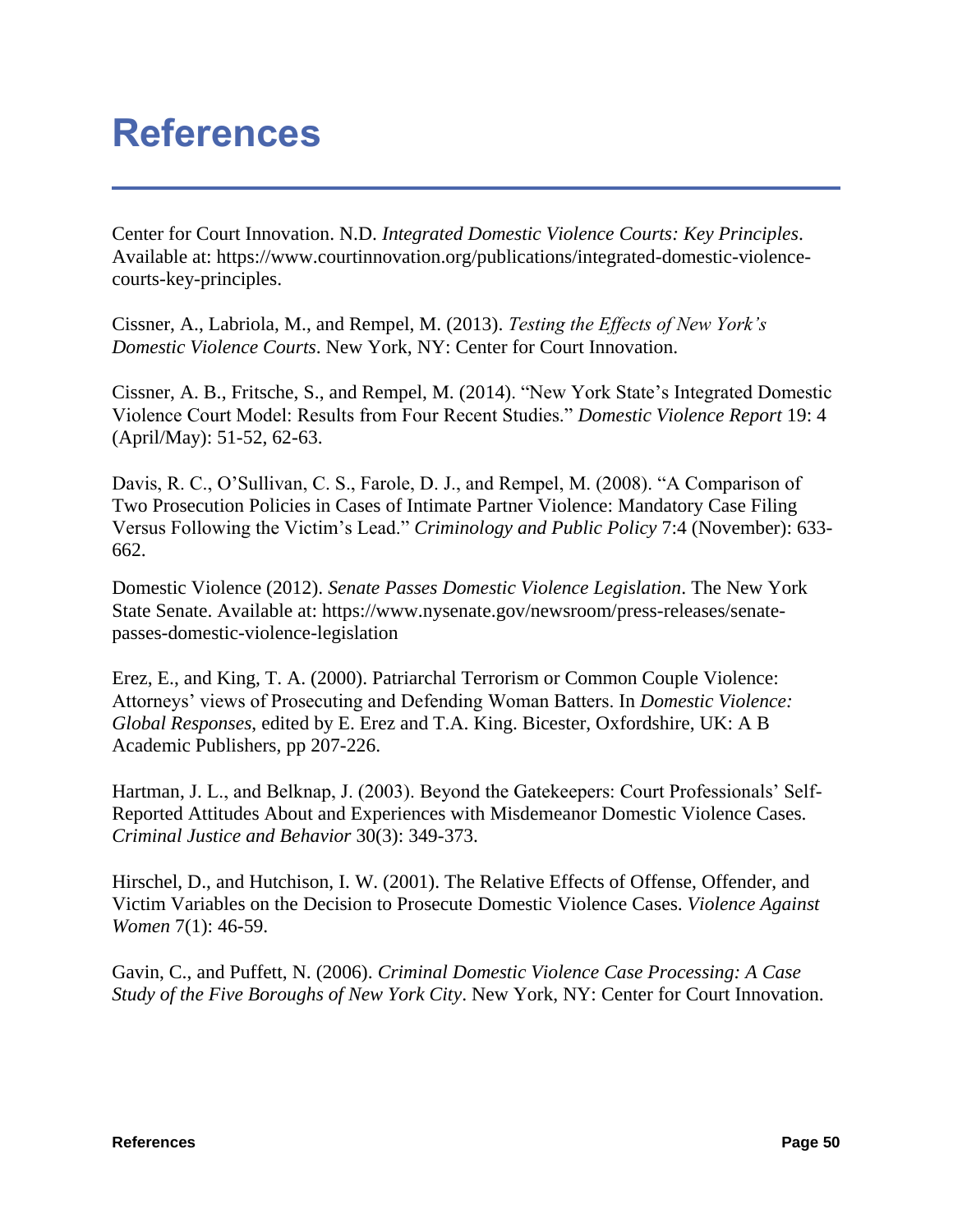Loeber, R., Farrington, D. P., and Petechuk, D. (2013). *Bulletin 1: from Juvenile Delinquency to Young Adult Offending (Study Group on the Transitions between Juvenile Delinquency and Adult Crime.* Washington, D.C.: U.S. Department of Justice.

Melton, H. C., and Belknap, J. (2003). He Hits, She hits: Assessing Gender Differences and Similarities in Officially Reported Intimate Partner Violence. *Criminal Justice and Behavior* 30(3): 328-348.

Peterson. R. R. (2002). *Cross-Borough Differences in the Processing of Domestic Violence Cases in New York City Criminal Courts.* New York, NY: New York City Criminal Justice Agency.

Peterson. R. R. (2014). *The Impact of the Kings County Domestic Violence* Court on *Case Processing.* New York, NY: New York City Criminal Justice Agency.

Peterson, R. R. and Dixon, J. (2005). "Court Oversight and Conviction under Mandatory and Non-Mandatory Domestic Violence Case Filing Policies. *Criminology and Public Policy, 4,* 535-558.

Rempel, M., Kerodal, A., Spadafore, J., and Mai, C. (2017). *Jail in New York City: Evidence-Based Opportunities for Reform.* Report submitted to the Annie E. Casey Foundation and the New York State Unified Court System. New York, NY: Center for Court Innovation.

Ventura, L. A, and Davis, G. (2005). Domestic Violence: Court Case Conviction and Recidivism. *Violence Against Women* 11(2): 255-277.

Worral, J. L., Ross, J. W., and McCord, E. S. (2006). Modelling Prosecutors' Charging Decisions in Domestic Violence Cases. *Crime and Delinquency* 52(3): 472-503.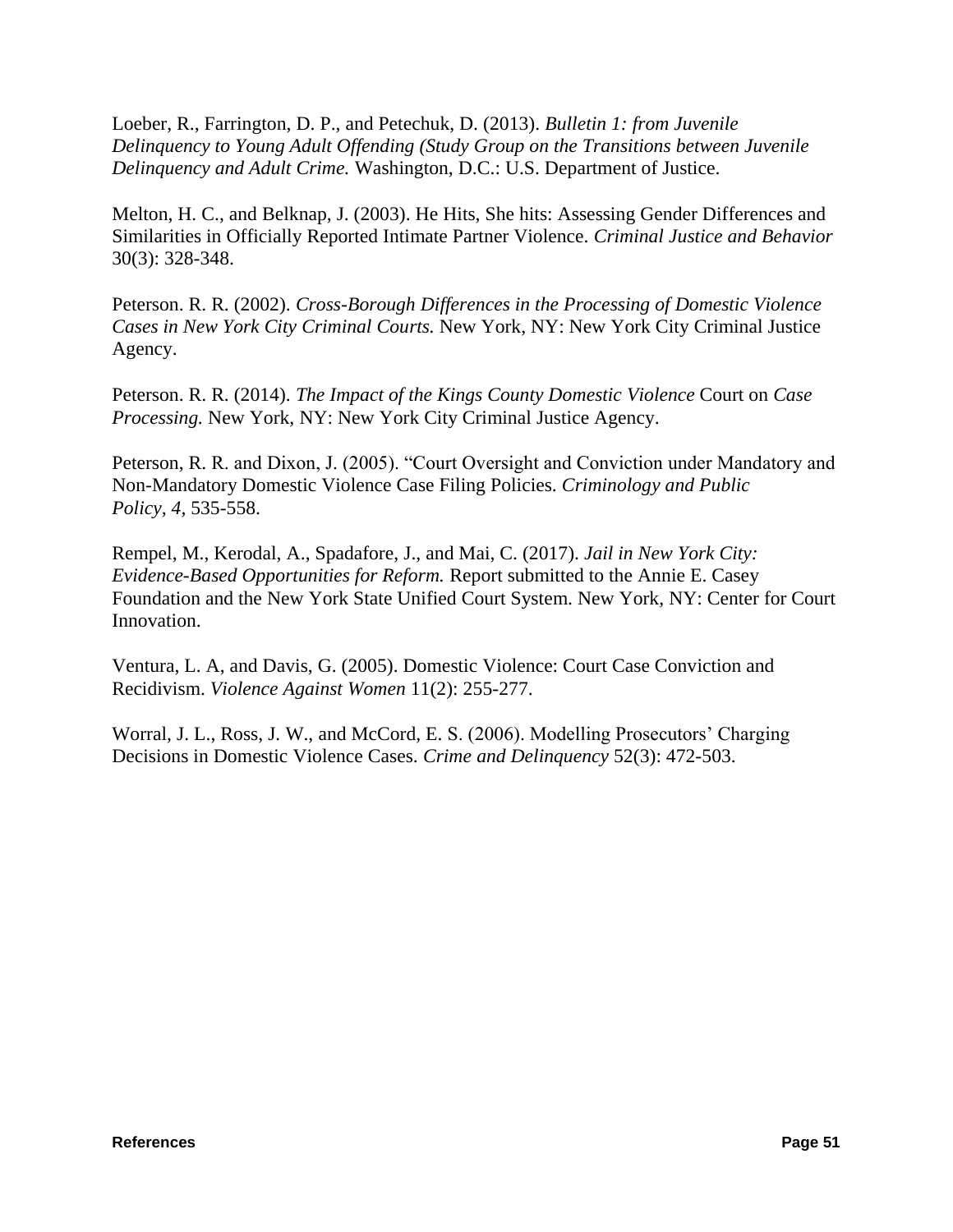# **Appendices**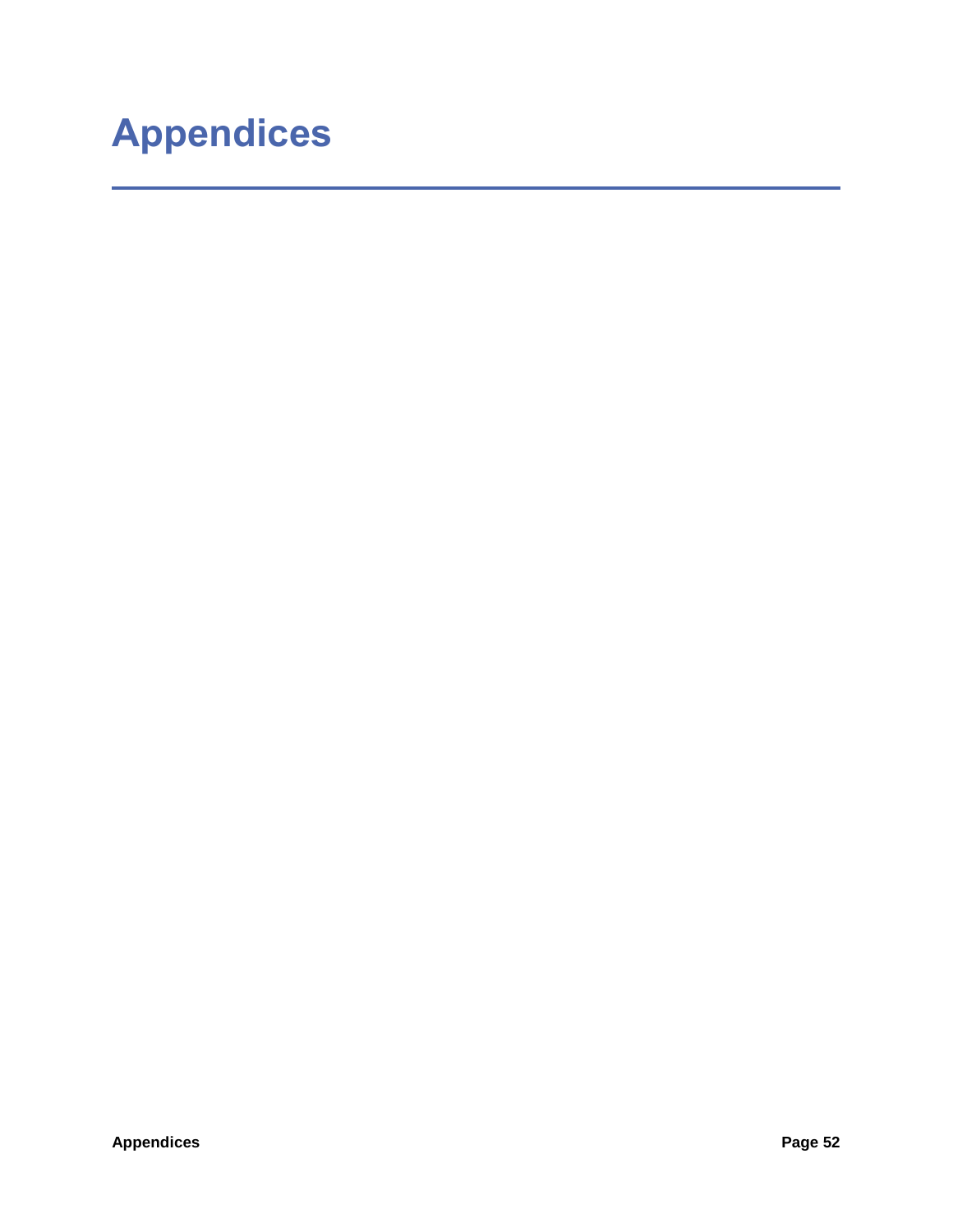#### **Appendix A. Risk Weighting System for Domestic Violence Defendants in New York City**

| <b>Outcome Measure</b>                                                                      | <b>Any Re-Arrest</b>            | <b>Domestic</b><br><b>Violence Re-</b><br><b>Arrest</b> |
|---------------------------------------------------------------------------------------------|---------------------------------|---------------------------------------------------------|
| <b>Original Sample (Two-thirds of 2012 Flagged domestic</b><br>violence Cases) <sup>1</sup> | 14,246                          | 14,246                                                  |
| <b>Missing Data for One or More Risk Factors</b>                                            | 1                               | 1                                                       |
| <b>Final Sample for Tool Construction</b>                                                   | 14,245                          | 14,245                                                  |
| <b>Validation Timeframe</b>                                                                 | <b>Two Years</b>                |                                                         |
| Weight                                                                                      | <b>Weight per Unit Increase</b> |                                                         |
|                                                                                             |                                 |                                                         |
| <b>RISK FACTORS</b>                                                                         |                                 |                                                         |
| Prior arrest $(0 \text{ or } 1)$                                                            | 5                               | 3                                                       |
| Number of prior domestic violence arrests $(0 \text{ to } 2+)$                              | 1 (Max = 2)                     | 2 (Max = 4)                                             |
| Prior weapons arrest $(0 \text{ or } 1)$                                                    |                                 |                                                         |
| Prior criminal contempt arrest $(0 \text{ or } 1)$                                          |                                 |                                                         |
| Number of prior misdemeanor convictions in past 3 years $(0 \text{ to } 3+)$                | 1 (Max = 3)                     |                                                         |
| Prior drug conviction $(0 \text{ or } 1)$                                                   | 1                               | 1                                                       |
| Prior jail or prison sentence $(0 \text{ or } 1)$                                           |                                 |                                                         |
| Current open case $(0 \text{ or } 1)$                                                       |                                 |                                                         |
| Prior case with an FTA $(0 \text{ or } 1)$                                                  | 2                               | 1                                                       |
| Number of cases with prior FTA in past $3$ years (0 to $3+$ )                               | 1 (Max = 3)                     | 1 ( $Max = 3$ )                                         |
| Prior probation revocation $(0 \text{ or } 1)$                                              |                                 |                                                         |
| Prior parole revocation $(0 \text{ or } 1)$                                                 |                                 |                                                         |
| Age (up to 19=6; 20-24=5; 25-29=4; 30-39=3; 40-49=2; 50-59=1;                               |                                 |                                                         |
| $60+=0$ )                                                                                   | 2 (Max = 12)                    | 1 (Max = 6)                                             |
| Younger than age 25 specifically $(0 \text{ or } 1)$                                        | 1                               |                                                         |
| Male sex (male = 1; female = 0)                                                             | $\overline{2}$                  | $\overline{2}$                                          |
| Current top charge = criminal contempt $(0 \text{ or } 1)$                                  | 1                               | 1                                                       |
|                                                                                             |                                 |                                                         |

Note: The weighting system provided in this Exhibit includes both prior arrest- and prior conviction-based measures.  $1$ <sup>1</sup> The development sample included two-thirds of all domestic violence cases arrested in 2012, where domestic violence status was identified through three (imperfect) methods, whereby a flag obtained through any method leads the case to be defined as domestic violence): (1) domestic violence flag indicated by the New York Police Department (and reported to the New York State Division of Criminal Justice Services); (2) domestic violence flag indicated on the "arraignment type" field recorded by court clerks at the arraignment court appearance; or (3) case disposed in a specialized domestic violence court.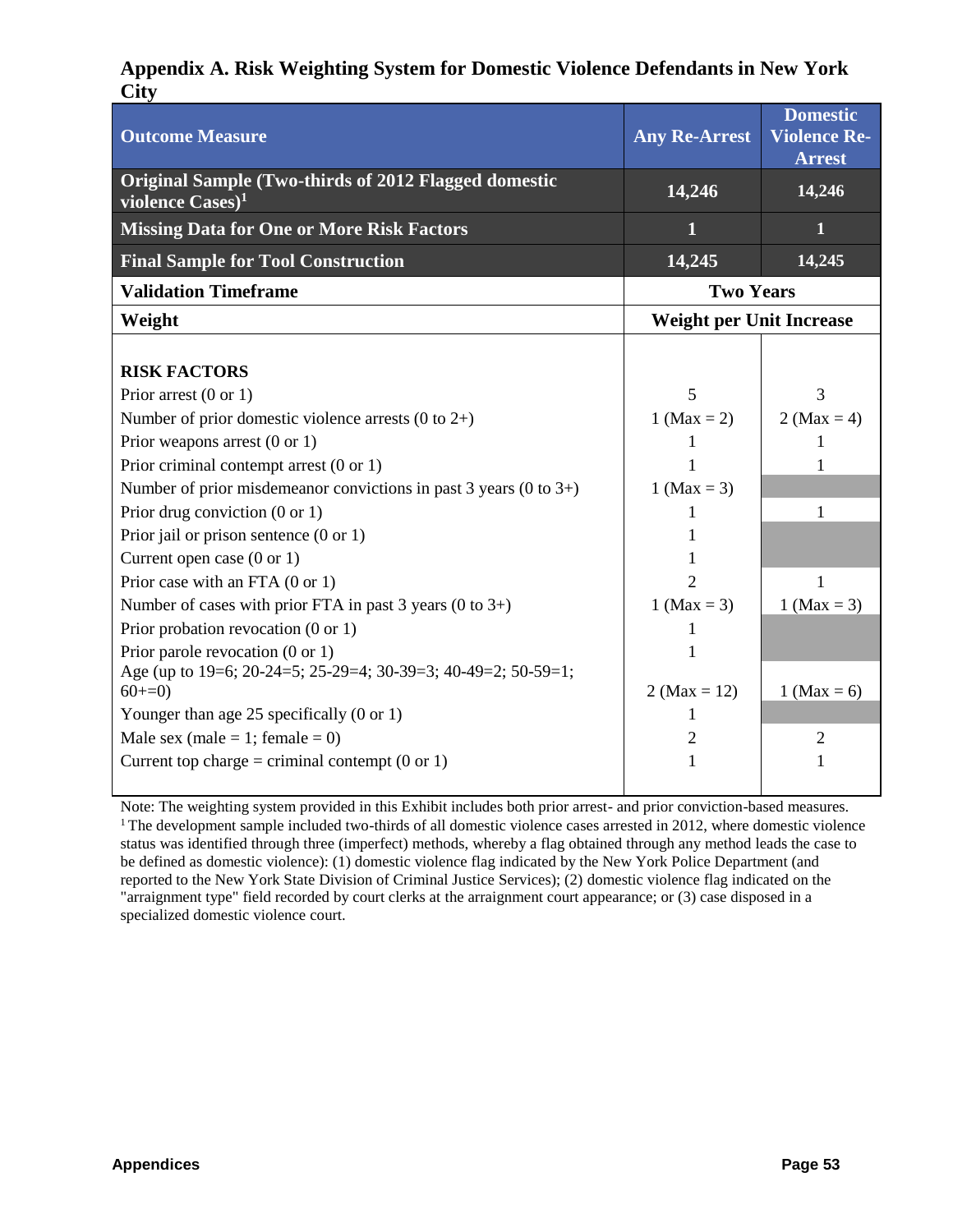### **Appendix B. Overall Re-Arrest Rates and Charges for New York City Domestic Violence Cases: Two-Year Tracking Period**

| <b>Total Court Cases</b>                                                 | 21,546 |
|--------------------------------------------------------------------------|--------|
|                                                                          |        |
| <b>Two-Year Re-Arrest Rates</b>                                          |        |
| Any re-arrest                                                            | 36%    |
| Zero $(0)$ re-arrests                                                    | 64%    |
| One $(1)$ re-arrest                                                      | 17%    |
| Two $(2)$ re-arrests                                                     | 8%     |
| Three $(3)$ or more re-arrests                                           | 11%    |
| Felony re-arrest                                                         | 15%    |
| Violent felony re-arrest                                                 | 6%     |
| Domestic violence re-arrest                                              | 17%    |
| Misdemeanor re-arrest                                                    | 30%    |
| Top Charge Type (if re-arrested)                                         |        |
| Assault and related                                                      | 19%    |
| Strangulation and related                                                | 3%     |
| Criminal contempt                                                        | 18%    |
| Property offenses (robbery, burglary, larceny, criminal mischief, theft, |        |
| $etc.$ )                                                                 | 22%    |
| Drug-related (not marijuana)                                             | 7%     |
| Marijuana                                                                | 7%     |
| Harassment                                                               | 3%     |
| Other                                                                    | 21%    |
|                                                                          |        |

*Note*: Data on domestic violence court cases filed in 2012 was obtained from the New York State Division of Criminal Justice Services and the New York State Unified Court System. Reported charges are based on the top charge on the first re-arrest over a maximum two-year tracking period.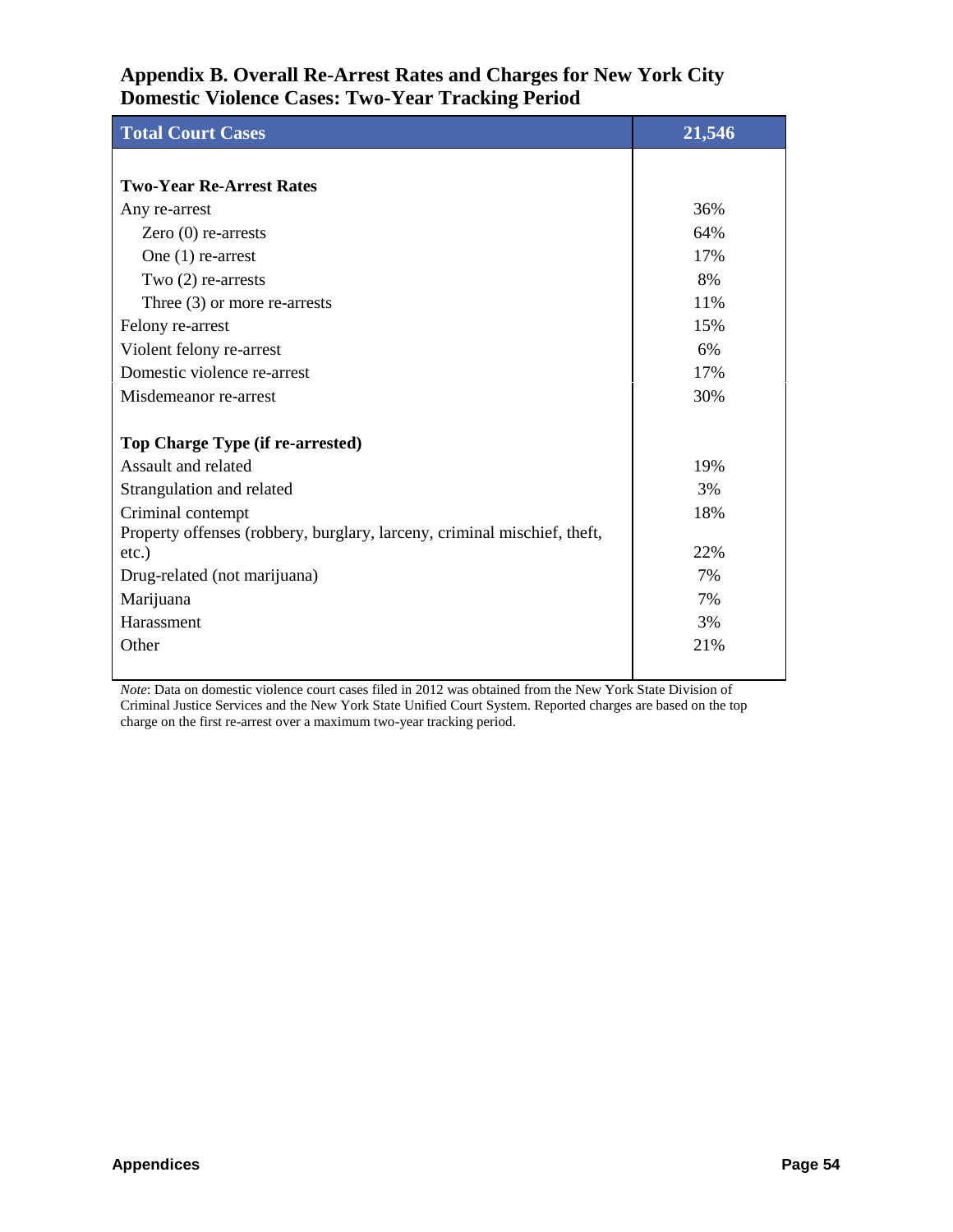|                                                           | <b>Bronx</b> | <b>Brooklyn</b> | Man-<br>hattan | <b>Queens</b> | <b>Staten</b><br><b>Island</b> | <b>New</b><br><b>York</b><br>City |
|-----------------------------------------------------------|--------------|-----------------|----------------|---------------|--------------------------------|-----------------------------------|
| <b>Number of domestic violence</b><br><b>Arraignments</b> | 5,821        | 10,460          | 6,814          | 8,702         | 1,288                          | 33,085                            |
| <b>Percent of Citywide Total</b>                          | 18%          | 32%             | 21%            | 26%           | 4%                             | 100%                              |
| <b>FELONIES</b>                                           |              |                 |                |               |                                |                                   |
| <b>Assault</b>                                            | 407          | 454             | 434            | 301           | 22                             | 1,618                             |
| Return on recognizance (ROR)                              | 55%          | 54%             | 53%            | 57%           | 41%                            | 54%                               |
| Bail set/posted at arraignment                            | 4%           | 3%              | 4%             | 6%            | 14%                            | 4%                                |
| Bail set/not posted on arraignment date                   | 41%          | 43%             | 42%            | 36%           | 46%                            | 41%                               |
| Remanded                                                  | 1%           | 1%              | 1%             | 1%            | 0%                             | 1%                                |
| <b>Remanded or Bail Set</b>                               | 45%          | 47%             | 47%            | 43%           | 59%                            | 46%                               |
| <b>Detained following arraignment</b>                     | 42%          | 44%             | 43%            | 37%           | 46%                            | 42%                               |
| Detained throughout case                                  | 13%          | 11%             | 17%            | 12%           | 14%                            | 13%                               |
| <b>Criminal Contempt</b>                                  | 54           | 549             | 256            | 378           | 28                             | 1,265                             |
| Return on recognizance (ROR)                              | 17%          | 35%             | 19%            | 29%           | 4%                             | 28%                               |
| Bail set/posted at arraignment                            | 4%           | 5%              | 6%             | 6%            | 11%                            | 6%                                |
| Bail set/not posted on arraignment date                   | 80%          | 60%             | 74%            | 64%           | 82%                            | 65%                               |
| Remanded                                                  | 0%           | 0%              | 1%             | 2%            | 4%                             | 1%                                |
| <b>Remanded or Bail Set</b>                               | 83%          | 65%             | 81%            | 71%           | 96%                            | 72%                               |
| Detained following arraignment                            | 80%          | 60%             | 75%            | 65%           | 86%                            | 66%                               |
| Detained throughout case                                  | 46%          | 17%             | 31%            | 25%           | 37%                            | 24%                               |
| <b>Strangulation</b>                                      | 36           | 72              | 167            | 47            | 6                              | 328                               |
| Return on recognizance (ROR)                              | 28%          | 44%             | 35%            | 40%           | 33%                            | 37%                               |
| Bail set/posted at arraignment                            | 6%           | 3%              | 8%             | 11%           | 0%                             | 7%                                |
| Bail set/not posted on arraignment date                   | 67%          | 53%             | 56%            | 49%           | 67%                            | 56%                               |
| Remanded                                                  | 0%           | 0%              | 1%             | 0%            | 0%                             | 0%                                |
| <b>Remanded or Bail Set</b>                               | 72%          | 56%             | 65%            | 60%           | 67%                            | 63%                               |
| Detained following arraignment                            | 67%          | 53%             | 57%            | 49%           | 67%                            | 56%                               |
| Detained throughout case                                  | 33%          | 11%             | 21%            | 17%           | 33%                            | 20%                               |
| <b>Other</b>                                              | 537          | 647             | 492            | 416           | 23                             | 2,115                             |
| Return on recognizance (ROR)                              | 37%          | 43%             | 34%            | 28%           | 13%                            | 36%                               |
| Bail set/posted at arraignment                            | 2%           | 3%              | 6%             | 11%           | 26%                            | 5%                                |
| Bail set/not posted on arraignment date                   | 59%          | 52%             | 58%            | 60%           | 48%                            | 56%                               |
| Remanded                                                  | 2%           | 3%              | 3%             | 2%            | 13%                            | 2%                                |
| <b>Remanded or Bail Set</b>                               | 63%          | 57%             | 66%            | 72%           | 87%                            | 64%                               |
| Detained following arraignment                            | 61%          | 54%             | 60%            | 61%           | 61%                            | 59%                               |
| Detained throughout case                                  | 27%          | 17%             | 23%            | 22%           | 27%                            | $22\%$                            |

| Appendix C. Release Decisions at Arraignment in 2013: Domestic Violence Cases by |
|----------------------------------------------------------------------------------|
| <b>Arraignment Charge (Cases Continued at Arraignment)</b>                       |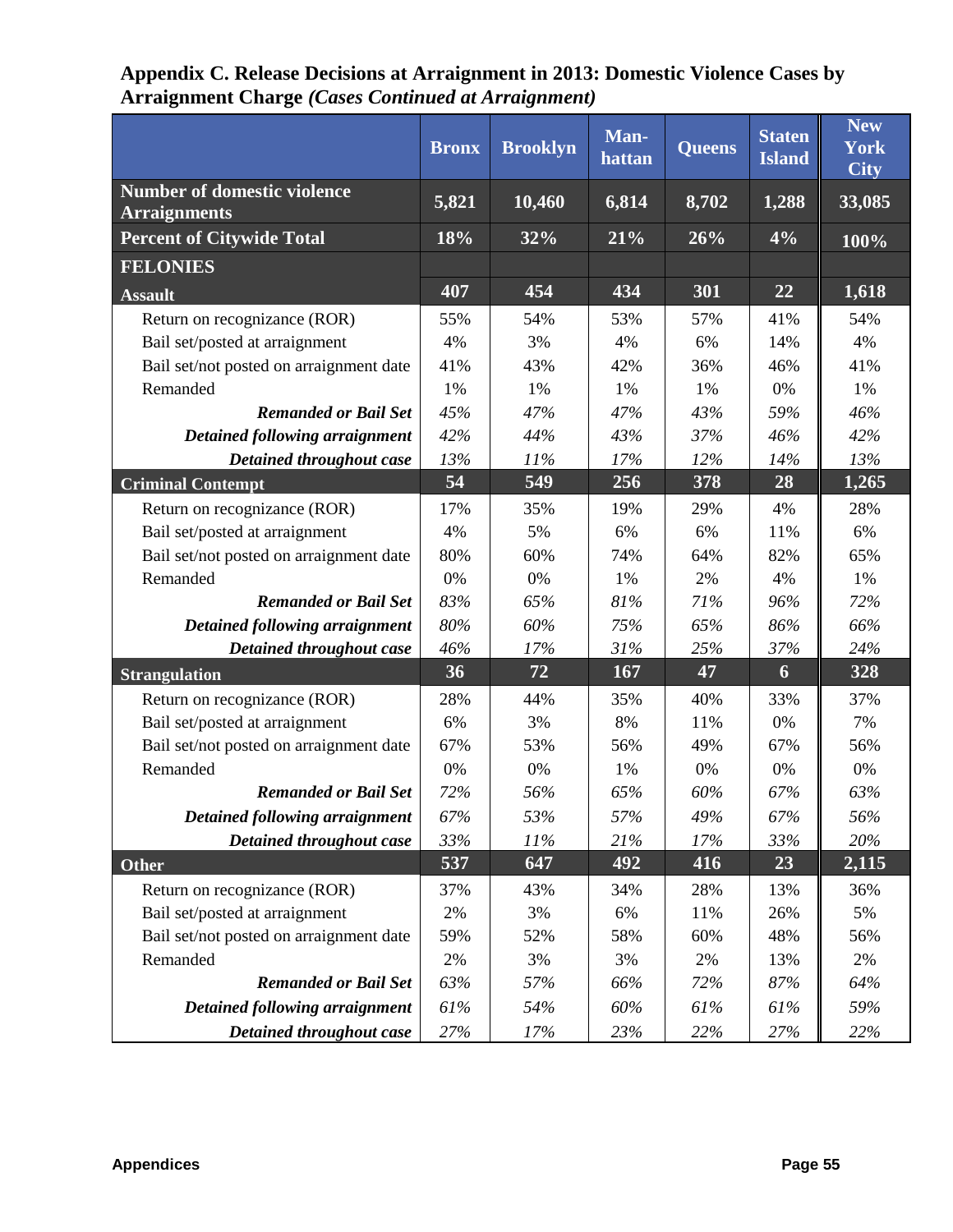|                                         | <b>Bronx</b> | <b>Brooklyn</b> | Man-<br>hattan | <b>Queens</b> | <b>Staten</b><br><b>Island</b> | <b>New</b><br><b>York</b><br>City |
|-----------------------------------------|--------------|-----------------|----------------|---------------|--------------------------------|-----------------------------------|
| <b>MISDEMEANORS</b>                     |              |                 |                |               |                                |                                   |
| <b>Assault</b>                          | 2,847        | 6,035           | 3,118          | 4,880         | $\overline{656}$               | 17,536                            |
| Return on recognizance (ROR)            | 74%          | 81%             | 74%            | 84%           | 82%                            | 80%                               |
| Bail set/posted at arraignment          | 4%           | 2%              | 3%             | 2%            | 3%                             | 3%                                |
| Bail set/not posted on arraignment date | 22%          | 17%             | 23%            | 14%           | 15%                            | 18%                               |
| Remanded                                | 0%           | 0%              | 0%             | 0%            | 0%                             | 0%                                |
| <b>Remanded or Bail Set</b>             | 26%          | 19%             | 26%            | 16%           | 18%                            | 20%                               |
| Detained following arraignment          | 22%          | 17%             | 23%            | 14%           | 15%                            | 18%                               |
| Detained throughout case                | 12%          | 5%              | 7%             | 5%            | 4%                             | 6%                                |
| <b>Criminal Contempt</b>                | 557          | 725             | 586            | 871           | 232                            | 2,971                             |
| Return on recognizance (ROR)            | 61%          | 68%             | 56%            | 73%           | 73%                            | 66%                               |
| Bail set/posted at arraignment          | 5%           | 3%              | 4%             | 4%            | 3%                             | 4%                                |
| Bail set/not posted on arraignment date | 35%          | 29%             | 39%            | 23%           | 23%                            | 30%                               |
| Remanded                                | 0%           | 0%              | 0%             | 0%            | 0%                             | 0%                                |
| <b>Remanded or Bail Set</b>             | 40%          | 32%             | 44%            | 27%           | 27%                            | 34%                               |
| Detained following arraignment          | 35%          | 29%             | 40%            | 23%           | 23%                            | 30%                               |
| Detained throughout case                | 24%          | 11%             | 16%            | 9%            | 11%                            | 14%                               |
| <b>Strangulation</b>                    | 93           | 184             | 139            | 185           | 97                             | 698                               |
| Return on recognizance (ROR)            | 70%          | 79%             | 61%            | 80%           | 79%                            | 75%                               |
| Bail set/posted at arraignment          | 1%           | 2%              | 7%             | 3%            | 4%                             | 3%                                |
| Bail set/not posted on arraignment date | 29%          | 19%             | 32%            | 17%           | 17%                            | 22%                               |
| Remanded                                |              |                 |                |               |                                |                                   |
| <b>Remanded or Bail Set</b>             | 30%          | 21%             | 39%            | 20%           | 21%                            | 25%                               |
| Detained following arraignment          | 29%          | 19%             | 32%            | 17%           | 17%                            | 22%                               |
| Detained throughout case                | 15%          | $8\%$           | 15%            | 6%            | $7\%$                          | 10%                               |
| <b>Harassment</b>                       | 547          | 735             | 663            | 638           | 60                             | 2,643                             |
| Return on recognizance (ROR)            | 76%          | 81%             | 71%            | 81%           | 82%                            | 77%                               |
| Bail set/posted at arraignment          | 4%           | 4%              | 4%             | 4%            | 5%                             | 4%                                |
| Bail set/not posted on arraignment date | 21%          | 16%             | 25%            | 14%           | 13%                            | 19%                               |
| Remanded                                | 0%           | 0%              | 0%             | 0%            | 0%                             | $0\%$                             |
| <b>Remanded or Bail Set</b>             | 25%          | 19%             | 29%            | 19%           | 18%                            | 23%                               |
| Detained following arraignment          | 21%          | 16%             | 25%            | 15%           | 13%                            | 19%                               |
| Detained throughout case                | 12%          | $6\%$           | $10\%$         | 4%            | $5\%$                          | $8\%$                             |

### **Appendix C. Release Decisions at Arraignment in 2013: Domestic Violence Cases by Arraignment Charge** *(Continued)*

*Note:* Cases included all misdemeanor and felony domestic violence cases filed in court in 2013, as provided by the Unified Court System. Cases with unknown release status (N=142) and detention status throughout the case (N=283) were excluded. Assault included stalking charges.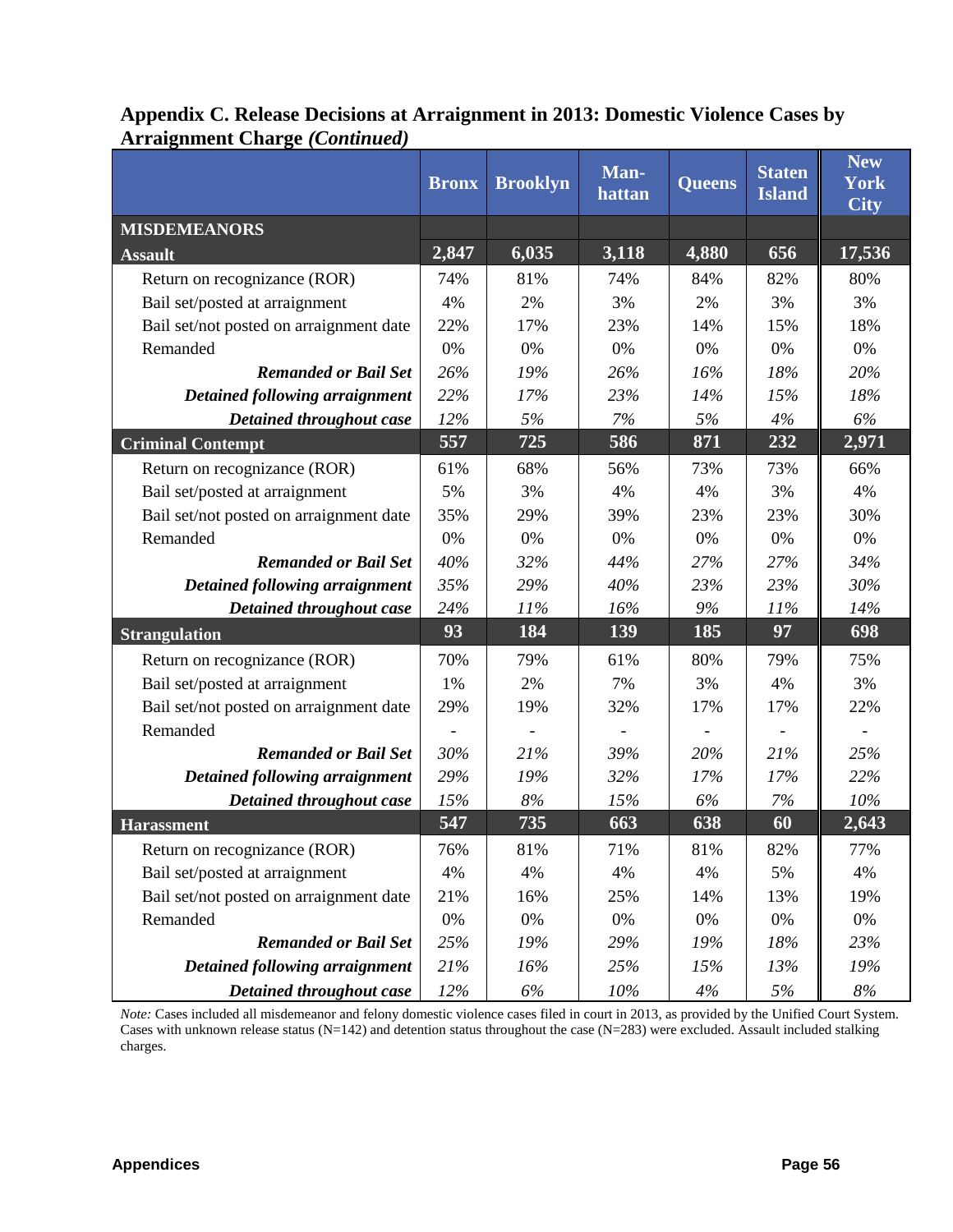### **Appendix D. Release Decisions at Arraignment in 2013: Comparison of Domestic Violence and Non-Domestic Violence Cases** *(Cases Continued at Arraignment)*

|                                         | <b>Domestic Violence</b> | <b>Non-Domestic</b><br><b>Violence</b> |
|-----------------------------------------|--------------------------|----------------------------------------|
| <b>Number of Arraignments</b>           | 33,085                   | 137,870                                |
| <b>Percent of Citywide Total</b>        | 19%                      | 81%                                    |
| RELEASE STATUS: ALL CASES               |                          |                                        |
| Return on recognizance (ROR)            | 71%***                   | 69%                                    |
| Bail set/posted at arraignment          | 3%                       | 3%                                     |
| Bail set/not posted on arraignment date | 25%                      | 27%                                    |
| Remanded                                | 0.3%                     | 1.1%                                   |
| <b>Remanded or Bail Set</b>             | 29%                      | 31%                                    |
| Detained following arraignment          | 25%                      | 28%                                    |
| Detained throughout case                | $10\%***$                | 14%                                    |
| <b>RELEASE: FELONIES</b>                |                          |                                        |
| <b>Felonies</b>                         | 5,328                    | 42,400                                 |
| Return on recognizance (ROR)            | 40%***                   | 43%                                    |
| Bail set/posted at arraignment          | 5%                       | 6%                                     |
| Bail set/not posted on arraignment date | 54%                      | 49%                                    |
| Remanded                                | 1%                       | 3%                                     |
| <b>Remanded or Bail Set</b>             | 60%                      | 57%                                    |
| <b>Detained following arraignment</b>   | 55%                      | 52%                                    |
| Detained throughout case                | 20%***                   | 24%                                    |
| <b>Felony Assaults</b>                  | 1,618                    | 4,854                                  |
| Return on recognizance (ROR)            | 54%***                   | 45%                                    |
| Bail set/posted at arraignment          | 4%                       | 6%                                     |
| Bail set/not posted on arraignment date | 41%                      | 47%                                    |
| Remanded                                | 1%                       | 2%                                     |
| <b>Remanded or Bail Set</b>             | 46%                      | 52%                                    |
| Detained following arraignment          | 40%                      | 46%                                    |
| Detained throughout case                | $13\%***$                | 19%                                    |
| <b>Felony Criminal Contempt</b>         | 1,265                    | 343                                    |
| Return on recognizance (ROR)            | 28%*                     | 36%                                    |
| Bail set/posted at arraignment          | 5%                       | 5%                                     |
| Bail set/not posted on arraignment date | 65%                      | 57%                                    |
| Remanded                                | 1%                       | 2%                                     |
| <b>Remanded or Bail Set</b>             | 72%                      | 64%                                    |
| Detained following arraignment          | 66%                      | 59%                                    |
| Detained throughout case                | 24%                      | 24%                                    |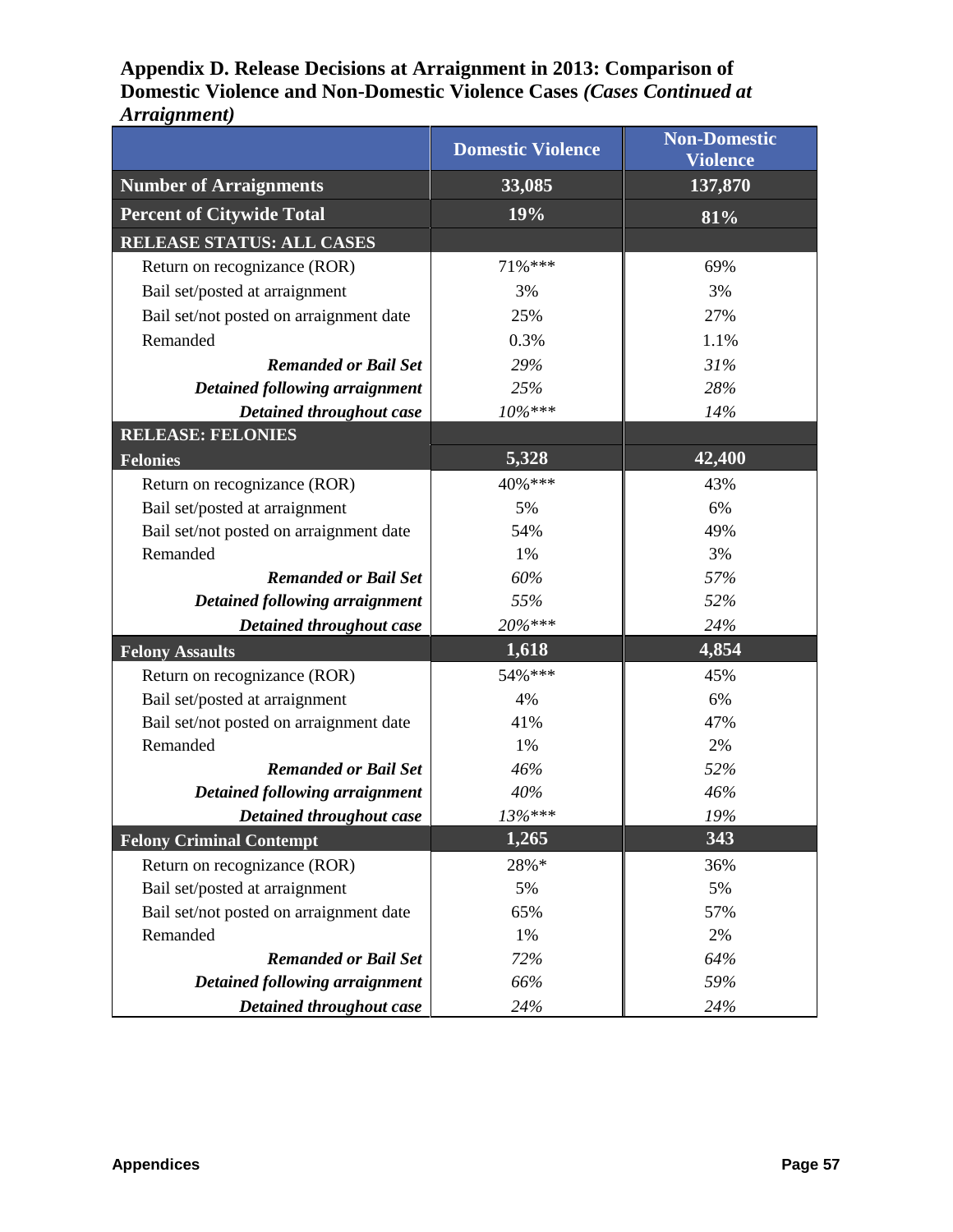|  | Appendix D. Release Decisions at Arraignment in 2013 (Continued) |  |  |
|--|------------------------------------------------------------------|--|--|
|--|------------------------------------------------------------------|--|--|

|                                         | <b>Domestic Violence</b> | <b>Non-Domestic</b><br><b>Violence</b> |
|-----------------------------------------|--------------------------|----------------------------------------|
| <b>RELEASE: MISDEMEANORS</b>            |                          |                                        |
| <b>All Misdemeanors</b>                 | 27,757                   | 95,470                                 |
| Return on recognizance (ROR)            | 78%***                   | 81%                                    |
| Bail set/posted at arraignment          | 3%                       | 2%                                     |
| Bail set/not posted on arraignment date | 20%                      | 17%                                    |
| Remanded                                | 0%                       | 0%                                     |
| <b>Remanded or Bail Set</b>             | 22%                      | 19%                                    |
| Detained following arraignment          | 20%                      | 17%                                    |
| Detained throughout case                | 8%***                    | 10%                                    |
| <b>Misdemeanor Assaults</b>             | 17,536                   | 19,419                                 |
| Return on recognizance (ROR)            | 80%***                   | 82%                                    |
| Bail set/posted at arraignment          | 3%                       | 2%                                     |
| Bail set/not posted on arraignment date | 18%                      | 15%                                    |
| Remanded                                | 0%                       | 0%                                     |
| <b>Remanded or Bail Set</b>             | 20%                      | 18%                                    |
| <b>Detained following arraignment</b>   | 18%                      | 16%                                    |
| Detained throughout case                | $6\%***$                 | 8%                                     |
| <b>Misdemeanor Criminal Contempt</b>    | 2,971                    | 915                                    |
| Return on recognizance (ROR)            | $66%+$                   | 70%                                    |
| Bail set/posted at arraignment          | 4%                       | 4%                                     |
| Bail set/not posted on arraignment date | 30%                      | 26%                                    |
| Remanded                                | 0%                       | 0%                                     |
| <b>Remanded or Bail Set</b>             | 34%                      | 30%                                    |
| Detained following arraignment          | 30%                      | 26%                                    |
| Detained throughout case                | 14%                      | 13%                                    |

+p<.10 \*p<.05 \*\*p<.01 \*\*\*p<.001

*Note:* Cases included all criminal cases filed in court and not disposed at arraignment in 2013, as provided by the Unified Court System. Cases with missing release status (N=4,628, 2.7%) and missing detained throughout the case information  $(N=7,063, 4.1\%)$  are excluded from the analysis.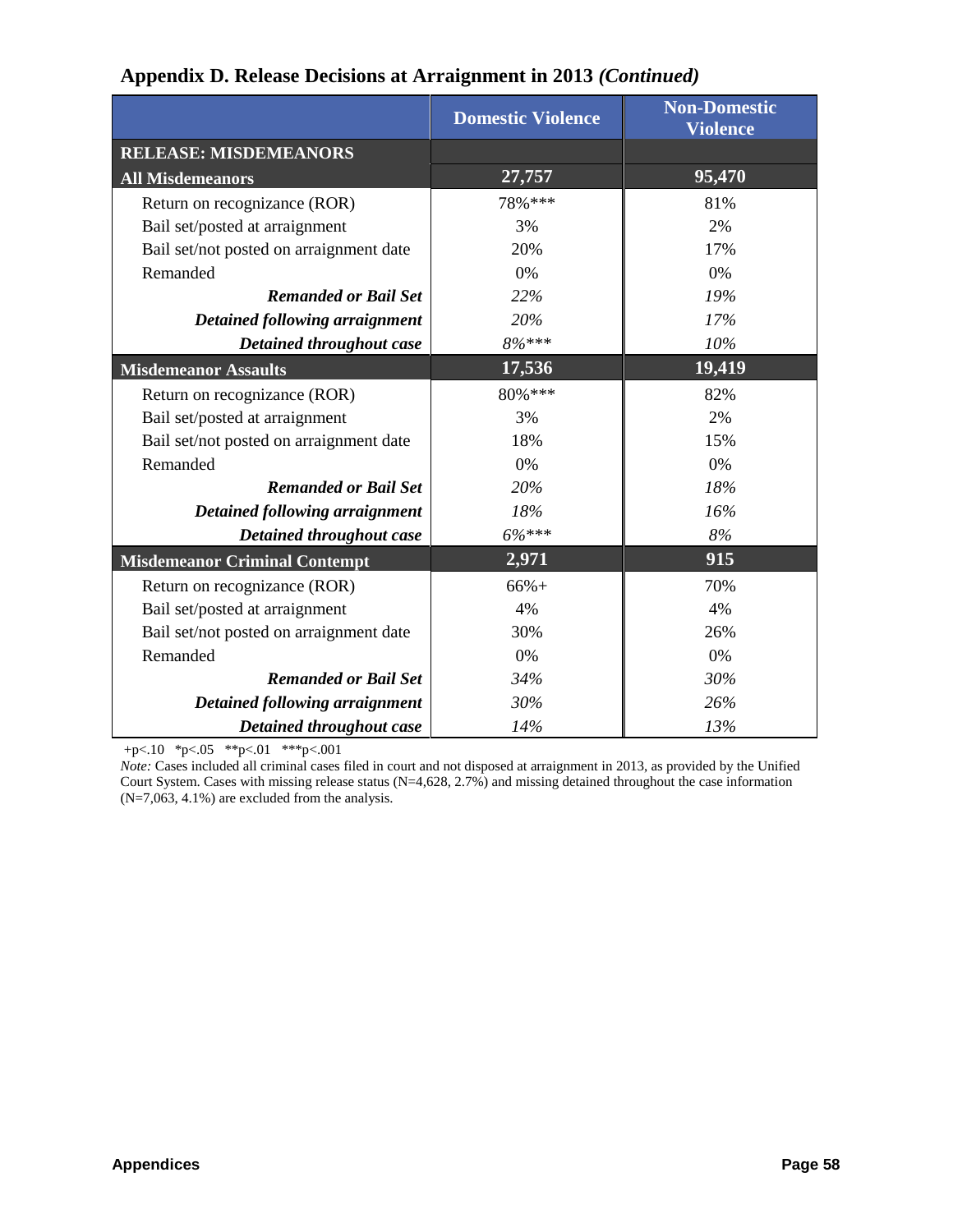|                                          | <b>Bron</b><br>$\mathbf X$ | <b>Brookly</b><br>$\mathbf n$ | <b>Manhat</b><br>-tan | <b>Queen</b><br>S | <b>State</b><br>$\mathbf n$<br><b>Island</b> | <b>New</b><br><b>York</b><br><b>City</b> |
|------------------------------------------|----------------------------|-------------------------------|-----------------------|-------------------|----------------------------------------------|------------------------------------------|
| <b>Number of Dispositions</b>            | 5,820                      | 10,294                        | 7,782                 | 10,427            | 1,105                                        | 35,428                                   |
| <b>Percent of Citywide Total</b>         | 16%                        | 29%                           | 22%                   | 29%               | 3%                                           | 100%                                     |
| <b>FELONIES</b>                          | 1,193                      | 1,755                         | 1,658                 | 1,267             | 62                                           | 5,935                                    |
| <b>ASSAULT</b>                           | 315                        | 289                           | 297                   | 223               | $\boldsymbol{2}$                             | 1,126                                    |
| <b>Sentencing: Pled Guilty/Convicted</b> | 84                         | 135                           | 105                   | 170               | $\boldsymbol{2}$                             | 496                                      |
| Prison sentence                          | 11%                        | 13%                           | 8%                    | 4%                | 0%                                           | 8%                                       |
| Average prison sentence length (months)  | 55                         | 30                            | 59                    | 62                | $\theta$                                     | 47                                       |
| Jail or jail/probation split sentence    | 23%                        | 11%                           | 15%                   | 10%               | 0%                                           | 14%                                      |
| Split sentence                           | 10%                        | 3%                            | 5%                    | 1%                | 0%                                           | 4%                                       |
| Distribution of jail sentences:          |                            |                               |                       |                   |                                              |                                          |
| 30 days or fewer                         | 6%                         | 27%                           | 8%                    | 13%               | 0%                                           | 13%                                      |
| 31-90 days                               | 22%                        | 13%                           | 15%                   | 13%               | 0%                                           | 16%                                      |
| 91-182 days                              | 0%                         | 0%                            | 0%                    | 0%                | 0%                                           | 0%                                       |
| 183-364 days                             | 44%                        | 27%                           | 39%                   | 47%               | 0%                                           | 39%                                      |
| One year (365 days)                      | 28%                        | 33%                           | 39%                   | 27%               | 0%                                           | 31%                                      |
| Average jail sentence length (days)      | 210                        | 198                           | 196                   | 198               | $\theta$                                     | 201                                      |
| Median jail sentence length (days)       | 183                        | 183                           | 183                   | 183               | $\theta$                                     | 183                                      |
| Straight probation sentence              | 6%                         | 11%                           | 10%                   | 5%                | 50%                                          | 8%                                       |
| Other sentence                           | 61%                        | 65%                           | 68%                   | 81%               | 50%                                          | 70%                                      |
| <b>CRIMINAL CONTEMPT</b>                 | 16                         | 87                            | 78                    | 52                | 4                                            | 237                                      |
| <b>Sentencing: Pled Guilty/Convicted</b> | 3                          | 53                            | 57                    | 36                | 4                                            | 153                                      |
| Prison sentence                          | 0%                         | 8%                            | 19%                   | 6%                | 0%                                           | 11%                                      |
| Average prison sentence length (months)  | $\theta$                   | 21                            | 20                    | 27                | $\mathbf{0}$                                 | 21                                       |
| Jail or jail/probation split sentence    | 67%                        | 26%                           | 42%                   | 11%               | 25%                                          | 29%                                      |
| Split sentence                           | 0%                         | 3.8%                          | 7.0%                  | 0%                | 0%                                           | 3.9%                                     |
| Distribution of jail sentences:          |                            |                               |                       |                   |                                              |                                          |
| 30 days or fewer                         | $0\%$                      | 7%                            | 0%                    | 25%               | $0\%$                                        | 5%                                       |
| 31-90 days                               | 0%                         | 14%                           | 22%                   | 0%                | 0%                                           | 15%                                      |
| 91-182 days                              | 0%                         | $0\%$                         | 6%                    | 0%                | $0\%$                                        | 3%                                       |
| 183-364 days                             | 100%                       | 14%                           | 39%                   | 25%               | $0\%$                                        | 31%                                      |
| One year (365 days)                      | 0%                         | 64%                           | 33%                   | 50%               | 100%                                         | 46%                                      |
| Average jail sentence length (days)      | 239                        | 278                           | 167                   | 255               | 365                                          | 217                                      |
| Median jail sentence length (days)       | 239                        | 365                           | 183                   | 320               | 365                                          | 243                                      |
| Straight probation sentence              | 0%                         | 2%                            | 9%                    | 3%                | 50%                                          | 6%                                       |
| Other sentence                           | 33%                        | 64%                           | 30%                   | 81%               | 25%                                          | 54%                                      |

## **Appendix E. Domestic Violence Case Dispositions and Sentences by Charge: Cases Disposed in 2014**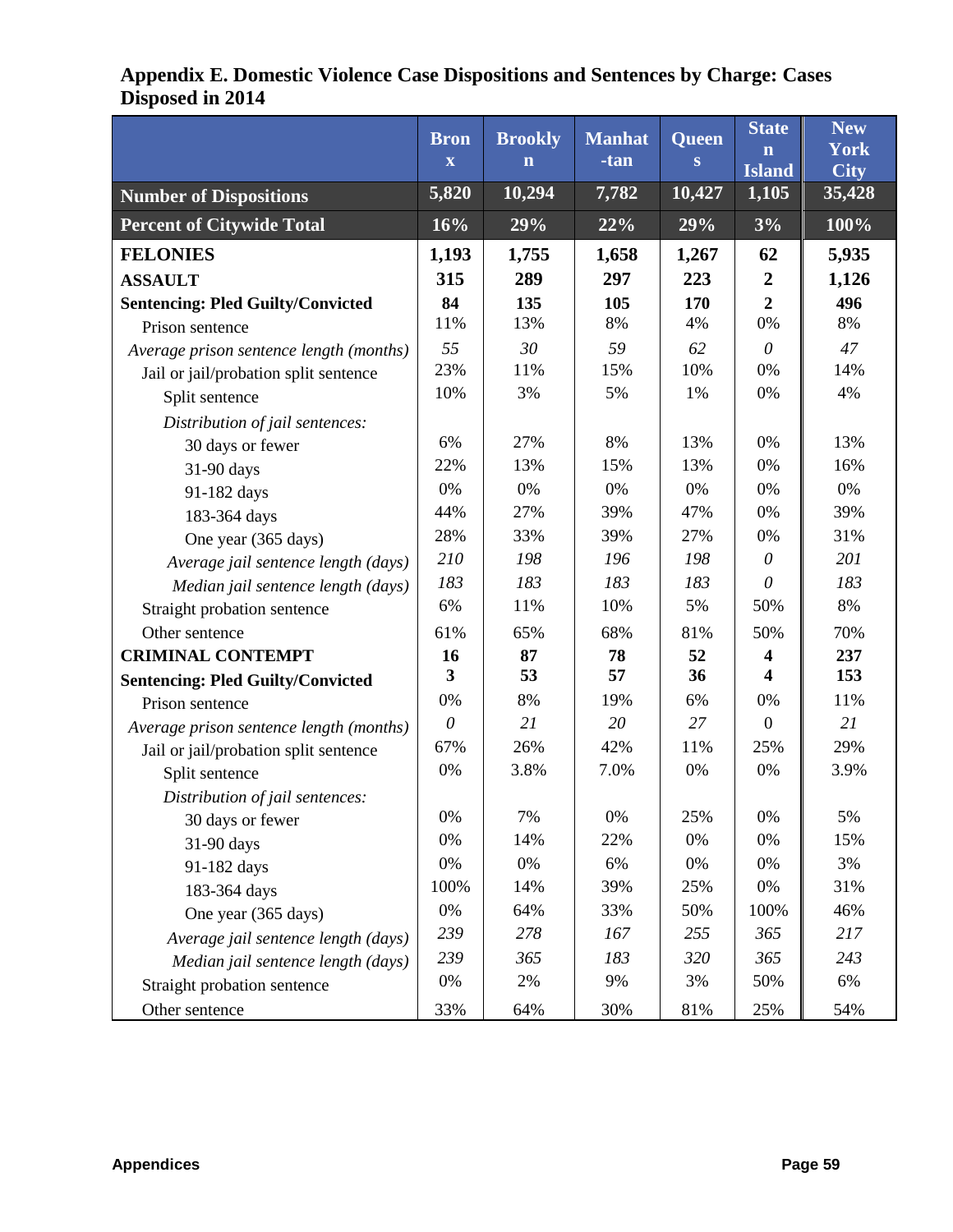|                                                    | <b>Bronx</b> | <b>Brooklyn</b> | <b>Manhat-</b><br>tan | <b>Queens</b> | <b>Staten</b><br><b>Island</b> | <b>New</b><br><b>York</b><br><b>City</b> |
|----------------------------------------------------|--------------|-----------------|-----------------------|---------------|--------------------------------|------------------------------------------|
| <b>MISDEMEANORS</b>                                | 4,627        | 8,539           | 6,124                 | 9,160         | 1,043                          | 29,493                                   |
| <b>ASSAULT</b>                                     | 1,905        | 3,786           | 2,134                 | 3,746         | 92                             | 11,663                                   |
| <b>Sentencing: Pled Guilty/Convicted</b>           | 311          | 938             | 446                   | 1,750         | 20                             | 3,465                                    |
| Jail or jail/probation split sentence <sup>1</sup> | 20%          | 9%              | 16%                   | 1%            | 8%                             | 6%                                       |
| Split sentence                                     | 0%           | 0%              | 2%                    | 0%            | 0%                             | 0%                                       |
| Distribution of jail sentences:                    |              |                 |                       |               |                                |                                          |
| 30 days or fewer                                   | 81%          | 55%             | 33%                   | 33%           | 0%                             | 53%                                      |
| 31-90 days                                         | 19%          | 25%             | 31%                   | 50%           | 0%                             | 27%                                      |
| 91-182 days                                        | 0%           | 4%              | 4%                    | 0%            | 0%                             | 3%                                       |
| 183-364 days                                       | 0%           | 5%              | 16%                   | 17%           | 0%                             | 8%                                       |
| One year $(365 \text{ days})^2$                    | 0%           | 11%             | 16%                   | 0%            | 100%                           | 9%                                       |
| Average jail sentence length (days)                | 24           | 60              | 72                    | 63            | $\mathbf{0}$                   | 54                                       |
| Median jail sentence length (days)                 | 15           | 15              | 30                    | 60            | $\theta$                       | 30                                       |
| Straight probation sentence                        | 2%           | 1%              | 1%                    | 0%            | 0%                             | 1%                                       |
| Other sentence                                     | 78%          | 90%             | 83%                   | 99%           | 92%                            | 93%                                      |
| <b>CRIMINAL CONTEMPT</b>                           | 152          | 137             | 109                   | 171           | 37                             | 606                                      |
| <b>Sentencing: Pled Guilty/Convicted</b>           | 36           | 46              | 31                    | 72            | 17                             | 202                                      |
| Jail sentence <sup>1</sup>                         | 47%          | 13%             | 28%                   | 1%            | 0%                             | 13%                                      |
| Distribution of jail sentences:                    |              |                 |                       |               |                                |                                          |
| 30 days or fewer                                   | 50%          | 0%              | 29%                   | 0%            | 0%                             | 24%                                      |
| 31-90 days                                         | 0%           | 0%              | 0%                    | 100%          | 0%                             | 18%                                      |
| 91-364 days                                        | 0%           | 0%              | 0%                    | 0%            | 0%                             |                                          |
| 183-364 days                                       | 0%           | 0%              | 14%                   | 0%            | 0%                             | 6%                                       |
| One year $(365 \text{ days})^2$                    | 0%           | 100%            | 57%                   | 0%            | 0%                             | 53%                                      |
| Average jail sentence length (days)                | 29           | 365             | 77                    | 90            | $\theta$                       | 95                                       |
| Median jail sentence length (days)                 | 10           | 365             | 17                    | 90            | $\theta$                       | 30                                       |
| Straight probation sentence                        | 7%           | 0%              | 0%                    | 0%            | 0%                             | 1%                                       |
| Other sentence                                     | 47%          | 87%             | 72%                   | 99%           | 100%                           | 86%                                      |
| <b>HARASSMENT</b>                                  | 235          | 302             | 286                   | 285           | 6                              | 1,114                                    |
| <b>Sentencing: Pled Guilty/Convicted</b>           | 34           | 96              | 79                    | 108           | $\overline{2}$                 | 319                                      |
| Jail sentence <sup>1</sup>                         | 7%           | 6%              | 9%                    | 1%            | 0%                             | 5%                                       |
| Distribution of jail sentences:                    |              |                 |                       |               |                                |                                          |
| 30 days or fewer                                   | 100%         | 20%             | 33%                   | 0%            | 0%                             | 31%                                      |
| 31-90 days                                         | 0%           | 40%             | 17%                   | 100%          | 0%                             | 31%                                      |
| 91-364 days                                        | 0%           | 0%              | 17%                   | 0%            | 0%                             | 8%                                       |
| 183-364 days                                       | 0%           | 20%             | 0%                    | 0%            | 0%                             | 8%                                       |
| One year $(365 \text{ days})^2$                    | 0%           | 20%             | 33%                   | 0%            | 0%                             | 23%                                      |
| Average jail sentence length (days)                | 15           | 109             | 167                   | 45            | $\theta$                       | 116                                      |
| Median jail sentence length (days)                 | 15           | 75              | 106                   | 45            | $\theta$                       | 60                                       |
| Straight probation sentence                        | $0\%$        | $0\%$           | $0\%$                 | 0%            | 50%                            | 0%                                       |
| Other sentence                                     | 93%          | 94%             | 91%                   | 99%           | 50%                            | 95%                                      |

### **Appendix E. Domestic Violence Case Dispositions and Sentences by Charge**  *(Continued)*

*Note:* Cases include misdemeanor and felony cases that were disposed in 2014 (regardless of filing date), as provided by DCJS.

1 Includes prison sentences (less than 1%).

2 Includes prison sentences for misdemeanors.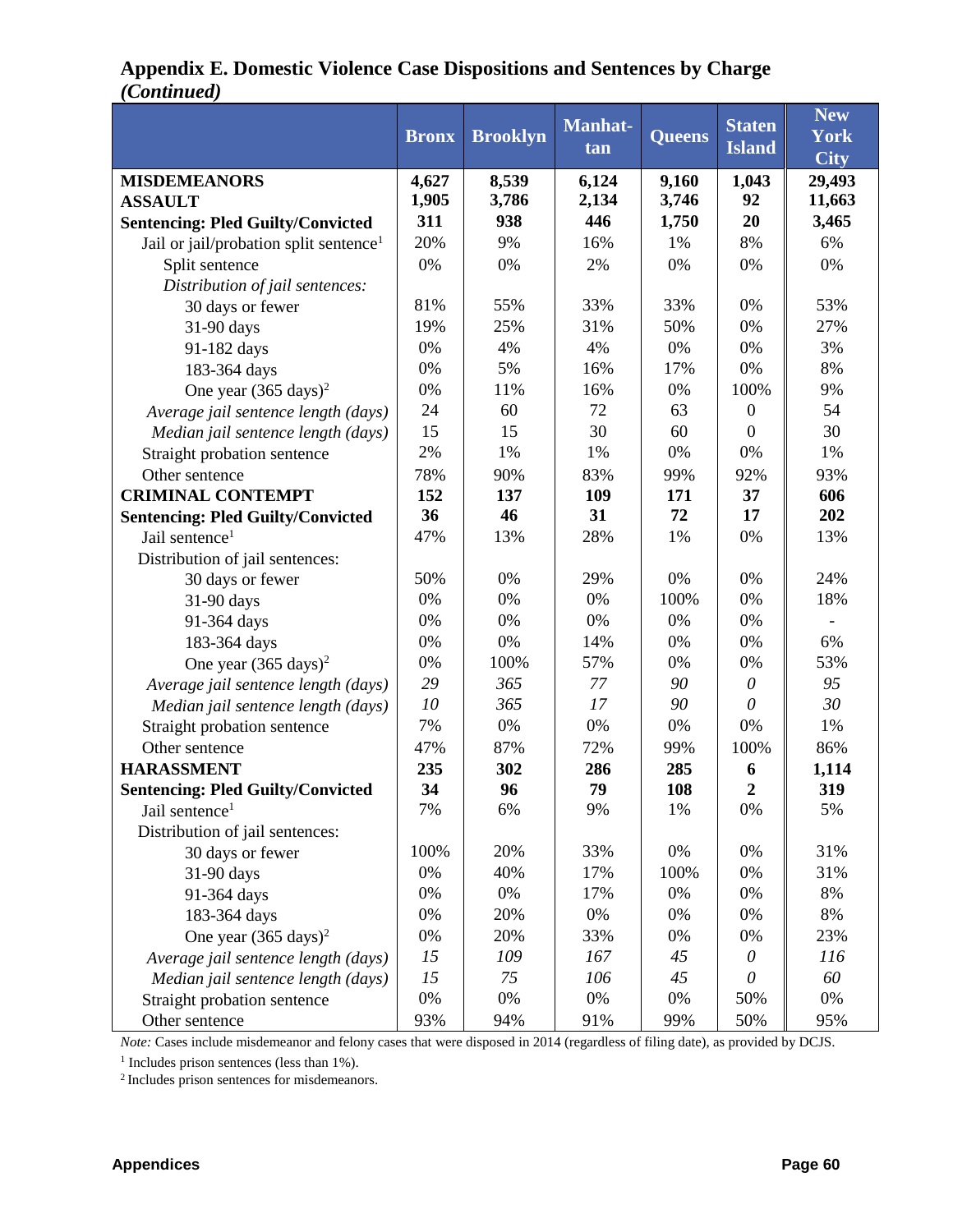### **Domestic Violence Cases Non-Domestic Violence Cases Number of Dispositions 35,428 279,708 Percent of Citywide Total 11% 89% CASE OUTCOMES (ALL CASES)** Pled guilty/convicted 37% 88%  $C$ riminal conviction<sup>1</sup> 13% 33% Violation or lesser conviction 24% 25% ACD  $14\%$  28% Straight dismissal 49% 13% **Sentenced to Corrections: Includes all Cases** Prison sentence 1% 2% 2% Jail or jail/probation split sentence 6% 10% Straight probation sentence 1% 1% 1% 1% **Sentencing: Pled Guilty/Convicted 12,465 156,959** Prison sentence 2% 2% 4%  *Distribution of prison sentences:* One year or fewer days 8% 8% 9% More than one year to three years 155% 56% More than three years 37% 36% *Average prison sentence length (months) 69 58* Jail or jail/probation split sentence 17% 17% 17% Split sentence 1% 1% 1% 1%  *Distribution of jail sentences:*  $30 \text{ days or fewer}$  45% 65% 31-90 days 26%  $\parallel$  14% 91-182 days 6%  $\begin{array}{|c|c|c|c|c|c|} \hline \end{array}$  4% 183-364 days 183-364 days 19% One year (365 days)  $10\%$  9%  *Average jail sentence length (days) 94\*\*\* 73 Median jail sentence length (days) 45 20* Straight probation sentence 2% 2% 2% Other sentence 79% 77% *Percent detained, convicted no jail/prison* 11% 11% 7% **MISDEMEANOR ARRAIGNMENT 29,493 230,884** Pled guilty/convicted (any charge) 33% 55%<br>  $\begin{array}{ccc}\n\text{Criminal conviation} & & 33\% \\
\text{C}{39}\n\end{array}$  55%  $C$ riminal conviction<sup>1</sup> 8% Violation or lesser conviction 25% 25% 27% ACD  $16\%$   $16\%$   $34\%$ Straight dismissal 51% 11%

## **Appendix F. Case Dispositions and Sentences: Comparison of Domestic Violence and Non-Domestic Violence Cases Disposed in 2014**